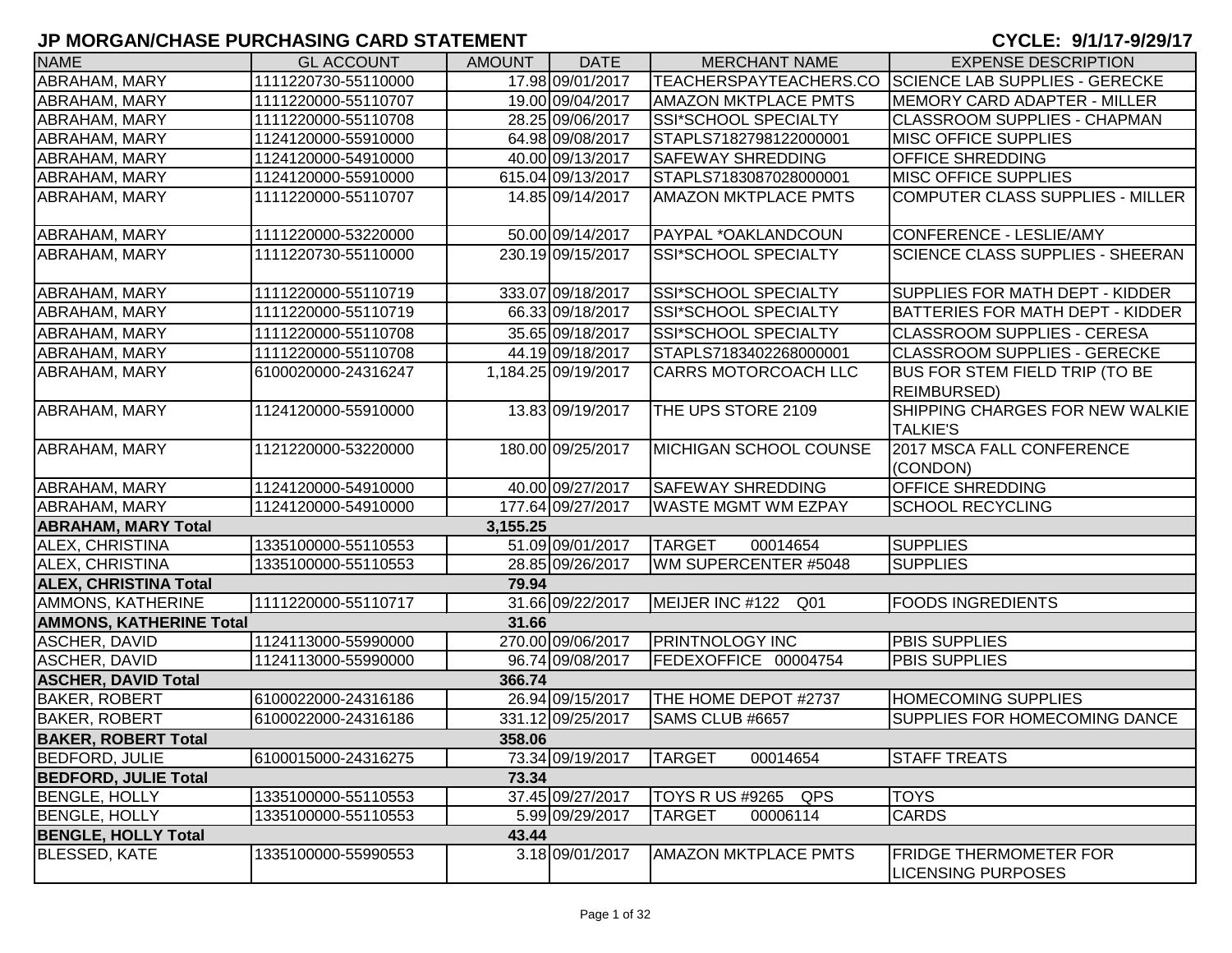| <b>NAME</b>                     | <b>GL ACCOUNT</b>   | <b>AMOUNT</b> | <b>DATE</b>         | <b>MERCHANT NAME</b>          | <b>EXPENSE DESCRIPTION</b>            |
|---------------------------------|---------------------|---------------|---------------------|-------------------------------|---------------------------------------|
| <b>BLESSED, KATE Total</b>      |                     | 3.18          |                     |                               |                                       |
| <b>BLOOM, LYNETTE</b>           | 6100041000-24316355 |               | 78.63 09/04/2017    | <b>THE FLOWER ALLEY</b>       | <b>STAFF APPRECIATION</b>             |
| <b>BLOOM, LYNETTE Total</b>     |                     | 78.63         |                     |                               |                                       |
| <b>BOEDEKER, ERIN</b>           | 6100022000-24316189 |               | 178.95 09/20/2017   | KROGER #632                   | <b>GIFT CARDS FOR COLLEGE</b>         |
|                                 |                     |               |                     |                               | ADMISSIONS REPRESENTATIVES AND        |
|                                 |                     |               |                     |                               | <b>FINANCIAL AID SPEAKER</b>          |
| <b>BOEDEKER, ERIN Total</b>     |                     | 178.95        |                     |                               |                                       |
| <b>BORN, ELIZABETH</b>          | 6100025000-24316301 |               | 84.00 09/11/2017    | <b>BENITOS PIZZA-NOVI</b>     | <b>STUDENT LUNCH</b>                  |
| <b>BORN, ELIZABETH Total</b>    |                     | 84.00         |                     |                               |                                       |
| <b>BOURGEAU, BENJAMIN</b>       | 1126160000-55992000 |               | 198.36 09/11/2017   | DOWNRIVER REFRIG SUP C        | <b>HS BOILER/HOT WATER</b>            |
| <b>BOURGEAU, BENJAMIN</b>       | 1126160000-55992000 |               | 446.58 09/12/2017   | COCHRANE SUPPLY AND EN        | <b>MTCE STOCK</b>                     |
| <b>BOURGEAU, BENJAMIN</b>       | 1126160000-55992000 |               | 377.21 09/13/2017   | <b>ETNA DISTRIBUTORS WIXO</b> | <b>HS ROOM 118 PIPE LEAK</b>          |
| <b>BOURGEAU, BENJAMIN</b>       | 1126160000-55990000 |               | 62.77 09/14/2017    | <b>WW GRAINGER</b>            | <b>MTCE SHOP STOCK</b>                |
| <b>BOURGEAU, BENJAMIN</b>       | 1126160000-55992000 |               | 476.89 09/14/2017   | <b>WW GRAINGER</b>            | <b>HS P3 POOL AHU</b>                 |
| BOURGEAU, BENJAMIN              | 1126160000-55992000 |               | 1,610.22 09/15/2017 | COCHRANE SUPPLY AND EN        | OH, MTCE HVAC STOCK                   |
| <b>BOURGEAU, BENJAMIN</b>       | 1126160000-55992000 |               | 133.16 09/15/2017   | DOWNRIVER REFRIG SUP C        | <b>HS PE OFFICE</b>                   |
| <b>BOURGEAU, BENJAMIN</b>       | 1126160000-55992000 |               | 1,779.67 09/20/2017 | COCHRANE SUPPLY AND EN        | <b>HS POOL &amp; STOCK ACTUATORS</b>  |
| <b>BOURGEAU, BENJAMIN</b>       | 1126160000-55992000 |               | 99.94 09/20/2017    | <b>WW GRAINGER</b>            | <b>MTCE SHOP STOCK</b>                |
| BOURGEAU, BENJAMIN              | 1126160000-55992000 |               | 45.57 09/21/2017    | DOWNRIVER REFRIG SUP C        | <b>PV KITCHEN MAU REPAIRS</b>         |
| <b>BOURGEAU, BENJAMIN</b>       | 1126160000-55992000 |               | 183.96 09/25/2017   | THE HOME DEPOT #2737          | PV LADDER FOR CUSTODIAN               |
| <b>BOURGEAU, BENJAMIN</b>       | 1126160000-55992000 |               | 239.61 09/27/2017   | TRANE SUPPLY-113415           | VO RM 3 MOTOR                         |
| <b>BOURGEAU, BENJAMIN</b>       | 1126160000-55992000 |               | 1,637.91 09/29/2017 | DOWNRIVER REFRIG SUP C        | <b>MS AHU REPLACEMENTS</b>            |
| <b>BOURGEAU, BENJAMIN</b>       | 1126160000-55992000 |               | 248.17 09/29/2017   | DOWNRIVER REFRIG SUP C        | NATC T-STAT REPLACEMENT               |
| <b>BOURGEAU, BENJAMIN Total</b> |                     | 7,540.02      |                     |                               |                                       |
| <b>BRASIL, SANDRA</b>           | 6100022000-24316108 |               | 51.69 09/08/2017    | SAMSCLUB #6657                | <b>ITEMS FOR NEW TO DISTRICT MEET</b> |
|                                 |                     |               |                     |                               | <b>AND GREET LUNCH</b>                |
| <b>BRASIL, SANDRA</b>           | 6100022000-24316175 |               | 340.00 09/11/2017   | DOMINO'S 1010                 | PIZZAS FOR THE NEW TO                 |
|                                 |                     |               |                     |                               | <b>DISTRICT/MEET AND GREET LUNCH</b>  |
|                                 |                     |               |                     |                               | <b>FOR STUDENTS</b>                   |
| <b>BRASIL, SANDRA</b>           | 1122122000-53220000 |               | 750.00 09/21/2017   | <b>ADVANCED ORG</b>           | <b>ADVANCED MICHIGAN FALL</b>         |
|                                 |                     |               |                     |                               | CONFERENCE FOR BAKER/CARTER           |
|                                 |                     |               |                     |                               | <b>AND B. POHLONSKI</b>               |
| <b>BRASIL, SANDRA</b>           | 1122722000-55910000 |               | 126.39 09/28/2017   | AMAZON.COM                    | <b>BOOKS FOR ASSESSMENT THROUGH A</b> |
|                                 |                     |               |                     |                               | <b>STANDARDS BASED MINDSET-FOR</b>    |
|                                 |                     |               |                     |                               | <b>ADMIN</b>                          |
| <b>BRASIL, SANDRA</b>           | 6100022000-24316173 |               | 30.00 09/28/2017 SQ | *SQ *MASSP                    | <b>WEBINAR FOR NEW TEACHER</b>        |
|                                 |                     |               |                     |                               | <b>/NATIONAL HONOR SOCIETY</b>        |
| <b>BRASIL, SANDRA Total</b>     |                     | 1,298.08      |                     |                               |                                       |
| <b>BRATNEY, BETHANY</b>         | 1122222000-55410000 |               | 16.26 09/04/2017    | GAN*OBS + ECCENTRIC           | <b>SUBSCRIPTION TO NOVI NEWS</b>      |
| <b>BRATNEY, BETHANY</b>         | 1122222000-55990000 |               | 51.92 09/15/2017    | <b>DEMCO INC</b>              | <b>SUPPLIES</b>                       |
| <b>BRATNEY, BETHANY</b>         | 1122222000-55310000 |               | 25.00 09/19/2017    | <b>BOOKSAMILLION.COM</b>      | <b>NEW RELEASE MATERIALS</b>          |
| <b>BRATNEY, BETHANY</b>         | 1122222000-55310000 |               | 19.25 09/20/2017    | <b>BOOKSAMILLION.COM</b>      | NEW RELEASE MATERIALS                 |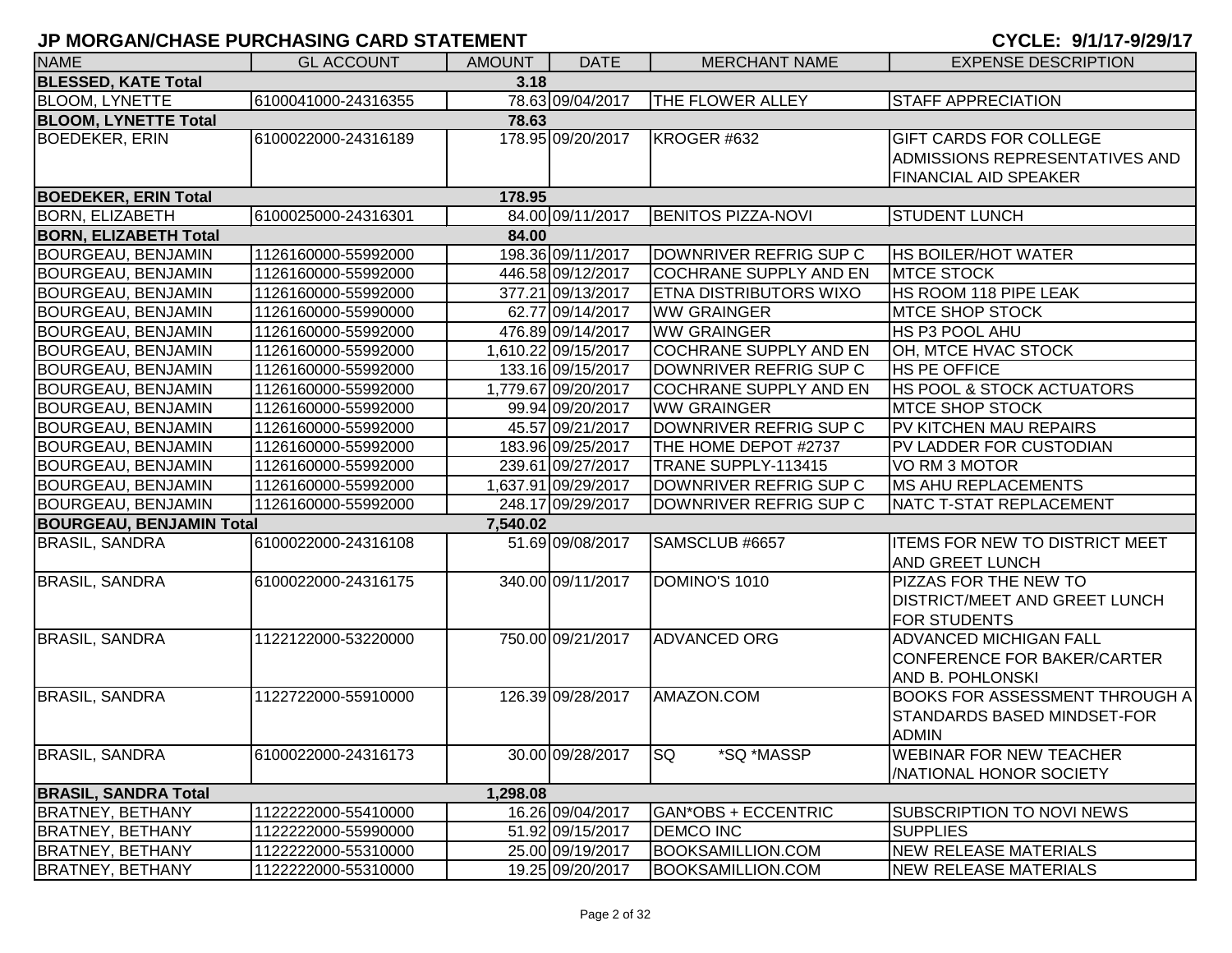| <b>NAME</b>                     | <b>GL ACCOUNT</b>   | <b>AMOUNT</b> | <b>DATE</b>         | <b>MERCHANT NAME</b>                       | <b>EXPENSE DESCRIPTION</b>                                                                                                               |
|---------------------------------|---------------------|---------------|---------------------|--------------------------------------------|------------------------------------------------------------------------------------------------------------------------------------------|
| <b>BRATNEY, BETHANY</b>         | 1122222000-55310000 |               | 4.99 09/21/2017     | <b>BOOKSAMILLION.COM</b>                   | <b>NEW RELEASE MATERIALS</b>                                                                                                             |
| <b>BRATNEY, BETHANY</b>         | 1122222000-55310000 |               | 18.66 09/21/2017    | <b>BOOKSAMILLION.COM</b>                   | <b>NEW RELEASE MATERIALS</b>                                                                                                             |
| <b>BRATNEY, BETHANY</b>         | 1122222000-55310000 |               | 51.74 09/21/2017    | <b>BOOKSAMILLION.COM</b>                   | <b>NEW RELEASE MATERIALS</b>                                                                                                             |
| <b>BRATNEY, BETHANY</b>         | 6100022000-24316166 |               | 62.88 09/21/2017    | CPC*CAFEPRESS.COM                          | <b>LIBRARY PROMOTIONAL ITEMS</b>                                                                                                         |
| <b>BRATNEY, BETHANY</b>         | 1122222000-55310000 |               | 10.99 09/25/2017    | <b>BOOKSAMILLION.COM</b>                   | <b>NEW RELEASE MATERIALS</b>                                                                                                             |
| <b>BRATNEY, BETHANY</b>         | 1122222000-55910000 |               | 49.53 09/25/2017    | STAPLS7183748950000001                     | <b>SUPPLIES FOR LMC</b>                                                                                                                  |
| <b>BRATNEY, BETHANY</b>         | 1122222000-57410000 |               | 321.00 09/28/2017   | AMER LIB ASSOC-IMIS                        | <b>MEMBERSHIP RENEWAL</b>                                                                                                                |
| <b>BRATNEY, BETHANY Total</b>   |                     | 632.22        |                     |                                            |                                                                                                                                          |
| <b>BROWN, ALAINA</b>            | 1711322000-53450611 |               | 39.00 09/18/2017    | <b>FS *CONCORD.ORG</b>                     | <b>QUESTION BANK SOFTWARE FOR AP</b><br><b>STATISTICS (PAYTON) TO BE</b><br>INSTALLED ON A SET OF LAPTOPS AND<br><b>KEPT IN THE ROOM</b> |
| <b>BROWN, ALAINA Total</b>      |                     | 39.00         |                     |                                            |                                                                                                                                          |
| <b>BUNKER, JEFFREY</b>          | 1126160000-54120000 |               | 66.57 09/01/2017    | MARKS OUTDOOR POWER EQ GRNDS MOWER REPAIRS |                                                                                                                                          |
| <b>BUNKER, JEFFREY</b>          | 1126160000-55993000 |               | 165.01 09/11/2017   | <b>SITEONE LANDSCAPE S</b>                 | NM5, MS MULCH                                                                                                                            |
| <b>BUNKER, JEFFREY Total</b>    |                     | 231.58        |                     |                                            |                                                                                                                                          |
| <b>CALHOUN, STEPHANIE</b>       | 1335100000-55110553 |               | 120.88 09/07/2017   | <b>TARGET</b><br>00008961                  | <b>CLASSROOM SUPPLIES</b>                                                                                                                |
| <b>CALHOUN, STEPHANIE</b>       | 1335100000-55110553 |               | 2.00 09/25/2017     | <b>SCHOLASTIC READING CLU</b>              | <b>CLASSROOM SUPPLIES</b>                                                                                                                |
| <b>CALHOUN, STEPHANIE Total</b> |                     | 122.88        |                     |                                            |                                                                                                                                          |
| CANALES, BETH                   | 1111322000-55110718 |               | 17.50 09/18/2017    | WAL-MART #5893                             | PRETZEL/PIZZA LAB                                                                                                                        |
| CANALES, BETH                   | 1111322000-55110718 |               | 44.97 09/19/2017    | GFS STORE #1985                            | <b>BREAKFAST LAB</b>                                                                                                                     |
| CANALES, BETH                   | 1111322000-55110718 |               | 11.86 09/26/2017    | BUSCH'S #1044                              | <b>CD1 SUPPLIES</b>                                                                                                                      |
| <b>CANALES, BETH Total</b>      |                     | 74.33         |                     |                                            |                                                                                                                                          |
| <b>CIANCIO, WANDA</b>           | 1122500000-53450000 |               | 570.00 09/04/2017   | <b>LOGISOFT COMPUTER PR</b>                | 30 LICENSES ADOBE CREATIVE SUITE<br>FOR HIGH SCHOOL ROOM 116                                                                             |
| CIANCIO, WANDA                  | 4345622000-56422958 |               | 198.00 09/08/2017   | <b>APL*APPLE ONLINE STORE</b>              | IPAD PENCIL FOR USE WITH IPAD PRO<br>FOR INSTRUCTIONAL COACHES AT<br><b>HIGH SCHOOL</b>                                                  |
| CIANCIO, WANDA                  | 1126103000-54120824 |               | 1,559.28 09/08/2017 | <b>SECURITY DESIGNS</b>                    | <b>SECURITY ACCESS CARDS</b>                                                                                                             |
| CIANCIO, WANDA                  | 4445611000-56423958 |               | 2,100.00 09/08/2017 | <b>SECURITY DESIGNS</b>                    | DOOR ACCESS CARD READER FOR<br>NEW DOOR ON ADDITION AT VILLAGE<br><b>OAKS</b>                                                            |
| CIANCIO, WANDA                  | 4345622000-56422958 |               | 1,196.00 09/11/2017 | <b>APL*APPLE ONLINE STORE</b>              | <b>IPADS FOR CONTENT AREA LEADERS</b>                                                                                                    |
| CIANCIO, WANDA                  | 4345622000-56422958 |               | 1,198.00 09/11/2017 | <b>APL*APPLE ONLINE STORE</b>              | IPAD PRO FOR TWO INSTRUCTIONAL<br><b>COACHES AT HIGH SCHOOL</b>                                                                          |
| CIANCIO, WANDA                  | 4345622000-56422958 |               | 199.80 09/14/2017   | <b>APL*APPLE ONLINE STORE</b>              | <b>IPAD CASES FOR CONTENT AREA</b><br><b>LEADER IPADS HIGH SCHOOL</b>                                                                    |
| CIANCIO, WANDA                  | 4345622000-56422958 |               | 99.90 09/14/2017    | <b>APL*APPLE ONLINE STORE</b>              | <b>CASES FOR IPAD PROS FOR</b><br><b>INSTRUCTIONAL COACHES AT HIGH</b><br><b>SCHOOL</b>                                                  |
| CIANCIO, WANDA                  | 4345603000-56422958 |               | 270.00 09/18/2017   | <b>AMAZON MKTPLACE PMTS</b>                | <b>IPAD CASES</b>                                                                                                                        |
| CIANCIO, WANDA                  | 1122500000-55110000 |               | 28.47 09/20/2017    | <b>AMAZON MKTPLACE PMTS</b>                | <b>BATTERIES FOR SQUISHY CIRCUITS</b>                                                                                                    |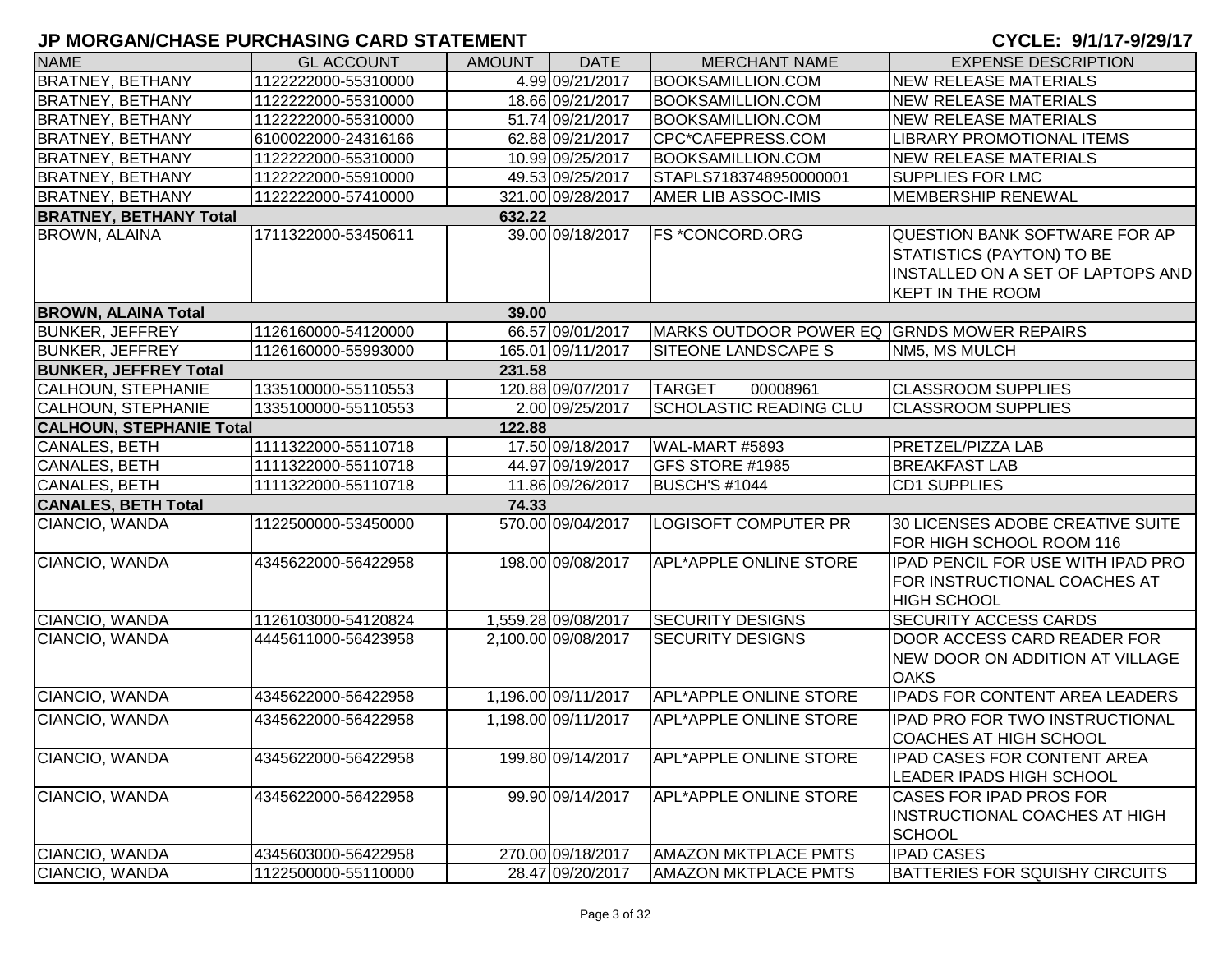| <b>NAME</b>                 | <b>GL ACCOUNT</b>   | <b>AMOUNT</b> | <b>DATE</b>         | <b>MERCHANT NAME</b>          | <b>EXPENSE DESCRIPTION</b>                                                                                                                                                  |
|-----------------------------|---------------------|---------------|---------------------|-------------------------------|-----------------------------------------------------------------------------------------------------------------------------------------------------------------------------|
| CIANCIO, WANDA              | 1122500000-55110000 |               | 104.49 09/20/2017   | <b>AMAZON MKTPLACE PMTS</b>   | <b>SQUISHY CIRCUITS</b>                                                                                                                                                     |
| CIANCIO, WANDA              | 1122500000-53450000 |               | 2,493.39 09/21/2017 | <b>MCLS</b>                   | MIDWEST COLLABORATIVE FOR<br>LIBRARY SERVICES SOFTWARE<br>RENEWAL (INFOBASE LEARNING) -<br><b>ISSUES AND CONTROVERSIES,</b><br>TODAY'S SCIENCE, WORLD NEWS<br><b>DIGEST</b> |
| CIANCIO, WANDA              | 1122500000-53450000 |               | 599.70 09/21/2017   | <b>SUNBURST DIGITAL INC</b>   | TYPE TO LEARN KEYBOARDING<br>SOFTWARE RENEWAL FOR<br><b>ELEMENTARY</b>                                                                                                      |
| CIANCIO, WANDA              | 1122500000-55110000 |               | 39.98 09/22/2017    | <b>AMAZON MKTPLACE PMTS</b>   | <b>REPLACEMENT KEYBOARDS</b>                                                                                                                                                |
| CIANCIO, WANDA              | 1122500000-55110000 |               | 59.90 09/22/2017    | <b>AMAZON MKTPLACE PMTS</b>   | COPPER FOIL TAPE AND MAKEY<br><b>MAKEY KIT</b>                                                                                                                              |
| CIANCIO, WANDA              | 1122500000-55110000 |               | 43.96 09/22/2017    | <b>AMAZON MKTPLACE PMTS</b>   | <b>IPAD CASES FOR IPAD 2</b>                                                                                                                                                |
| CIANCIO, WANDA              | 1122500000-55110000 |               | 350.78 09/25/2017   | <b>AMAZON MKTPLACE PMTS</b>   | <b>BATTERIES AND HDMI CABLES</b>                                                                                                                                            |
| CIANCIO, WANDA              | 1126103000-55990000 |               | 25.98 09/25/2017    | <b>AMAZON MKTPLACE PMTS</b>   | <b>ID BADGE HOLDERS</b>                                                                                                                                                     |
| CIANCIO, WANDA              | 1122500000-55110000 |               | 348.00 09/25/2017   | <b>APL*APPLE ONLINE STORE</b> | LIGHTING CABLES FOR IPADS                                                                                                                                                   |
| CIANCIO, WANDA              | 1126120000-54120824 |               | 115.00 09/25/2017   | <b>SECURITY DESIGNS</b>       | SERVICE CALL TO MIDDLE SCHOOL -<br>DOOR 9 NOT READING CARDS. DOOR<br>QUICK CONNECT WAS RIPPED OUT,<br><b>REPAIRED WIRING, TESTED OK</b>                                     |
| CIANCIO, WANDA              | 1126152000-54120824 |               | 115.00 09/25/2017   | <b>SECURITY DESIGNS</b>       | <b>SERVICE CALL TO ECEC -</b><br>PROGRAMMING DOORS FOR PARENT<br><b>ACCESS</b>                                                                                              |
| CIANCIO, WANDA              | 1126152000-54120824 |               | 115.00 09/25/2017   | <b>SECURITY DESIGNS</b>       | SERVICE CALL TO ECEC- PROGRAM<br><b>NEW AUTO UNLOCK TIMES FOR 4</b><br><b>SEPARATE DOORS</b>                                                                                |
| CIANCIO, WANDA              | 1126122000-54120824 |               | 227.50 09/25/2017   | <b>SECURITY DESIGNS</b>       | <b>SERVICE CALL HIGH SCHOOL- SYSTEM</b><br>DOWN, BLOWN POWER SUPPLY,<br><b>REPLACED AND TESTED</b>                                                                          |
| CIANCIO, WANDA              | 1126122000-54120824 |               | 377.50 09/25/2017   | <b>SECURITY DESIGNS</b>       | <b>SERVICE CALL HIGH SCHOOL.</b><br>DOWNED PANEL. POWER SUPPLY<br><b>REPLACED</b>                                                                                           |
| CIANCIO, WANDA              | 1126112000-54120824 |               | 2,436.45 09/25/2017 | <b>SECURITY DESIGNS</b>       | SERVICE CALL TO ORCHARD HILLS-<br>485 TUNNEL BRINGING DOWN WHOLE<br>LOOP, REMOVED, RESTORED AND<br>ADDED IC CARD                                                            |
| CIANCIO, WANDA              | 4345603000-56422958 |               | -246.26 09/26/2017  | <b>AMAZON MKTPLACE PMTS</b>   | <b>RETURN FOR INCORRECT IPAD CASES</b>                                                                                                                                      |
| CIANCIO, WANDA              | 1122500000-55110000 |               | 24.48 09/27/2017    | <b>AMAZON MKTPLACE PMTS</b>   | SUN MOD SOLAR HACKING KIT                                                                                                                                                   |
| CIANCIO, WANDA              | 1122500000-55110000 |               | 18.41 09/28/2017    | <b>AMAZON MKTPLACE PMTS</b>   | <b>BATTERIES</b>                                                                                                                                                            |
| <b>CIANCIO, WANDA Total</b> |                     | 14,668.71     |                     |                               |                                                                                                                                                                             |
| CIANFERRA, LINDA            | 1622100361-53220000 |               | 215.22 09/11/2017   | SOARING EAGLE WATER PA        | <b>WDA CONFERENCE HOTEL</b>                                                                                                                                                 |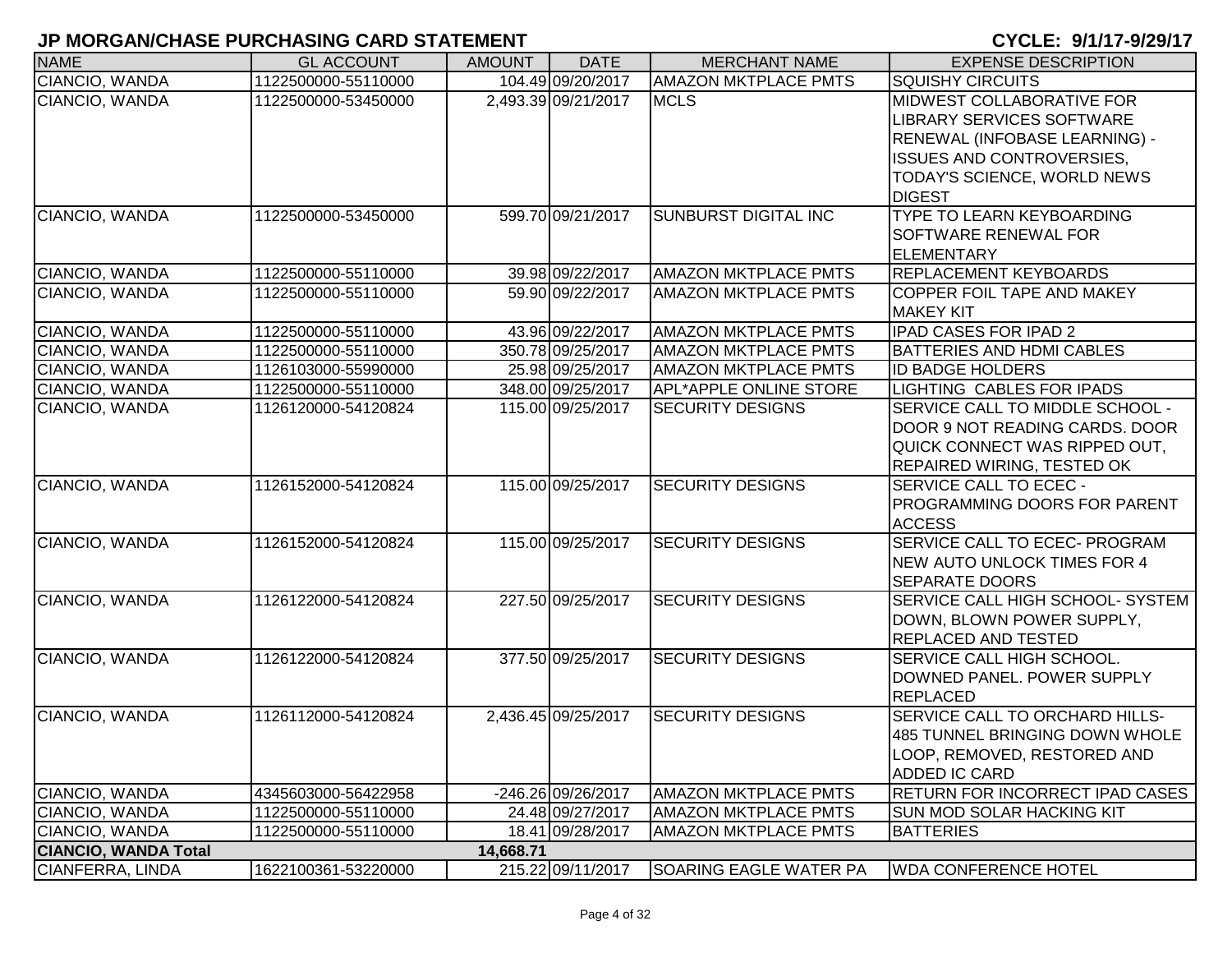| <b>NAME</b>                   | <b>GL ACCOUNT</b>   | <b>AMOUNT</b> | <b>DATE</b>       | <b>MERCHANT NAME</b>          | <b>EXPENSE DESCRIPTION</b>           |
|-------------------------------|---------------------|---------------|-------------------|-------------------------------|--------------------------------------|
| CIANFERRA, LINDA              | 1622100361-53220000 |               | 15.90 09/11/2017  | <b>STARBUCKS STORE 09955</b>  | WDA CONFERENCE TRAVEL (2)            |
|                               |                     |               |                   |                               | PERSONS)                             |
| CIANFERRA, LINDA              | 1622100361-53220000 |               | 7.31 09/11/2017   | <b>STARBUCKS STORE 14806</b>  | WDA CONFERENCE TRAVEL (FOOD) 2       |
|                               |                     |               |                   |                               | PEOPLE                               |
| CIANFERRA, LINDA              | 1622100361-53220000 |               | 11.31 09/13/2017  | <b>ISABELLA'S</b>             | <b>WDA CONFERENCE FOOD</b>           |
| <b>CIANFERRA, LINDA</b>       | 1622100361-53220000 |               | 7.89 09/13/2017   | <b>ISABELLA'S</b>             | <b>WDA CONFERENCE DINNER/FOOD</b>    |
| <b>CIANFERRA, LINDA</b>       | 1622100361-53220000 |               | 2.43 09/13/2017   | <b>WENDY'S 782</b>            | <b>WDA CONFERENCE FOOD</b>           |
| <b>CIANFERRA, LINDA</b>       | 1622100361-53220000 |               | 16.73 09/14/2017  | <b>ISABELLA'S</b>             | <b>WDA CONFERENCE FOOD</b>           |
| <b>CIANFERRA, LINDA</b>       | 1622100361-53220000 |               | 9.96 09/14/2017   | <b>STARBUCKS STORE 11728</b>  | <b>WDA CONFERENCE FOOD</b>           |
| CIANFERRA, LINDA              | 1622100361-53220000 |               | -12.18 09/21/2017 | <b>SOARING EAGLE WATER PA</b> | <b>CREDIT</b>                        |
| <b>CIANFERRA, LINDA</b>       | 6100025000-24316301 |               | 26.27 09/26/2017  | SQU*SQ *GOSQ.COM ABDIA        | TO BE PAID TO NCS                    |
| <b>CIANFERRA, LINDA</b>       | 6100025000-24316301 |               | 19.17 09/27/2017  | <b>KELLY'S IRISH TIMES</b>    | TO BE PAID TO NCS                    |
| CIANFERRA, LINDA              | 6100025000-24316301 |               | 15.25 09/28/2017  | LONGWORTH FC 60068087         | TO BE PAID TO NCS                    |
| CIANFERRA, LINDA              | 6100025000-24316301 |               | 18.35 09/29/2017  | KCH GUBISTRO 11128287         | TO BE PAID TO NCS                    |
| <b>CIANFERRA, LINDA Total</b> |                     | 353.61        |                   |                               |                                      |
| <b>CLARK, KIM</b>             | 1122218000-55310000 |               | 249.20 09/07/2017 | AMAZON.COM                    | <b>LIBRARY BOOKS</b>                 |
| <b>CLARK, KIM</b>             | 1122218000-55310000 |               | 167.96 09/11/2017 | AMAZON.COM                    | <b>LIBRARY BOOKS</b>                 |
| CLARK, KIM                    | 1122218000-55310000 |               | 73.62 09/12/2017  | AMAZON.COM                    | <b>LIBRARY BOOKS</b>                 |
| <b>CLARK, KIM</b>             | 1122218000-55310000 |               | 21.52 09/12/2017  | AMAZON.COM                    | LIBRARY BOOKS. LA LECCION DE         |
|                               |                     |               |                   |                               | <b>AUGUST (WONDER IN SPANISH)</b>    |
| CLARK, KIM                    | 1122218000-55990000 |               | 41.25 09/12/2017  | AMAZON.COM                    | <b>PLAY-DOH FOR MAKERSPACE</b>       |
| <b>CLARK, KIM</b>             | 1122218000-55990000 |               | 28.07 09/15/2017  | <b>AMAZON MKTPLACE PMTS</b>   | CONTAINERS FOR MAKERSPACE            |
| CLARK, KIM                    | 1122218000-55990000 |               | 24.34 09/15/2017  | <b>AMAZON MKTPLACE PMTS</b>   | CONTAINERS FOR MAKERSPACE            |
| CLARK, KIM                    | 1122218000-55990000 |               | 139.86 09/15/2017 | <b>AMAZON MKTPLACE PMTS</b>   | <b>DUCT TAPE FOR MAKERSPACE</b>      |
| CLARK, KIM                    | 1122218000-55990000 |               | 11.49 09/15/2017  | AMAZON.COM                    | <b>ARTBIN CONTAINER FOR</b>          |
|                               |                     |               |                   |                               | <b>MAKERSPACE</b>                    |
| CLARK, KIM                    | 1122218000-55310000 |               | 29.22 09/15/2017  | AMAZON.COM                    | <b>LIBRARY BOOKS AND LABELS</b>      |
| <b>CLARK, KIM</b>             | 1122218000-55990000 |               | 37.19 09/15/2017  | AMAZON.COM                    | <b>CONTAINERS FOR MAKERSPACE</b>     |
| CLARK, KIM                    | 1122218000-55990000 |               | 25.27 09/15/2017  | AMAZON.COM                    | PLAY-DOH FOR MAKERSPACE              |
| <b>CLARK, KIM</b>             | 1122218000-55990000 |               | 79.75 09/18/2017  | <b>AMAZON MKTPLACE PMTS</b>   | <b>DUCT TAPE FOR MAKERSPACE</b>      |
| <b>CLARK, KIM</b>             | 1122218000-55990000 |               | 42.98 09/18/2017  | <b>AMAZON MKTPLACE PMTS</b>   | <b>CRAYOLA MARKERS FOR</b>           |
|                               |                     |               |                   |                               | <b>MAKERSPACE</b>                    |
| CLARK, KIM                    | 1122218000-55990000 |               | 14.99 09/18/2017  | <b>AMAZON MKTPLACE PMTS</b>   | <b>TRIPOD FOR CELLPHONE</b>          |
| <b>CLARK, KIM</b>             | 1122218000-55990000 |               | 14.99 09/18/2017  | <b>AMAZON MKTPLACE PMTS</b>   | <b>TRIPOD FOR CELLPHONE</b>          |
| CLARK, KIM                    | 1122218000-55310000 |               | 13.77 09/18/2017  | AMAZON.COM                    | <b>LIBRARY BOOKS</b>                 |
| <b>CLARK, KIM</b>             | 1122218000-55990000 |               | 24.99 09/20/2017  | <b>AMAZON MKTPLACE PMTS</b>   | <b>HOT GLUE GUN FOR MAKERSPACE</b>   |
| CLARK, KIM                    | 6100018000-24316217 |               | 282.49 09/20/2017 | AMAZON.COM                    | <b>STUDENT PURCHASES OF VISITING</b> |
|                               |                     |               |                   |                               | AUTHOR'S BOOKS (INCLUDING TAX).      |
|                               |                     |               |                   |                               | THE PRICE OF THE BOOKS INCLUDING     |
|                               |                     |               |                   |                               | <b>TAX WAS COLLECTED FROM</b>        |
|                               |                     |               |                   |                               | STUDENTS AND DEPOSITED IN THIS       |
|                               |                     |               |                   |                               | <b>ACCOUNT</b>                       |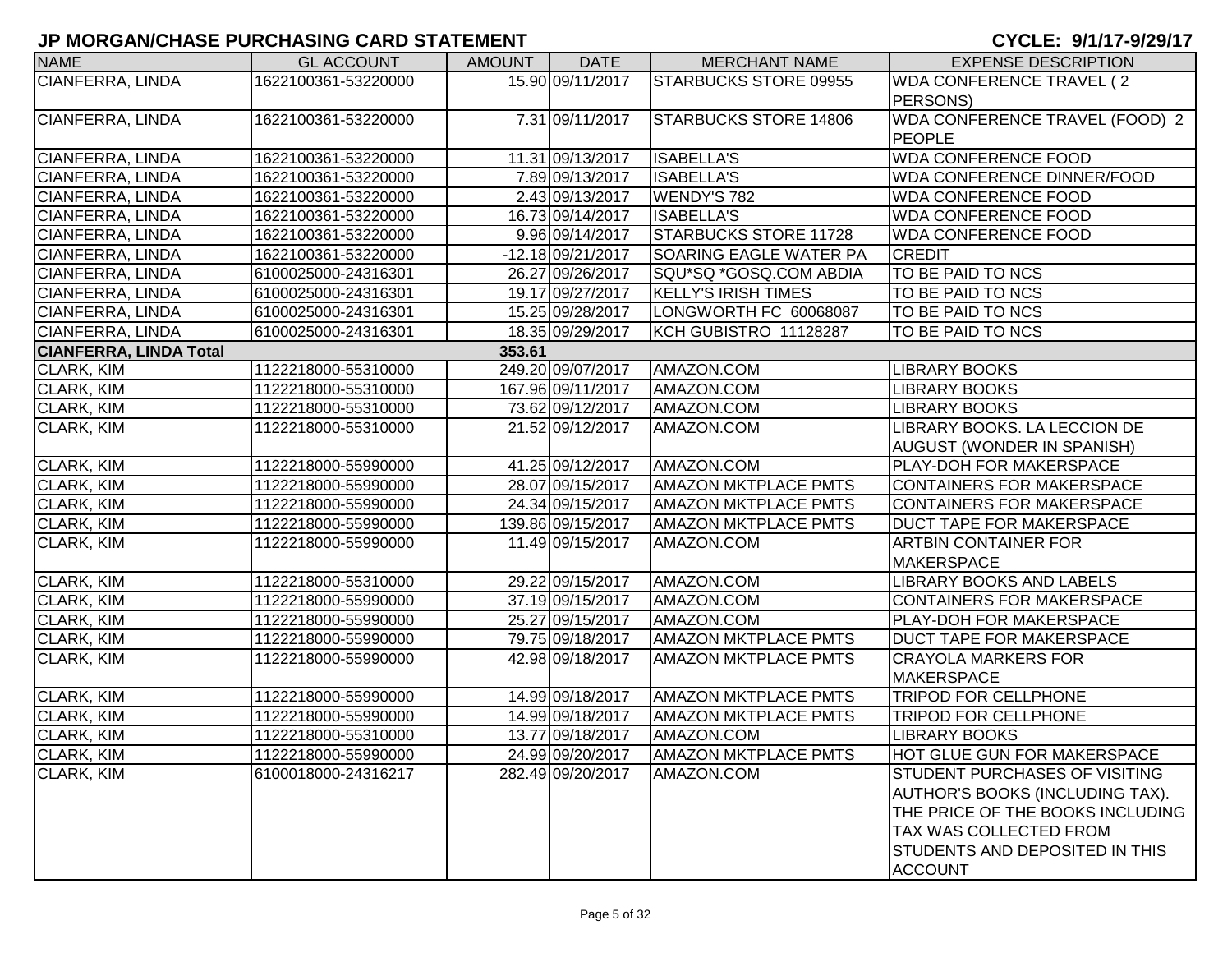| <b>NAME</b>                  | <b>GL ACCOUNT</b>   | <b>AMOUNT</b> | <b>DATE</b>         | <b>MERCHANT NAME</b>          | <b>EXPENSE DESCRIPTION</b>                                       |
|------------------------------|---------------------|---------------|---------------------|-------------------------------|------------------------------------------------------------------|
| <b>CLARK, KIM</b>            | 1122218000-55990000 |               | 11.92 09/21/2017    | <b>AMAZON MKTPLACE PMTS</b>   | <b>LIQUID CHALK MARKERS FOR</b>                                  |
|                              |                     |               |                     |                               | <b>MAKERSPACE</b>                                                |
| <b>CLARK, KIM</b>            | 1122218000-55990000 |               | 55.04 09/21/2017    | AMAZON.COM                    | ZIPSNIP CUTTING TOOL FOR                                         |
|                              |                     |               |                     |                               | <b>MAKERSPACE</b>                                                |
| CLARK, KIM                   | 1122218000-55310000 |               | 57.08 09/21/2017    | AMAZON.COM                    | LIBRARY BOOKS                                                    |
| <b>CLARK, KIM</b>            | 1122218000-55990000 |               | 22.98 09/21/2017    | AMAZON.COM                    | <b>ARTBIN CONTAINERS FOR</b>                                     |
|                              |                     |               |                     |                               | <b>MAKERSPACE</b>                                                |
| CLARK, KIM                   | 6100018000-24316217 |               | 562.87 09/25/2017   | AMAZON.COM                    | <b>STUDENT PURCHASES OF VISITING</b>                             |
|                              |                     |               |                     |                               | AUTHOR'S BOOKS (INCLUDING TAX).                                  |
|                              |                     |               |                     |                               | THE PRICE OF THE BOOKS INCLUDING                                 |
|                              |                     |               |                     |                               | TAX WAS COLLECTED FROM                                           |
|                              |                     |               |                     |                               | STUDENTS AND DEPOSITED IN THIS                                   |
|                              |                     |               |                     |                               | <b>ACCOUNT</b>                                                   |
| <b>CLARK, KIM</b>            | 1122218000-55410000 |               | 60.50 09/25/2017    | <b>SCHOLASTIC MAGAZINES</b>   | <b>SCHOLASTIC NEWS 3RD GRADE FOR</b>                             |
|                              |                     |               |                     |                               | <b>ELL STUDENTS</b>                                              |
| CLARK, KIM                   | 1122218000-55410000 |               | 10.89 09/25/2017    | <b>SCHOLASTIC MAGAZINES</b>   | <b>GEO SPIN 3RD GRADE FOR ELL</b>                                |
|                              |                     |               |                     |                               | <b>STUDENTS</b>                                                  |
| <b>CLARK, KIM</b>            | 1122218000-55410000 |               | 10.89 09/25/2017    | <b>SCHOLASTIC MAGAZINES</b>   | <b>SCIENCE SPIN 3RD GRADE FOR ELL</b>                            |
|                              |                     |               |                     |                               | <b>STUDENTS</b>                                                  |
| <b>CLARK, KIM</b>            | 6100018000-24316217 |               | 24.58 09/26/2017    | AMAZON.COM                    | STUDENT PURCHASES OF VISITING<br>AUTHOR'S BOOKS (INCLUDING TAX). |
|                              |                     |               |                     |                               | THE PRICE OF THE BOOKS INCLUDING                                 |
|                              |                     |               |                     |                               | TAX WAS COLLECTED FROM                                           |
|                              |                     |               |                     |                               | STUDENTS AND DEPOSITED IN THIS                                   |
|                              |                     |               |                     |                               | <b>ACCOUNT</b>                                                   |
| <b>CLARK, KIM</b>            | 6100018000-24316217 |               | 10.55 09/26/2017    | AMAZON.COM                    | STUDENT PURCHASES OF VISITING                                    |
|                              |                     |               |                     |                               | AUTHOR'S BOOKS (INCLUDING TAX).                                  |
|                              |                     |               |                     |                               | THE PRICE OF THE BOOKS INCLUDING                                 |
|                              |                     |               |                     |                               | TAX WAS COLLECTED FROM                                           |
|                              |                     |               |                     |                               | STUDENTS AND DEPOSITED IN THIS                                   |
|                              |                     |               |                     |                               | <b>ACCOUNT</b>                                                   |
| <b>CLARK, KIM</b>            | 1122218000-55310000 |               | 58.92 09/26/2017    | AMAZON.COM                    | <b>LIBRARY BOOKS</b>                                             |
| <b>CLARK, KIM Total</b>      |                     | 2,209.17      |                     |                               |                                                                  |
| <b>COOLMAN, ROBERT</b>       | 1126160000-55992000 |               | 92.58 09/06/2017    | <b>MADISON ELECTRIC COMPA</b> | <b>HS KITCHEN OUTLET</b>                                         |
| <b>COOLMAN, ROBERT</b>       | 1126160000-55992000 |               | 239.64 09/08/2017   | CONSERVA ELECTRIC SUPP        | <b>MTCE STOCK LAMPS</b>                                          |
| <b>COOLMAN, ROBERT</b>       | 1126160000-55992000 |               | 39.45 09/12/2017    | CES #264                      | <b>MTCE STCOK PHOTOCELL SWITCHES</b>                             |
| COOLMAN, ROBERT              | 1126160000-55992000 |               | 179.40 09/12/2017   | <b>CONSERVA ELECTRIC SUPP</b> | <b>MTCE STOCK LAMPS</b>                                          |
| <b>COOLMAN, ROBERT</b>       | 1126160000-55992000 |               | 6.40 09/18/2017     | THE HOME DEPOT #2737          | <b>MS KITCHEN GARBAGE DISPOSAL</b>                               |
| <b>COOLMAN, ROBERT</b>       | 1126160000-55992000 |               | 10.06 09/20/2017    | <b>CONSERVA ELECTRIC SUPP</b> | <b>MTCE STOCK BATTERIES</b>                                      |
| <b>COOLMAN, ROBERT</b>       | 1126160000-55992000 |               | 17.97 09/21/2017    | THE HOME DEPOT #2737          | <b>HS STORE SWITCH</b>                                           |
| <b>COOLMAN, ROBERT</b>       | 1126160000-55992000 |               | 2,987.90 09/29/2017 | <b>CONSERVA ELECTRIC SUPP</b> | <b>MTCE STOCK LAMPS</b>                                          |
| <b>COOLMAN, ROBERT Total</b> |                     | 3,573.40      |                     |                               |                                                                  |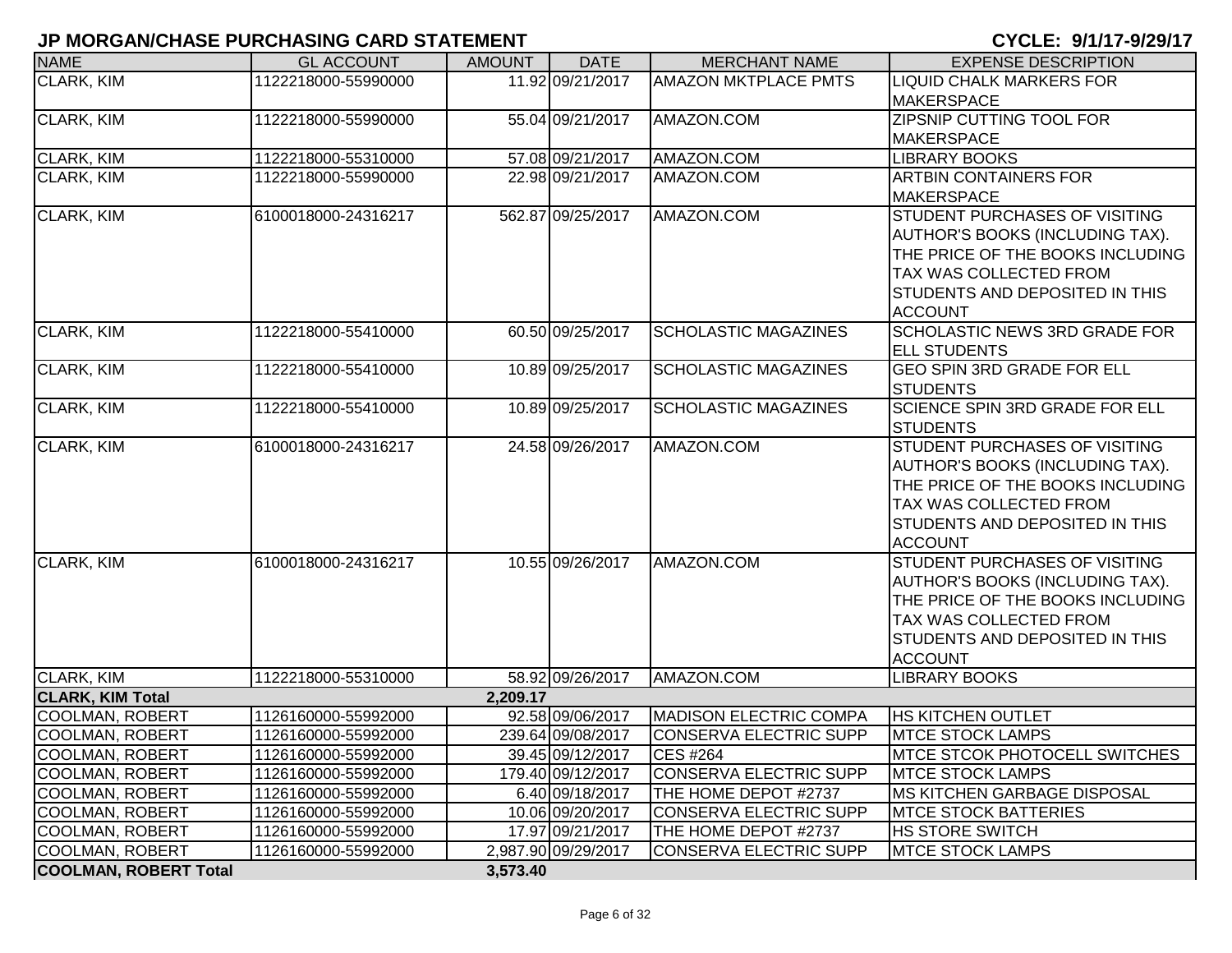| <b>NAME</b>                      | <b>GL ACCOUNT</b>   | <b>AMOUNT</b> | <b>DATE</b>          | <b>MERCHANT NAME</b>              | <b>EXPENSE DESCRIPTION</b>            |
|----------------------------------|---------------------|---------------|----------------------|-----------------------------------|---------------------------------------|
| <b>DIATIKAR, CHRISTINE</b>       | 1126600000-54910000 |               | 5,104.00 09/01/2017  | <b>ALICE TRAINING INSTITU</b>     | ELEARNING K-12, YEAR 2 OF             |
|                                  |                     |               |                      |                                   | <b>CONTRACT</b>                       |
| <b>DIATIKAR, CHRISTINE</b>       | 4345900000-53180000 |               | 2,650.00 09/08/2017  | <b>TAYLOR &amp; MORGAN CPA PC</b> | 2016-17 AUDIT                         |
| <b>DIATIKAR, CHRISTINE</b>       | 1127170000-55710000 |               | 420.42 09/11/2017    | CORRIGAN OIL #2 - BRI             | <b>BLUE CAP UREA</b>                  |
| <b>DIATIKAR, CHRISTINE</b>       | 1127170000-55710000 |               | 13,216.05 09/11/2017 | CORRIGAN OIL #2 - BRI             | DIESEL, 7500 GAL, 8/21/17             |
| <b>DIATIKAR, CHRISTINE</b>       | 6100022000-24316099 |               | 24.95 09/18/2017     | A2HOSTING.COM                     | WEB HOSTING 9/14/17-10/13/17          |
| <b>DIATIKAR, CHRISTINE</b>       | 6100061000-24316195 |               | 930.00 09/18/2017    | <b>TEAM SPORTS</b>                | INV 286227/1-APPAREL                  |
| <b>DIATIKAR, CHRISTINE</b>       | 6100061000-24316172 |               | 1,505.00 09/18/2017  | <b>TEAM SPORTS</b>                | INV 286319/1-APPAREL                  |
| <b>DIATIKAR, CHRISTINE</b>       | 1429300000-54120000 |               | 4,991.00 09/18/2017  | <b>TEAM SPORTS</b>                | INV 289423/1-FB RECONDITIONING        |
| <b>DIATIKAR, CHRISTINE</b>       | 1429300000-54120000 |               | 1,476.00 09/18/2017  | <b>TEAM SPORTS</b>                | INV 289426/1-FB RECONDITIONING        |
| <b>DIATIKAR, CHRISTINE</b>       | 1429300000-54120000 |               | 302.00 09/18/2017    | <b>TEAM SPORTS</b>                | INV 303722/1-FB RECONDITIONING        |
| <b>DIATIKAR, CHRISTINE</b>       | 1429300000-55997000 |               | 450.00 09/18/2017    | <b>TEAM SPORTS</b>                | INV 316496/1-FB FILL IN UNIFORMS      |
| <b>DIATIKAR, CHRISTINE</b>       | 6100061000-24316195 |               | 666.00 09/18/2017    | <b>TEAM SPORTS</b>                | INV 317601/1-APPAREL                  |
| <b>DIATIKAR, CHRISTINE</b>       | 6100061000-24316195 |               | 509.50 09/18/2017    | <b>TEAM SPORTS</b>                | INV 319161/1-APPAREL                  |
| <b>DIATIKAR, CHRISTINE</b>       | 6100061000-24316172 |               | 426.00 09/18/2017    | <b>TEAM SPORTS</b>                | INV 319426/1-APPAREL                  |
| <b>DIATIKAR, CHRISTINE</b>       | 6100061000-24316104 |               | 110.00 09/18/2017    | <b>TEAM SPORTS</b>                | INV 321069/1-JERSEY                   |
| <b>DIATIKAR, CHRISTINE</b>       | 6100061000-24316172 |               | 1,460.00 09/18/2017  | <b>TEAM SPORTS</b>                | INV 321729/1-FOOTBALL                 |
| <b>DIATIKAR, CHRISTINE</b>       | 6100061000-24316104 |               | 1,360.50 09/18/2017  | <b>TEAM SPORTS</b>                | INV 325166/1-COACHES GIFTS            |
| <b>DIATIKAR, CHRISTINE</b>       | 6100061000-24316114 |               | 1,113.00 09/18/2017  | <b>TEAM SPORTS</b>                | INV 326744/1-APPAREL                  |
| <b>DIATIKAR, CHRISTINE</b>       | 1126162061-55510000 |               | 11.75 09/21/2017     | CONSUMERS ENERGY CO               | 8/11/17-9/12/17                       |
| <b>DIATIKAR, CHRISTINE</b>       | 2326161000-55510000 |               | 2.94 09/21/2017      | CONSUMERS ENERGY CO               | 8/11/17-9/12/17                       |
| <b>DIATIKAR, CHRISTINE</b>       | 1126161000-55510000 |               | -2.94 09/21/2017     | CONSUMERS ENERGY CO               | 8/11/17-9/12/17                       |
| <b>DIATIKAR, CHRISTINE Total</b> |                     | 36,726.17     |                      |                                   |                                       |
| DINKELMANN, KATY                 | 6100022000-24316108 |               | 14.00 09/01/2017     | TIM HORTON'S #915432              | <b>BREAKFAST FOR NEW TEACHER</b>      |
|                                  |                     |               |                      |                                   | <b>ORIENTATION</b>                    |
| <b>DINKELMANN, KATY Total</b>    |                     | 14.00         |                      |                                   |                                       |
| DRAGOO, MICHAEL                  | 1126160000-56450000 |               | 1,635.00 09/11/2017  | <b>GOLD STAR PRODUCTS</b>         | <b>IMS GARBAGE DISPOSAL</b>           |
| DRAGOO, MICHAEL                  | 1126160000-55990000 |               | 381.58 09/13/2017    | AMAZON.COM                        | <b>MTCE MONITORS</b>                  |
| DRAGOO, MICHAEL                  | 1126160000-55992000 |               | 585.00 09/13/2017    | <b>BASS</b>                       | <b>MTCE STOCK SOLOSTATS</b>           |
| DRAGOO, MICHAEL                  | 1126160000-55992000 |               | 327.68 09/14/2017    | <b>WW GRAINGER</b>                | MS BELTS FOR AHU #2                   |
| DRAGOO, MICHAEL                  | 1126100000-53220828 |               | -75.00 09/18/2017    | <b>MSBO</b>                       | REFUND FOR MSBO, NEIL GREENE IS       |
|                                  |                     |               |                      |                                   | <b>ALREADY A MEMBER</b>               |
| DRAGOO, MICHAEL                  | 1126160000-55992000 |               | 1,801.24 09/18/2017  | <b>REDFORD LOCK COMPANY I</b>     | HS LOCKER LOCKS, ECEC KEYS            |
| DRAGOO, MICHAEL                  | 1126160000-55992000 |               | 13.91 09/27/2017     | THE HOME DEPOT #2737              | <b>ESB JILL'S OFFICE SWITCH PLATE</b> |
|                                  |                     |               |                      |                                   | <b>COVERS</b>                         |
| <b>DRAGOO, MICHAEL Total</b>     |                     | 4,669.41      |                      |                                   |                                       |
| FENCHEL, LISA                    | 1111118000-55110799 |               | 40.25 09/01/2017     | PANERA BREAD #667                 | <b>BAGELS FOR STAFF PD DAY</b>        |
| <b>FENCHEL, LISA Total</b>       |                     | 40.25         |                      |                                   |                                       |
| FULAR, JAMES                     | 1126160000-54110000 |               | 1,840.00 09/12/2017  | PELTZ SODDING                     | DF SOD INSTALLATION                   |
| FULAR, JAMES                     | 1126160000-55993000 |               | 69.39 09/14/2017     | SITEONE LANDSCAPE S               | DF IRRIGATION, DISTRICT RUST STAIN    |
|                                  |                     |               |                      |                                   | <b>REMOVER</b>                        |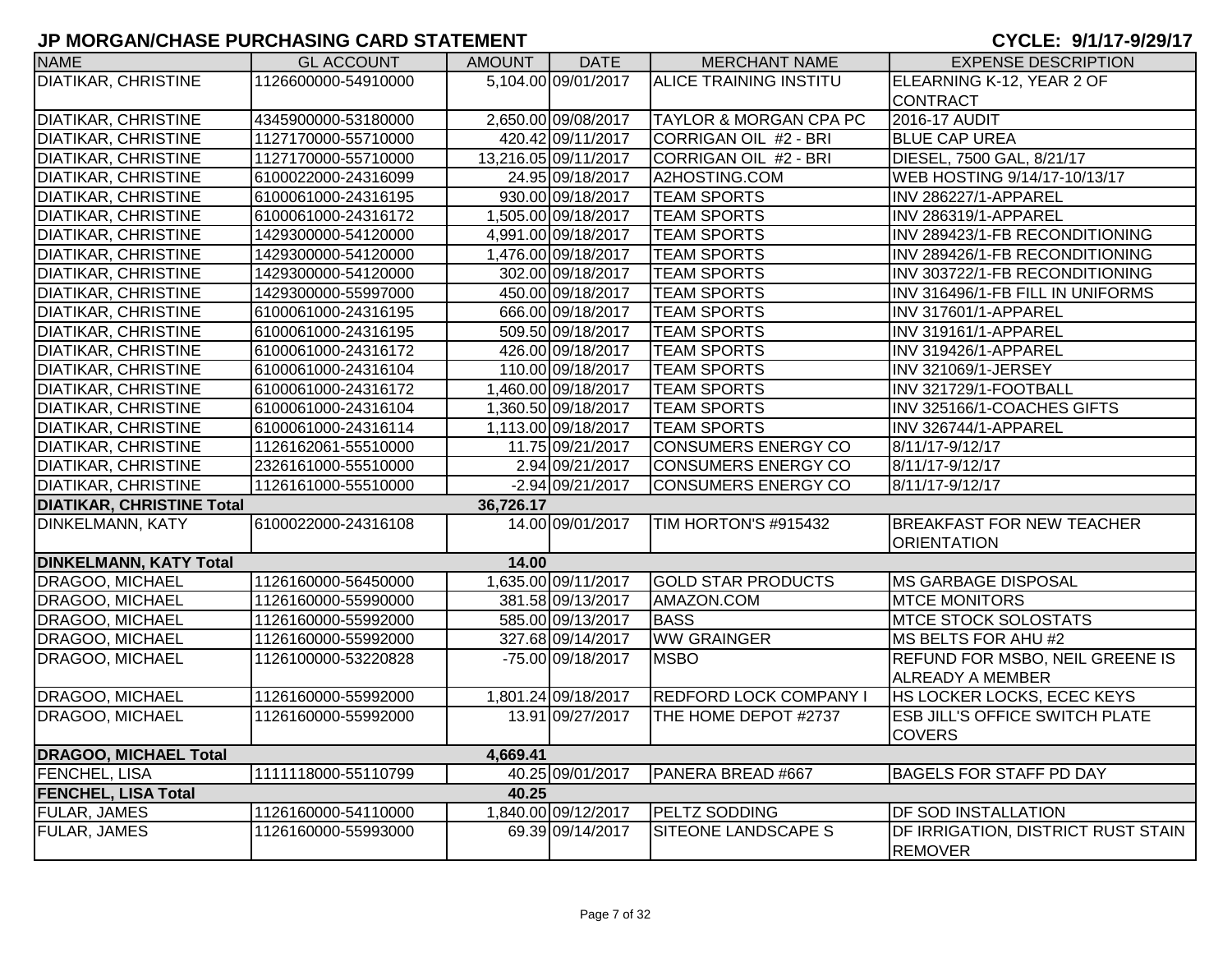| <b>NAME</b>                     | <b>GL ACCOUNT</b>   | <b>AMOUNT</b> | <b>DATE</b>         | <b>MERCHANT NAME</b>          | <b>EXPENSE DESCRIPTION</b>                            |
|---------------------------------|---------------------|---------------|---------------------|-------------------------------|-------------------------------------------------------|
| <b>FULAR, JAMES</b>             | 1126160000-55993000 |               | 2,585.49 09/15/2017 | <b>RESIDEX</b>                | DISTRICT WEED CONTROL, ATHLETIC                       |
|                                 |                     |               |                     |                               | FIELDS FERTILIZER, HS E PRACTICE                      |
|                                 |                     |               |                     |                               | <b>FIELD SEED</b>                                     |
| <b>FULAR, JAMES</b>             | 1126160000-55993000 |               | 42.16 09/15/2017    | THE HOME DEPOT #2737          | <b>MS SOCCER STAKE</b>                                |
| <b>FULAR, JAMES</b>             | 1126160000-54120000 |               | 388.46 09/21/2017   |                               | MARKS OUTDOOR POWER EQ GRNDS GATOR TIRE REPAIR, STICK |
|                                 |                     |               |                     |                               | <b>EDGER</b>                                          |
| <b>FULAR, JAMES</b>             | 1126160000-55993000 |               | 123.80 09/22/2017   | <b>COUGAR SALES &amp; REN</b> | <b>DISTRICT ROAD REPAIR</b>                           |
| <b>FULAR, JAMES</b>             | 1126160000-55993000 |               | 397.00 09/25/2017   | <b>LANDSCAPE SUPPLY</b>       | MS MAIN ENTRANCE LANDSCAPE,                           |
|                                 |                     |               |                     |                               | TREES FOR ELEMENTARY BUILDINGS                        |
| <b>FULAR, JAMES Total</b>       |                     | 5,446.30      |                     |                               |                                                       |
| <b>FURLOW, SETH</b>             | 1711322000-55110614 |               | 16.92 09/13/2017    | KROGER #671                   | HARDY-WEINBERG SIMULATION                             |
| <b>FURLOW, SETH</b>             | 1711322000-55110614 |               | 10.49 09/26/2017    | KROGER #671                   | <b>CATALASE LAB</b>                                   |
| <b>FURLOW, SETH Total</b>       |                     | 27.41         |                     |                               |                                                       |
| GASIDLO, MEGAN                  | 1111220000-55110708 |               | 4.49 09/15/2017     |                               | TEACHERSPAYTEACHERS.CO USED FOR 8TH GRADE SCIENCE     |
|                                 |                     |               |                     |                               | <b>CURRICULUM</b>                                     |
| <b>GASIDLO, MEGAN Total</b>     |                     | 4.49          |                     |                               |                                                       |
| <b>GILCHRIST, BETHANY</b>       | 1335100000-55110553 |               | 48.47 09/11/2017    | MEIJER INC #054<br>Q01        | BEGINNING OF THE YEAR CLASSROOM                       |
|                                 |                     |               |                     |                               | SUPPLIES. MARKERS, PENCILS,                           |
|                                 |                     |               |                     |                               | <b>SCISSORS, ETC.</b>                                 |
| <b>GILCHRIST, BETHANY</b>       | 1335100000-55110553 |               | 68.87 09/18/2017    | JOANN STORES #1933            | CRAFT SUPPLIES FOR SCHOOL YEAR                        |
| <b>GILCHRIST, BETHANY</b>       | 1335100000-55110553 |               | 121.54 09/18/2017   | <b>TARGET</b><br>00014654     | CLASSROOM GAMES, SUPPLIES, ITEMS                      |
|                                 |                     |               |                     |                               | <b>FOR CRAFTS</b>                                     |
| <b>GILCHRIST, BETHANY</b>       | 1335100000-55110553 |               | 2.09 09/22/2017     | JOANN STORES #1933            | POPSICLE STICKS FOR CRAFT                             |
| <b>GILCHRIST, BETHANY Total</b> |                     | 240.97        |                     |                               |                                                       |
| <b>GORDON, BRIAN</b>            | 6100061000-24316104 |               | 37.80 09/11/2017    | <b>BLOCK BREWING COMPANY</b>  | <b>DINNER FOR ADMINS AT HOWELL</b>                    |
|                                 |                     |               |                     |                               | <b>FOOTBALL</b>                                       |
| <b>GORDON, BRIAN</b>            | 6100061000-24316104 |               | 27.88 09/12/2017    | SQU*SQ *KNAPP'S DONUTS        | <b>DONUTS KLAA</b>                                    |
| <b>GORDON, BRIAN</b>            | 6100061000-24316104 |               | 287.80 09/18/2017   | <b>MARIA S ITALIAN BAKERY</b> | PRE-GAME MEAL HOME FOOTBALL                           |
|                                 |                     |               |                     |                               | <b>GAME (WORKERS)</b>                                 |
| <b>GORDON, BRIAN</b>            | 6100061000-24316275 |               | 283.40 09/21/2017   | <b>DELTA</b>                  | <b>FLIGHT NATIONAL CONFERENCE NIAAA</b>               |
|                                 |                     |               |                     |                               | (BRIAN)                                               |
| <b>GORDON, BRIAN</b>            | 6100061000-24316104 |               | 25.93 09/21/2017    | SQU*SQ *KNAPP'S DONUTS        | DONUTS CAPTAINS TRAINING                              |
| <b>GORDON, BRIAN</b>            | 6100061000-24316275 |               | 42.96 09/22/2017    | MEIJER INC #057<br>Q01        | <b>CAPTAINS TRAINING</b>                              |
| <b>GORDON, BRIAN</b>            | 6100061000-24316104 |               | 31.66 09/22/2017    | PANERA BREAD #667             | <b>BAGELS CAPTAINS TRAINING</b>                       |
| <b>GORDON, BRIAN</b>            | 6100061000-24316275 |               | 255.00 09/25/2017   | <b>NIAAA</b>                  | NATIONAL CONFERENCE (BRIAN)                           |
| <b>GORDON, BRIAN Total</b>      |                     | 992.43        |                     |                               |                                                       |
| HANSEN, ANN                     | 1311800000-53220551 |               | 20.00 09/11/2017    | <b>APPELBAUM TRAINING INS</b> | <b>PRESCHOOL AIDE TRAINING</b>                        |
| HANSEN, ANN                     | 1335100000-53220553 |               | 52.00 09/12/2017    | <b>APPELBAUM TRAINING INS</b> | <b>CARE AIDE TRAINING</b>                             |
| HANSEN, ANN                     | 1311800000-55110551 |               | 36.00 09/13/2017    | <b>LESSONPIX INC</b>          | PRESCHOOL TEACHER RESOURCE                            |
| HANSEN, ANN                     | 1311800000-53220551 |               | 24.00 09/18/2017    | <b>APPELBAUM TRAINING INS</b> | PRESCHOOL AIDE TRAINING                               |
| HANSEN, ANN                     | 1311800000-53220551 |               | 52.00 09/26/2017    | <b>APPELBAUM TRAINING INS</b> | <b>PRESCHOOL TEACHER TRAINING</b>                     |
| HANSEN, ANN                     | 1311800000-53220551 |               | 24.00 09/26/2017    | <b>APPELBAUM TRAINING INS</b> | <b>PRESCHOOL TEACHER TRAINING</b>                     |
|                                 |                     |               |                     |                               |                                                       |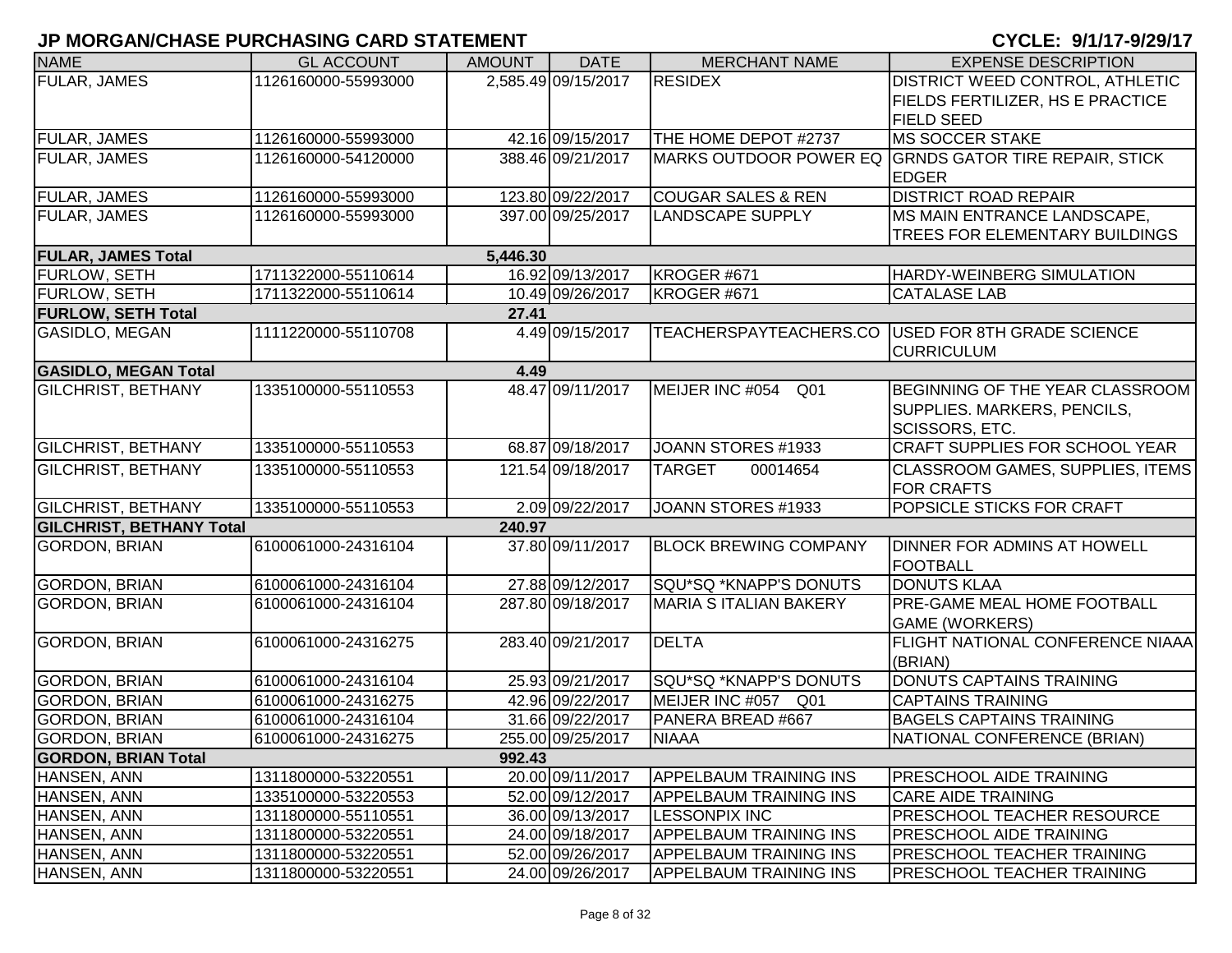| <b>NAME</b>                    | <b>GL ACCOUNT</b>   | <b>AMOUNT</b> | <b>DATE</b>         | <b>MERCHANT NAME</b>               | <b>EXPENSE DESCRIPTION</b>              |
|--------------------------------|---------------------|---------------|---------------------|------------------------------------|-----------------------------------------|
| HANSEN, ANN                    | 1311800000-53220551 |               | 560.00 09/28/2017   | <b>APPELBAUM TRAINING INS</b>      | <b>PRESCHOOL STAFF TRAINING</b>         |
| HANSEN, ANN                    | 1335100000-57410553 |               | 100.00 09/28/2017   | <b>STATE OF MICHIGAN OCAL</b>      | <b>INFANT/TODDLER CARE LICENSING</b>    |
|                                |                     |               |                     |                                    | <b>RENEWAL FEE</b>                      |
| HANSEN, ANN                    | 1311800000-53220551 |               | 12.00 09/29/2017    | <b>APPELBAUM TRAINING INS</b>      | <b>PRESCHOOL AIDE TRAINING</b>          |
| HANSEN, ANN                    | 1311800000-53220551 |               | 200.00 09/29/2017   | <b>APPELBAUM TRAINING INS</b>      | <b>PRESCHOOL STAFF TRAINING</b>         |
| HANSEN, ANN                    | 1335100000-53220553 |               | 274.25 09/29/2017   | <b>IMPACT PUBLICATIONS, I</b>      | <b>TRAINING SUPPLIES FOR CARE</b>       |
| <b>HANSEN, ANN Total</b>       |                     | 1,354.25      |                     |                                    |                                         |
| HARBAR, ERIN                   | 1111322000-55110702 |               | 222.72 09/04/2017   | <b>DBC*BLICK ART MATERIAL</b>      | <b>DRAWING AND PAINTING SUPPLIES</b>    |
| HARBAR, ERIN                   | 1111322000-55110702 |               | $-8.03 09/13/2017$  | <b>DBC*BLICK ART MATERIAL</b>      | <b>REFUND OR OVER CHARGE</b>            |
| HARBAR, ERIN                   | 1711322000-55110614 |               | 74.02 09/21/2017    | <b>AMAZON MKTPLACE PMTS</b>        | <b>ART STORAGE IB</b>                   |
| HARBAR, ERIN                   | 1111322000-55110702 |               | 68.55 09/21/2017    | <b>ARMSTRONG TOOL &amp; SUPPL</b>  | JEWELRY CLASS TOOLS AND                 |
|                                |                     |               |                     |                                    | <b>MATERIALS</b>                        |
| HARBAR, ERIN                   | 1711322000-55110614 |               | 329.13 09/25/2017   | <b>DBC*BLICK ART MATERIAL</b>      | DRAWING, PAINTING, CERAMICS, IB         |
| HARBAR, ERIN                   | 1111322000-55110702 |               | 164.56 09/25/2017   | <b>DBC*BLICK ART MATERIAL</b>      | DRAWING, PAINTING, CERAMICS, IB         |
| HARBAR, ERIN                   | 6100022000-24316120 |               | 173.28 09/27/2017   | <b>AMAZON MKTPLACE PMTS</b>        | PAINT BRUSHES FOR STUDENTS              |
| HARBAR, ERIN                   | 1711322000-55110614 |               | -37.01 09/28/2017   | <b>AMAZON MKTPLACE PMTS</b>        | <b>REFUND FOR BILLING MISTAKE</b>       |
| <b>HARBAR, ERIN Total</b>      |                     | 987.22        |                     |                                    |                                         |
| <b>HARRIS, CHRISTINE</b>       | 1311800000-55110551 |               | 31.59 09/18/2017    | MEIJER INC #122<br>Q <sub>01</sub> | <b>STUDENT &amp; CLASSROOM SUPPLIES</b> |
| <b>HARRIS, CHRISTINE Total</b> |                     | 31.59         |                     |                                    |                                         |
| HAYNES, DEBORAH                | 1335100000-55110553 |               | 73.02 09/07/2017    | MICHAELS STORES 3744               | <b>TEACHING SUPPLIES</b>                |
| <b>HAYNES, DEBORAH</b>         | 1335100000-55110553 |               | 78.88 09/11/2017    | OTC BRANDS, INC.                   | <b>TEACHING SUPPLIES</b>                |
| HAYNES, DEBORAH                | 1335100000-55110553 |               | 127.69 09/11/2017   | <b>TARGET</b><br>00014654          | <b>TEACHING SUPPLIES</b>                |
| HAYNES, DEBORAH                | 1335100000-55110553 |               | 27.98 09/28/2017    | WALGREENS #4454                    | <b>TEACHING SUPPLIES</b>                |
| <b>HAYNES, DEBORAH Total</b>   |                     | 307.57        |                     |                                    |                                         |
| <b>HENDERSON, BETH</b>         | 1125200000-55910000 |               | 963.20 09/11/2017   | <b>VERITIV</b>                     | <b>ESB WHITE COPY PAPER - PALLET</b>    |
| <b>HENDERSON, BETH</b>         | 1125200000-53220000 |               | 90.00 09/12/2017    | <b>MSBO</b>                        | JODY MALBON - MSBO WORKSHOP             |
| <b>HENDERSON, BETH</b>         | 1125200000-55910000 |               | 46.85 09/18/2017    | STAPLS7183422198000002             | <b>BUSINESS OFFICE SUPPLIES</b>         |
| HENDERSON, BETH                | 1125200000-57410000 |               | 143.00 09/25/2017   | <b>MSBO</b>                        | <b>BETH HENDERSON-MSBO ANNUAL</b>       |
|                                |                     |               |                     |                                    | <b>MEMBERSHIP FEES</b>                  |
| HENDERSON, BETH                | 1125200000-55910000 |               | 13.39 09/27/2017    | STAPLS7183422198000003             | <b>BUSINESS OFFICE SUPPLIES</b>         |
| <b>HENDERSON, BETH Total</b>   |                     | 1,256.44      |                     |                                    |                                         |
| <b>HOLLY, SHEILA</b>           | 1123200000-53220000 |               | 3,526.67 09/04/2017 | <b>ZINGTRAIN</b>                   | <b>CUSTOMER SERVICE TRAINING FOR</b>    |
|                                |                     |               |                     |                                    | IALL ADMINISTRATORS AND                 |
|                                |                     |               |                     |                                    | <b>SECRETARIES</b>                      |
| HOLLY, SHEILA                  | 1123200000-57410000 |               | 125.00 09/06/2017   | MICH ASSOC OF SCH ADMI             | MSPRA MEMBERSHIP FEES, SHEILA           |
|                                |                     |               |                     |                                    | <b>HOLLY</b>                            |
| HOLLY, SHEILA                  | 1123100000-53220000 |               | 30.00 09/08/2017    | OAKLAND SCHOOLS-RC INT             | OCSBA DINNER MEETING, OCTOBER 4,        |
|                                |                     |               |                     |                                    | 2017, DENNIS O'CONNOR                   |
| HOLLY, SHEILA                  | 1123200000-55910000 |               | 115.98 09/08/2017   | STAPLS7182830355000001             | <b>PRESENTATION EQUIPMENTS</b>          |
| HOLLY, SHEILA                  | 1123200000-57410000 |               | 1,863.00 09/11/2017 | MICH ASSOC OF SCH ADMI             | MASA MEMBERSHIP DUES, DR.               |
|                                |                     |               |                     |                                    | <b>MATTHEWS</b>                         |
| <b>HOLLY, SHEILA</b>           | 1123100000-57410000 |               | 125.00 09/11/2017   | MICH ASSOC OF SCH ADMI             | <b>MSPRA DUES, DR. MATTHEWS</b>         |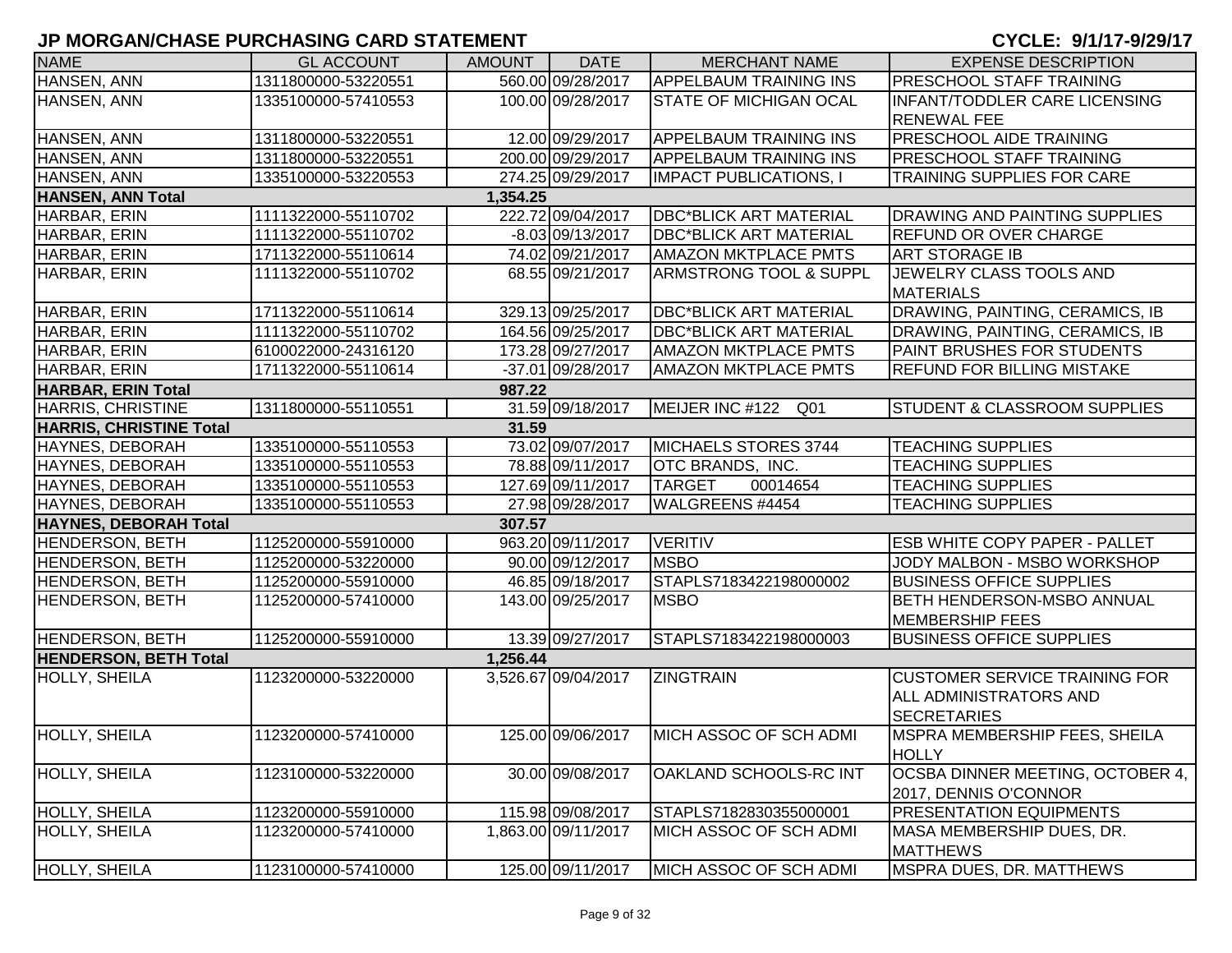| <b>NAME</b>                     | <b>GL ACCOUNT</b>   | <b>AMOUNT</b> | <b>DATE</b>       | <b>MERCHANT NAME</b>        | <b>EXPENSE DESCRIPTION</b>             |
|---------------------------------|---------------------|---------------|-------------------|-----------------------------|----------------------------------------|
| <b>HOLLY, SHEILA</b>            | 1123200000-53220000 |               | 25.00 09/11/2017  | NOVI CHAMBER OF COMME       | CITY OF NOVI MEET, GREET, AND EAT      |
|                                 |                     |               |                   |                             | <b>WELCOME LUNCHEON, DR.</b>           |
|                                 |                     |               |                   |                             | <b>MATTHEWS</b>                        |
| HOLLY, SHEILA                   | 1128200000-54910000 |               | 49.00 09/11/2017  | REV.COM                     | <b>CLOSED CAPTIONING FOR THE</b>       |
|                                 |                     |               |                   |                             | SEPTEMBER 7, 2017 BOARD MEETING        |
| HOLLY, SHEILA                   | 1123200000-55910000 |               | 9.99 09/18/2017   | <b>AMAZON MKTPLACE PMTS</b> | <b>OFFICE SUPPLIES</b>                 |
| HOLLY, SHEILA                   | 1123200000-55910000 |               | 10.24 09/18/2017  | <b>AMAZON MKTPLACE PMTS</b> | <b>OFFICE SUPPLIES</b>                 |
| HOLLY, SHEILA                   | 1123200000-55910000 |               | 16.54 09/18/2017  | AMAZON.COM                  | <b>OFFICE SUPPLIES</b>                 |
| HOLLY, SHEILA                   | 1128200000-54910000 |               | 128.00 09/18/2017 | REV.COM                     | CLOSED CAPTIONING FOR THE              |
|                                 |                     |               |                   |                             | SEPTEMBER14, 2017 BOARD MEETING        |
| HOLLY, SHEILA                   | 1123100000-53220000 |               | 349.00 09/20/2017 | <b>MASB</b>                 | ANNUAL LEADERSHIP CONFERENCE           |
|                                 |                     |               |                   |                             | (ALC), NOVEMBER 9-12, 2017, BOBBIE     |
|                                 |                     |               |                   |                             | <b>MURPHY</b>                          |
| <b>HOLLY, SHEILA</b>            | 1123100000-53220000 |               | 375.00 09/27/2017 | <b>MASB</b>                 | ANNUAL LEADERSHIP CONFERENCE           |
|                                 |                     |               |                   |                             | NOVEMBER 9-12, 2017, PAUL COOK         |
| <b>HOLLY, SHEILA</b>            | 1123200000-53220000 |               | 35.00 09/27/2017  | OAKLAND SCHOOLS-RC INT      | 2017 SCHOOL ATTENDANCE & TRAUMA-       |
|                                 |                     |               |                   |                             | INFORMED CONFERENCE, SEPTEMBER         |
|                                 |                     |               |                   |                             | 26, 2017                               |
| <b>HOLLY, SHEILA</b>            | 1123100000-53220000 |               | 30.00 09/29/2017  | OAKLAND SCHOOLS-RC INT      | OCSBA DINNER MEETING, OCTOBER 4,       |
|                                 |                     |               |                   |                             | 2017, PAUL COOK                        |
| <b>HOLLY, SHEILA Total</b>      |                     | 6,813.42      |                   |                             |                                        |
| HOPPENSTEDT, DARBY              | 1711118000-55110611 |               | 304.76 09/11/2017 | AMAZON.COM                  | <b>RESOURCES FOR LITERACY</b>          |
|                                 |                     |               |                   |                             | <b>INTERVENTIONISTS</b>                |
| HOPPENSTEDT, DARBY              | 1722100000-57910611 |               | 30.20 09/11/2017  | <b>HUNGRY HOWIES 544</b>    | <b>FOOD FOR IMPACT STUDENT LEADERS</b> |
|                                 |                     |               |                   |                             | POST WORKING MEETING                   |
| HOPPENSTEDT, DARBY              | 1722100000-57910611 |               | 8.09 09/11/2017   | WALGREENS #4454             | <b>SNACKS FOR IMPACT STUDENT</b>       |
|                                 |                     |               |                   |                             | <b>WORKING MEETING</b>                 |
| <b>HOPPENSTEDT, DARBY</b>       | 1711118000-55110611 |               | -17.24 09/19/2017 | AMAZON.COM                  | <b>SALES TAX CREDIT</b>                |
| HOPPENSTEDT, DARBY              | 1722100000-57910611 |               | 36.57 09/20/2017  | 00014654<br><b>TARGET</b>   | <b>SNACKS FOR IMPACT STUDENT</b>       |
|                                 |                     |               |                   |                             | <b>PRESENTERS WORKING MEETING</b>      |
| <b>HOPPENSTEDT, DARBY Total</b> |                     | 362.38        |                   |                             |                                        |
| HOSKINS, DIANE                  | 6100025000-24316301 |               | 239.79 09/01/2017 | SAMSCLUB #6657              | <b>VENDING STOCK</b>                   |
| HOSKINS, DIANE                  | 6100025000-24316301 |               | 114.75 09/07/2017 | PANERA BREAD #608009        | <b>STUDENT DINNER</b>                  |
| HOSKINS, DIANE                  | 6100025000-24316301 |               | 69.10 09/07/2017  | PRIMOS PIZZA                | <b>STUDENT DINNER</b>                  |
| <b>HOSKINS, DIANE</b>           | 6100025000-24316301 |               | 64.86 09/11/2017  | SAMSCLUB #6657              | <b>VENDING STOCK</b>                   |
| <b>HOSKINS, DIANE</b>           | 6100025000-24316301 |               | 109.70 09/12/2017 | COTTAGE INN PIZZA - NO      | <b>STUDENT DINNER</b>                  |
| <b>HOSKINS, DIANE</b>           | 6100025000-24316301 |               | 109.78 09/13/2017 | COTTAGE INN PIZZA - NO      | <b>STUDENT DINNER</b>                  |
| <b>HOSKINS, DIANE</b>           | 1113200000-55110751 |               | 262.50 09/18/2017 | STAPLS7183245361000001      | <b>TEACHER SUPPLY</b>                  |
| <b>HOSKINS, DIANE</b>           | 6100025000-24316301 |               | 71.70 09/19/2017  | <b>PRIMOS PIZZA</b>         | <b>STUDENT DINNER</b>                  |
| <b>HOSKINS, DIANE</b>           | 6100025000-24316301 |               | 91.72 09/20/2017  | COTTAGE INN PIZZA - NO      | <b>STUDENT DINNER</b>                  |
| <b>HOSKINS, DIANE</b>           | 6100025000-24316301 |               | 82.20 09/22/2017  | <b>AMAZON MKTPLACE PMTS</b> | <b>STUDENT COUNT DAY SUPPLY</b>        |
| <b>HOSKINS, DIANE</b>           | 6100025000-24316301 |               | 75.80 09/22/2017  | AMAZON.COM                  | <b>COUNT DAY SUPPLIES</b>              |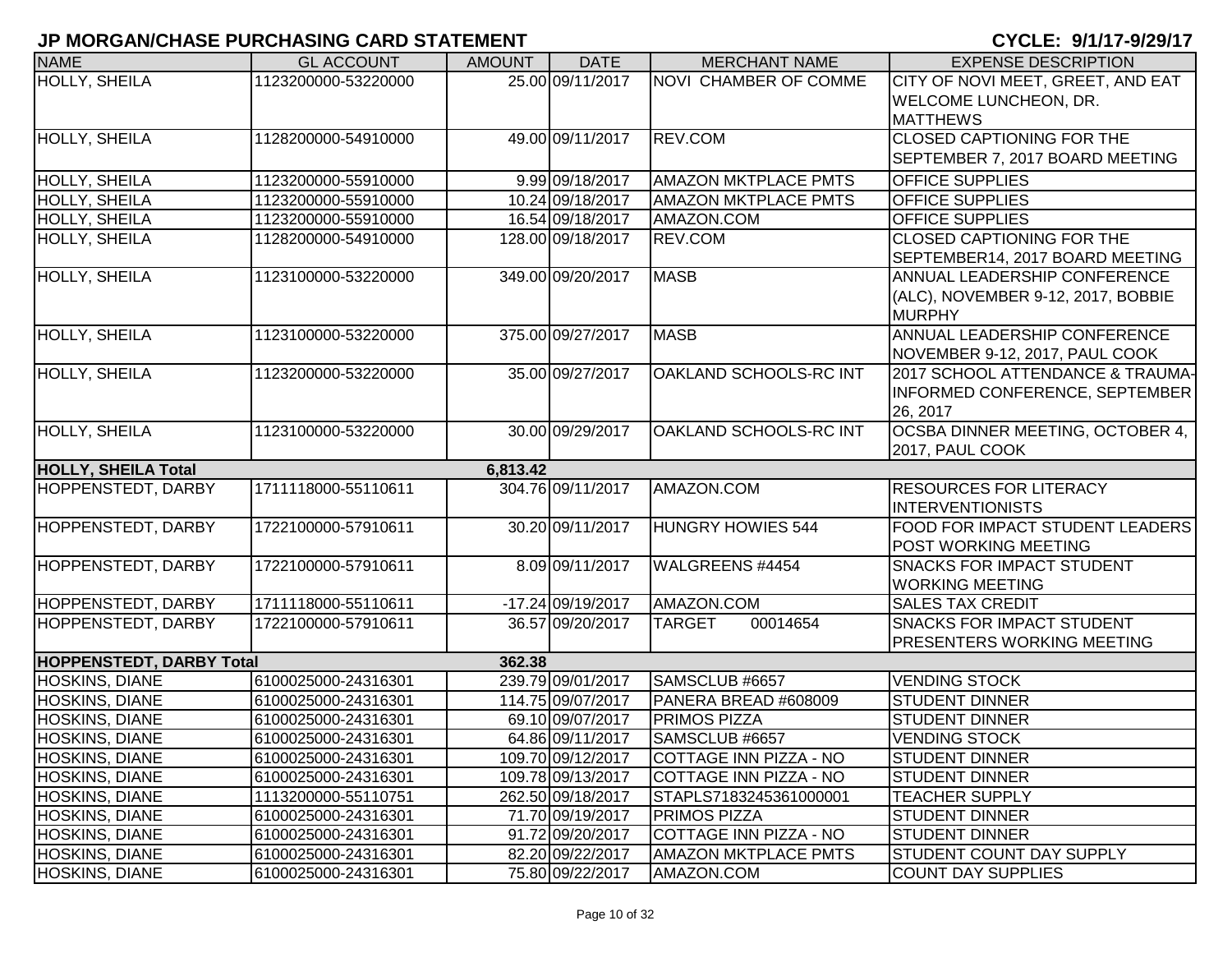| <b>NAME</b>                    | <b>GL ACCOUNT</b>   | <b>AMOUNT</b> | <b>DATE</b>       | <b>MERCHANT NAME</b>          | <b>EXPENSE DESCRIPTION</b>                                                                  |
|--------------------------------|---------------------|---------------|-------------------|-------------------------------|---------------------------------------------------------------------------------------------|
| HOSKINS, DIANE                 | 6100025000-24316301 |               | 212.84 09/25/2017 | SAMSCLUB #6657                | <b>VENDING STOCK</b>                                                                        |
| <b>HOSKINS, DIANE</b>          | 6100025000-24316301 |               | 104.94 09/26/2017 | <b>AMAZONPRIME MEMBERSHIP</b> | <b>AMAZON PRIME MEMBERSHIP</b>                                                              |
| <b>HOSKINS, DIANE</b>          | 6100025000-24316301 |               | 88.00 09/26/2017  | <b>PRIMOS PIZZA</b>           | <b>STUDENT DINNER</b>                                                                       |
| <b>HOSKINS, DIANE</b>          | 1122100331-53220513 |               | 75.00 09/27/2017  | <b>PAYPAL *MICHIGANTEA</b>    | <b>EMILY WAGG CONFERENCE</b>                                                                |
| <b>HOSKINS, DIANE</b>          | 1122100331-53220513 |               | 20.00 09/27/2017  | <b>PAYPAL *MICHIGANTEA</b>    | MEMBERSHIP CONFERENCE MITESOL                                                               |
| <b>HOSKINS, DIANE</b>          | 6100025000-24316301 |               | -10.39 09/28/2017 | AMAZON.COM                    | REFUND DAMAGED STUDENT COUNT                                                                |
|                                |                     |               |                   |                               | <b>DAY ORDER</b>                                                                            |
| HOSKINS, DIANE                 | 1513200331-55110000 |               | 306.96 09/28/2017 | AMAZON.COM                    | <b>FRAMES CAREER CENTER</b>                                                                 |
| HOSKINS, DIANE                 | 6100025000-24316301 |               | 90.69 09/28/2017  | <b>BENITOS PIZZA-NOVI</b>     | <b>STUDENT DINNER</b>                                                                       |
| <b>HOSKINS, DIANE Total</b>    |                     | 2,179.94      |                   |                               |                                                                                             |
| <b>HOURIGAN, MARK</b>          | 1111322000-55110723 |               | 30.00 09/13/2017  | <b>ASSOCCONCERT BANDS</b>     | DVD OF FENNELL REHEARSING<br><b>LINCOLNSHIRE POSY</b>                                       |
| <b>HOURIGAN, MARK</b>          | 1111322000-55110723 |               | 34.80 09/13/2017  | PAYPAL *WHIRLWINDMU           | <b>BOOK ABOUT THE FOLKSONGS USED</b><br>IN LINCOLNSHIRE POSY                                |
| <b>HOURIGAN, MARK</b>          | 1111322000-55110723 |               | 54.31 09/18/2017  | <b>GIA PUBLICATIONS IN</b>    | DVD OF REYNOLDS, BATISTI, AND<br>HUNSBERGER REHEARSING CORE<br><b>REPERTOIRE</b>            |
| <b>HOURIGAN, MARK</b>          | 1111322000-55110723 |               | 27.53 09/22/2017  | <b>GUITAR CENTER #335</b>     | PURCHASE OF AUDIO CORDS FOR<br><b>CLASSROOM STEREO</b>                                      |
| <b>HOURIGAN, MARK</b>          | 1111322000-55110723 |               | 37.65 09/28/2017  | WWW.TREVCOMUSIC.COM           | CONDUCTOR SCORE FOR LIGETI WW<br><b>QUINTET</b>                                             |
| <b>HOURIGAN, MARK Total</b>    |                     | 184.29        |                   |                               |                                                                                             |
| JANTZ, ANGELA                  | 6100015000-24316275 |               | 87.50 09/01/2017  | PANERA BREAD #608009          | LIGHT BREAKFAST FOR STAFF AM PD<br>(8/31/17)                                                |
| <b>JANTZ, ANGELA</b>           | 1111115000-55110799 |               | 94.14 09/11/2017  | STAPLS7182936700000001        | <b>INDEX TABS FOR LEADER IN ME</b><br><b>BINDERS (4TH GRADE)</b>                            |
| JANTZ, ANGELA                  | 1111115000-55110799 |               | 71.70 09/11/2017  | STAPLS7182936700000002        | PERMANENT MARKERS AND DIVIDERS                                                              |
| JANTZ, ANGELA                  | 1111115000-55110708 |               | 77.56 09/15/2017  | STAPLS7182121723000003        | SENTENCE STRIPS (1ST GRADE)                                                                 |
| JANTZ, ANGELA                  | 1111115000-55110708 |               | -10.01 09/15/2017 | STAPLS7182121723001001        | <b>RETURNED PAPER CLIP</b>                                                                  |
| JANTZ, ANGELA                  | 1111115000-55110708 |               | 137.81 09/15/2017 | STAPLS7183220247000001        | ADDITIONAL TEACHING SUPPLIES                                                                |
| JANTZ, ANGELA                  | 1111115000-55110799 |               | 145.20 09/19/2017 | <b>GBC*ECOMMERCE</b>          | LAMINATOR FILM                                                                              |
| JANTZ, ANGELA                  | 1122215000-55410000 |               | 65.02 09/21/2017  | MICHIGANCOM                   | <b>O&amp;E NEWSPAPER</b>                                                                    |
| <b>JANTZ, ANGELA Total</b>     |                     | 668.92        |                   |                               |                                                                                             |
| JUOPPERI, JOHN                 | 1126160000-55992000 |               | 174.00 09/22/2017 | <b>REDFORD LOCK COMPANY I</b> | <b>HS KEYS</b>                                                                              |
| JUOPPERI, JOHN                 | 1126160000-55992000 |               | 38.20 09/22/2017  | THE HOME DEPOT #2737          | NW WHITE BOARD, MTCE TOOL                                                                   |
| JUOPPERI, JOHN Total           |                     | 212.20        |                   |                               |                                                                                             |
| <b>KOBROSSY, THERESE</b>       | 1335100000-53220553 |               | 24.00 09/22/2017  | <b>APPELBAUM TRAINING INS</b> | HOW TO TALK TO KIDS SO THEY WILL<br><b>LISTEN 6 HOURS APPELBAUM</b><br><b>TRAINING BOOK</b> |
| <b>KOBROSSY, THERESE Total</b> |                     | 24.00         |                   |                               |                                                                                             |
| KORTLANDT, PATRICIA            | 6100011000-24316275 |               | 340.00 09/01/2017 | HONEYBAKED HAM #4127 P        | LUNCHEON FOR STAFF ON FIRST<br>STAFF MEETING 8/30/17                                        |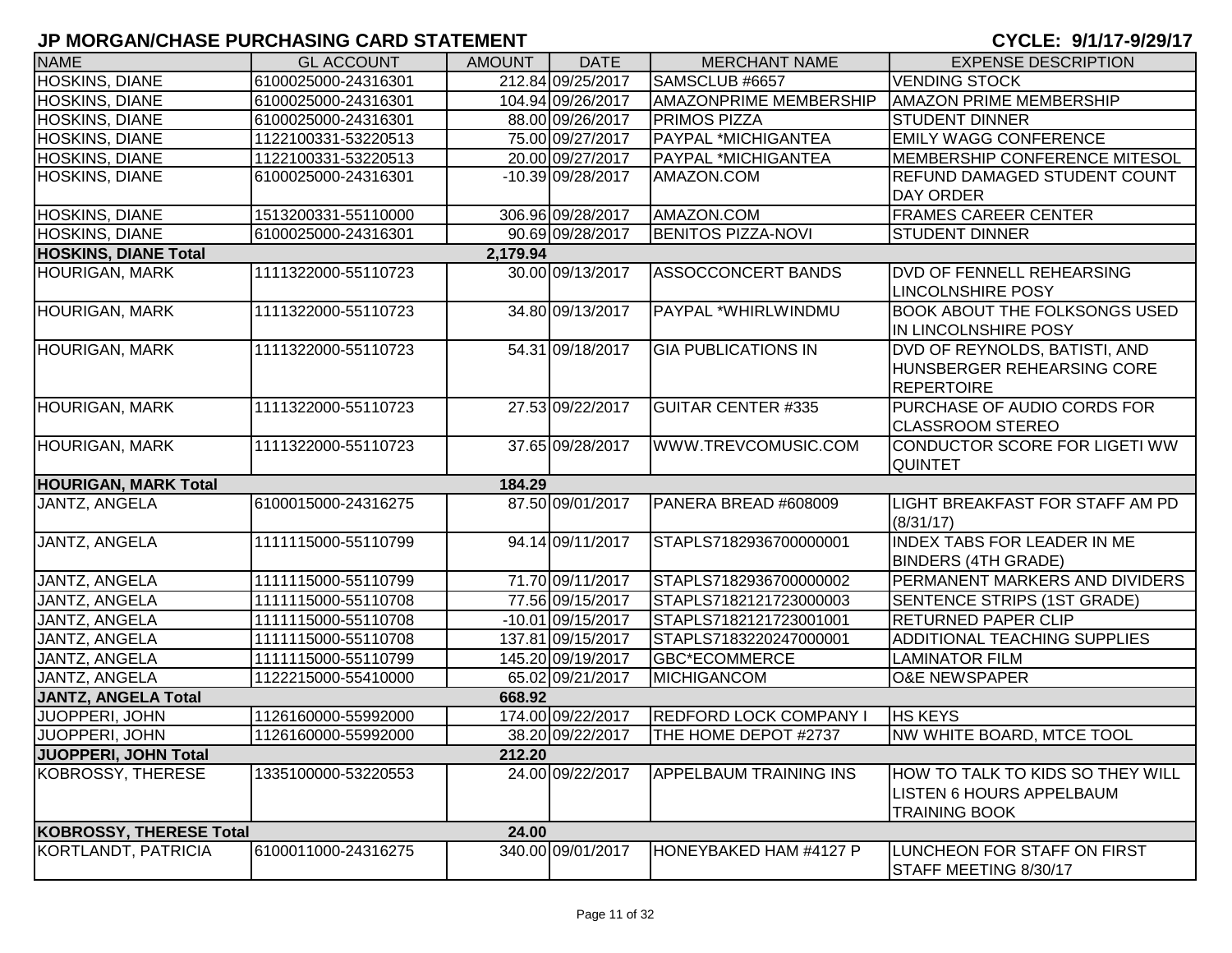| <b>NAME</b>                      | <b>GL ACCOUNT</b>   | <b>AMOUNT</b> | <b>DATE</b>         | <b>MERCHANT NAME</b>          | <b>EXPENSE DESCRIPTION</b>                                  |
|----------------------------------|---------------------|---------------|---------------------|-------------------------------|-------------------------------------------------------------|
| <b>KORTLANDT, PATRICIA</b>       | 6100011000-24316501 |               | 112.35 09/01/2017   | <b>VERITIV</b>                | <b>COPY PAPER FOR VOICE</b>                                 |
| KORTLANDT, PATRICIA              | 1111111000-55110708 |               | 429.80 09/01/2017   | <b>VERITIV</b>                | <b>COLORED COPY PAPER</b>                                   |
| KORTLANDT, PATRICIA              | 1111111000-55110708 |               | 43.40 09/01/2017    | VERITIV                       | <b>CARD STOCK</b>                                           |
| KORTLANDT, PATRICIA              | 1111111000-55110708 |               | 217.00 09/01/2017   | <b>VERITIV</b>                | <b>CARD STOCK</b>                                           |
| KORTLANDT, PATRICIA              | 6100011000-24316501 |               | 530.00 09/11/2017   | SP * BREAKOUT INCORPOR        | 4 BREAKOUT EDU KITS                                         |
| KORTLANDT, PATRICIA              | 1111111000-55110708 |               | 5.86 09/11/2017     | SSI*SCHOOL SPECIALTY          | <b>CLASSROOM MATERIALS FOR A PAULK</b>                      |
| KORTLANDT, PATRICIA              | 1111111000-55110708 |               | 5.86 09/15/2017     | SSI*SCHOOL SPECIALTY          | <b>CLASSROOM MATERIALS FOR</b><br><b>HOFBAUER</b>           |
| <b>KORTLANDT, PATRICIA</b>       | 1111111000-55110727 |               | 198.59 09/21/2017   | <b>SSI*SCHOOL SPECIALTY</b>   | <b>CLASSROOM MATERIALS FOR</b><br><b>PHYSICAL EDUCATION</b> |
| KORTLANDT, PATRICIA              | 1124111000-55990000 |               | 52.61 09/22/2017    | STAPLS7183625728000001        | <b>LABELS FOR GUEST TEACHER</b><br><b>FOLDERS</b>           |
| <b>KORTLANDT, PATRICIA</b>       | 1111111000-55110708 |               | 76.32 09/29/2017    | STAPLS7184040719000001        | <b>CLASSROOM MATERIALS FOR TERESA</b><br><b>HARDY</b>       |
| <b>KORTLANDT, PATRICIA Total</b> |                     | 2,011.79      |                     |                               |                                                             |
| LALONDE, LUCAS                   | 1111113000-55990000 |               | 299.00 09/14/2017   | <b>FULL COMPASS SYSTEMS</b>   | NEW WIRELESS UNIT FOR NOVI<br>WOODS ELEMENTARY CAFETERIA    |
| LALONDE, LUCAS                   | 1129900000-55990000 |               | 130.04 09/15/2017   | THE HOME DEPOT #2737          | ELECTRICAL SUPPLIES FOR HS AUD<br><b>OFFICE</b>             |
| LALONDE, LUCAS                   | 1129900000-55990000 |               | 14.29 09/18/2017    | THE HOME DEPOT #2737          | ELECTRICAL SUPPLIES FOR HS AUD<br><b>OFFICE</b>             |
| LALONDE, LUCAS                   | 1129900000-55990000 |               | 138.42 09/19/2017   | <b>AMAZON MKTPLACE PMTS</b>   | AA BATTERIES FOR WIRELESS MICS                              |
| LALONDE, LUCAS                   | 1129900000-54910000 |               | 42.40 09/25/2017    | LITTLE CAESARS #0057          | <b>CREW RECRUITMENT DRIVE</b><br><b>INCENTIVE PIZZA</b>     |
| <b>LALONDE, LUCAS Total</b>      |                     | 624.15        |                     |                               |                                                             |
| LAMBERT, ELIZABETH               | 1126160000-55992000 |               | 1,260.39 09/01/2017 | <b>AERO FILTER INC</b>        | <b>ECEC AIR FILTERS</b>                                     |
| LAMBERT, ELIZABETH               | 1126118000-55991000 |               | 767.11 09/04/2017   | <b>NICHOLS</b>                | NM5 CUSTODIAL SUPPLIES                                      |
| LAMBERT, ELIZABETH               | 4126122951-54110000 |               | 2,281.74 09/06/2017 | <b>DE-CAL INC</b>             | HS DOMESTIC WATER PIPE                                      |
| LAMBERT, ELIZABETH               | 4126122951-54110000 |               | 357.00 09/06/2017   | INT*IN *SERVICEPRO PLU        | HS PLUMBING REPAIRS                                         |
| LAMBERT, ELIZABETH               | 1126160000-55992000 |               | 152.34 09/06/2017   | <b>LEONARDS SYSRUPS</b>       | HS POOL CO2                                                 |
| LAMBERT, ELIZABETH               | 1126160000-55992000 |               | 108.00 09/07/2017   | <b>AIRGASS NORTH</b>          | <b>DISTRICT WELDING</b>                                     |
| LAMBERT, ELIZABETH               | 1126160000-54910000 |               | 100.00 09/07/2017   | ARC - MI MADISON HGTS         | MTCE SKYSITE PROJECT AUGUST FEE                             |
| LAMBERT, ELIZABETH               | 1126101000-54110000 |               | 160.00 09/07/2017   | <b>DETROIT ELEVATOR COMPA</b> | <b>ESB ELEVATOR MAINTENANCE SEPT</b>                        |
| LAMBERT, ELIZABETH               | 1126122000-54120000 |               | 161.41 09/07/2017   | INT*IN *AQUATIC SOURCE        | HS POOL CHEMTROL CHECK                                      |
| LAMBERT, ELIZABETH               | 1126118000-54110000 |               | 6,650.00 09/07/2017 | <b>MICHIGAN AUTOMATIC SPR</b> | NM5 IRRIGATION SYSTEM REPAIRS &<br><b>REWORKED</b>          |
| LAMBERT, ELIZABETH               | 1126160000-55990000 |               | 508.55 09/07/2017   | <b>SUBURBAN PROPANE</b>       | <b>BOSCO PROPERTY PROPANE</b>                               |
| LAMBERT, ELIZABETH               | 1126161000-53840000 |               | 1,422.78 09/07/2017 | <b>WASTE MGMT WM EZPAY</b>    | <b>DISTRICT WASTE REMOVAL</b>                               |
| LAMBERT, ELIZABETH               | 2326161000-53840000 |               | 474.25 09/07/2017   | <b>WASTE MGMT WM EZPAY</b>    | <b>DISTRICT WASTE REMOVAL - REC</b>                         |
| LAMBERT, ELIZABETH               | 1126161000-53840000 |               | 245.00 09/07/2017   | <b>WASTE MGMT WM EZPAY</b>    | <b>HS TEMP ROLL OFF</b>                                     |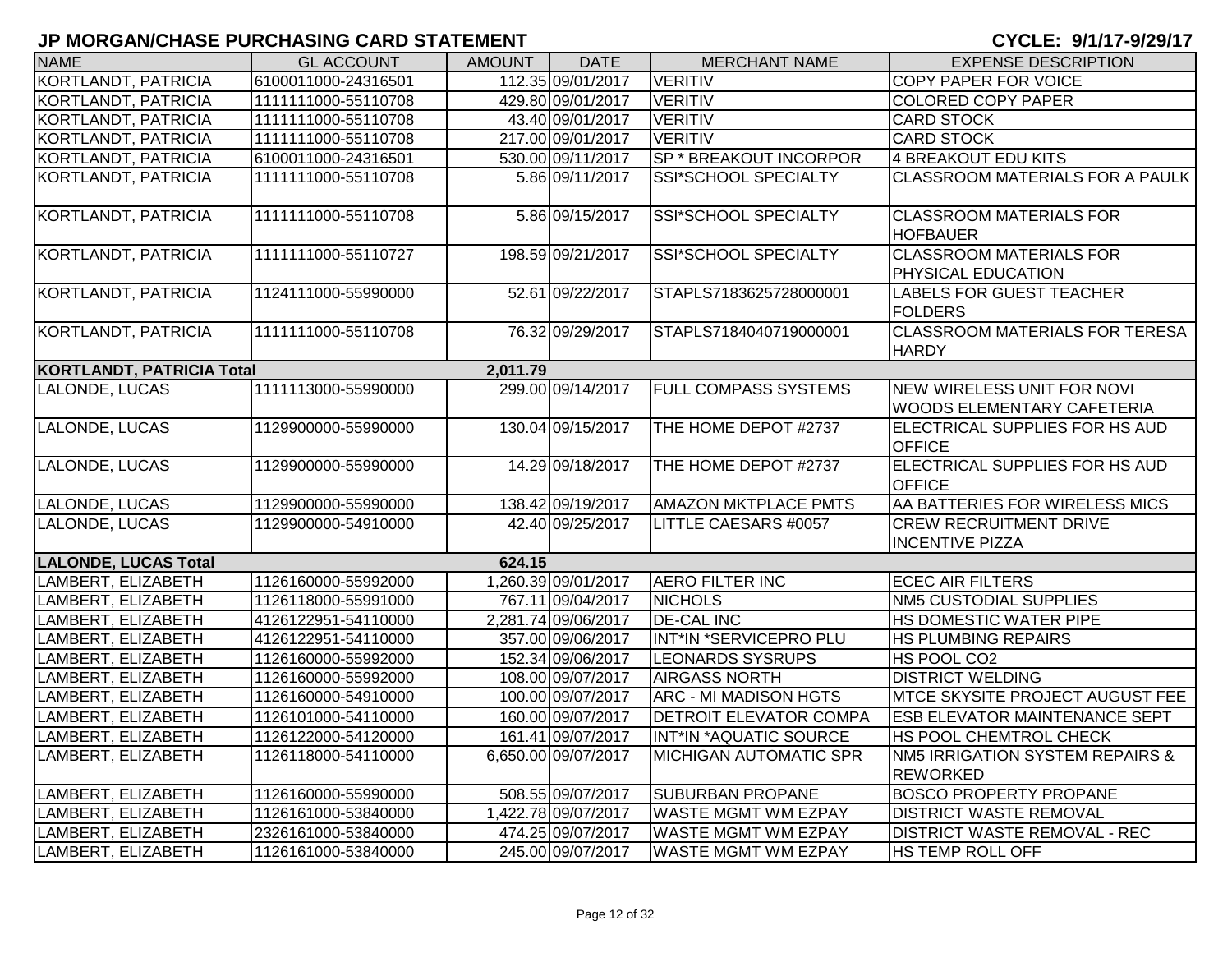| <b>NAME</b>        | <b>GL ACCOUNT</b>   | <b>AMOUNT</b> | <b>DATE</b>          | <b>MERCHANT NAME</b>          | <b>EXPENSE DESCRIPTION</b>              |
|--------------------|---------------------|---------------|----------------------|-------------------------------|-----------------------------------------|
| LAMBERT, ELIZABETH | 1126160000-54910000 |               | 450.25 09/08/2017    | <b>ARCH ENVIRONMENTAL GRO</b> | <b>DISTRICT UST HAZARDOUS MATERIALS</b> |
|                    |                     |               |                      |                               | <b>COMPLIANCE</b>                       |
| LAMBERT, ELIZABETH | 1126160000-55990000 |               | 352.05 09/08/2017    | CORRIGAN OIL #2 - BRI         | <b>MTCE FUEL</b>                        |
| LAMBERT, ELIZABETH | 4126118951-54110000 |               | 2,671.97 09/08/2017  | <b>DE-CAL INC</b>             | NM6DOMESTIC HOT WATER LEAK              |
|                    |                     |               |                      |                               | <b>REPAIRS</b>                          |
| LAMBERT, ELIZABETH | 4345660000-56420000 |               | 12,380.85 09/08/2017 | PIONEER REVERE 8008771        | <b>GRNDS FIELD PAINTER</b>              |
| LAMBERT, ELIZABETH | 1126160000-55992000 |               | 298.00 09/11/2017    | <b>HOH WATER TECHNOLOGY</b>   | <b>MTCE CARTRIDGE</b>                   |
| LAMBERT, ELIZABETH | 1126112000-54110000 |               | 3,992.85 09/11/2017  | <b>HOH WATER TECHNOLOGY</b>   | <b>OH GLYCOL</b>                        |
| LAMBERT, ELIZABETH | 1126118000-55991000 |               | 985.03 09/11/2017    | <b>NICHOLS</b>                | NM6 CUSTODIAL SUPPLIES                  |
| LAMBERT, ELIZABETH | 1126160000-55991000 |               | 74.52 09/11/2017     | <b>NICHOLS</b>                | <b>MTCE STOCK WASTE BASKETS</b>         |
| LAMBERT, ELIZABETH | 1126122000-54110000 |               | 140.00 09/12/2017    | INT*IN *AQUATIC SOURCE        | HS POOL MAINTENANCE VISIT 9/7           |
| LAMBERT, ELIZABETH | 1126105000-54110000 |               | 31.00 09/12/2017     | <b>PREMIER PEST MANAG</b>     | NATC PEST MANAGEMENT                    |
| LAMBERT, ELIZABETH | 1126115000-54110000 |               | 323.00 09/12/2017    | <b>PREMIER PEST MANAG</b>     | DF PEST MANAGEMENT, BEE CONTROL         |
|                    |                     |               |                      |                               |                                         |
| LAMBERT, ELIZABETH | 1126152000-54110000 |               | 37.00 09/12/2017     | <b>PREMIER PEST MANAG</b>     | <b>ECEC PEST MANAGEMENT</b>             |
| LAMBERT, ELIZABETH | 1126101000-54110000 |               | 43.00 09/12/2017     | <b>PREMIER PEST MANAG</b>     | <b>ESB PEST MANAGEMENT</b>              |
| LAMBERT, ELIZABETH | 1126103000-54110000 |               | 28.00 09/12/2017     | <b>PREMIER PEST MANAG</b>     | <b>ITC PEST MANAGEMENT</b>              |
| LAMBERT, ELIZABETH | 1126122000-54110000 |               | 328.00 09/12/2017    | <b>PREMIER PEST MANAG</b>     | HS PEST MANAGEMENT                      |
| LAMBERT, ELIZABETH | 1126118000-54110000 |               | 28.00 09/12/2017     | <b>PREMIER PEST MANAG</b>     | <b>NM5 PEST MANAGEMENT</b>              |
| LAMBERT, ELIZABETH | 1126118000-54110000 |               | 28.00 09/12/2017     | <b>PREMIER PEST MANAG</b>     | <b>NM6 PEST MANAGEMENT</b>              |
| LAMBERT, ELIZABETH | 1126120000-54110000 |               | 37.00 09/12/2017     | <b>PREMIER PEST MANAG</b>     | <b>MS PEST MANAGEMENT</b>               |
| LAMBERT, ELIZABETH | 1126113000-54110000 |               | 28.00 09/12/2017     | <b>PREMIER PEST MANAG</b>     | <b>NW PEST MANAGEMENT</b>               |
| LAMBERT, ELIZABETH | 1126112000-54110000 |               | 28.00 09/12/2017     | <b>PREMIER PEST MANAG</b>     | OH PEST MANAGEMENT                      |
| LAMBERT, ELIZABETH | 1126114000-54110000 |               | 28.00 09/12/2017     | <b>PREMIER PEST MANAG</b>     | PV PEST MANAGEMENT                      |
| LAMBERT, ELIZABETH | 1126111000-54110000 |               | 355.00 09/12/2017    | <b>PREMIER PEST MANAG</b>     | VO PEST MANAGEMENT, BEE                 |
|                    |                     |               |                      |                               | <b>CONTROL</b>                          |
| LAMBERT, ELIZABETH | 1126160000-55992000 |               | 776.92 09/12/2017    | <b>PRINTNOLOGY INC</b>        | <b>MTCE/TRANS BUILDING SIGNS,</b>       |
|                    |                     |               |                      |                               | <b>DISTRICT DOOR NUMBER SIGNS</b>       |
| LAMBERT, ELIZABETH | 1126161000-53840000 |               | 150.00 09/12/2017    | <b>WASTE MGMT WM EZPAY</b>    | HS SOUTH ROLL OFF DUMPSTER              |
| LAMBERT, ELIZABETH | 1126161000-53840000 |               | 230.00 09/12/2017    | <b>WASTE MGMT WM EZPAY</b>    | HS TEMP ROLL OFF                        |
| LAMBERT, ELIZABETH | 1126660000-54110000 |               | 50.00 09/13/2017     | <b>PROTECTION ONE ALARM</b>   | <b>ECEC ALARM SERVICE</b>               |
| LAMBERT, ELIZABETH | 1126112000-54110000 |               | 1,665.05 09/14/2017  | <b>ARCH ENVIRONMENTAL GRO</b> | OH ASBESTOS TESTING                     |
| LAMBERT, ELIZABETH | 4126120951-54110000 |               | 3,653.82 09/15/2017  | <b>DE-CAL INC</b>             | <b>MS DOMESTIC WATER LEAK</b>           |
| LAMBERT, ELIZABETH | 1126160000-54910000 |               | 600.00 09/15/2017    | <b>SCHOOLDUDE COM</b>         | <b>DISTRICT CHANGE TO NEW EMAIL</b>     |
| LAMBERT, ELIZABETH | 1126122000-54110000 |               | 195.00 09/15/2017    | <b>SONITROL GREAT LAKES M</b> | HS ALARM SYSTEM FAULTS                  |
| LAMBERT, ELIZABETH | 1126122000-54110000 |               | 402.80 09/18/2017    | <b>NATIONAL TIME</b>          | <b>HS ALARM PANEL</b>                   |
| LAMBERT, ELIZABETH | 1126112000-55991000 |               | 21.95 09/18/2017     | <b>NICHOLS</b>                | OH CUSTODIAL SUPPLIES                   |
| LAMBERT, ELIZABETH | 1126160000-55992000 |               | 154.00 09/18/2017    | <b>REDFORD LOCK COMPANY I</b> | VO MASTER, NM LOCKER                    |
| LAMBERT, ELIZABETH | 1126160000-55910000 |               | 121.96 09/18/2017    | <b>STAPLES</b><br>00115659    | <b>MTCE COMPUTER CONVERTER</b>          |
|                    |                     |               |                      |                               | CORDS, MOUSE, PAD                       |
| LAMBERT, ELIZABETH | 1126161000-53840000 |               | 230.00 09/20/2017    | <b>WASTE MGMT WM EZPAY</b>    | <b>HS TEMP ROLL OFF</b>                 |
| LAMBERT, ELIZABETH | 1126161000-53840000 |               | 385.07 09/20/2017    | <b>WASTE MGMT WM EZPAY</b>    | HS SOUTH TEMP ROLL OFF                  |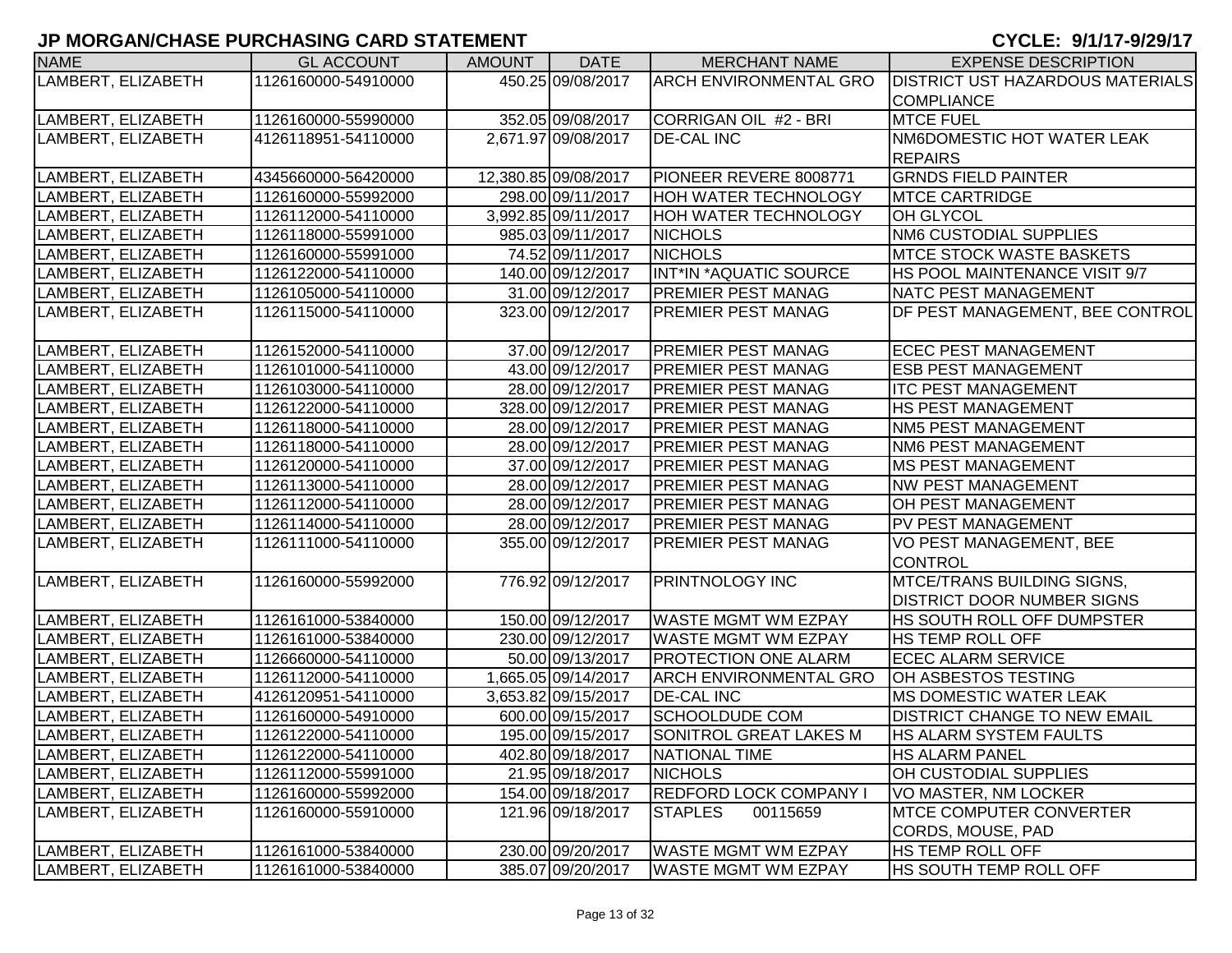| <b>NAME</b>                     | <b>GL ACCOUNT</b>   | <b>AMOUNT</b> | <b>DATE</b>         | <b>MERCHANT NAME</b>          | <b>EXPENSE DESCRIPTION</b>                      |
|---------------------------------|---------------------|---------------|---------------------|-------------------------------|-------------------------------------------------|
| LAMBERT, ELIZABETH              | 1126101000-54110000 |               | 75.00 09/21/2017    | NATIONAL TIME                 | <b>ESB PHONE LINE TROUBLE</b>                   |
| LAMBERT, ELIZABETH              | 1126114000-54910000 |               | 918.00 09/21/2017   | <b>REDFORD LOCK COMPANY I</b> | <b>PV LOCKS, KEYING</b>                         |
| LAMBERT, ELIZABETH              | 1126111000-54910000 |               | 500.00 09/21/2017   | <b>REDFORD LOCK COMPANY I</b> | VO CLASSROOM LOCKDOWNS                          |
| LAMBERT, ELIZABETH              | 1126120000-54110000 |               | 652.00 09/22/2017   | <b>AMERICAN SPRINKLER</b>     | <b>MS IRRIGATION WORK</b>                       |
| LAMBERT, ELIZABETH              | 1126120000-54110000 |               | 598.00 09/22/2017   | <b>AMERICAN SPRINKLER</b>     | <b>MS IRRIGATION WORK</b>                       |
| LAMBERT, ELIZABETH              | 4126122951-54110000 |               | 3,772.95 09/22/2017 | <b>DE-CAL INC</b>             | <b>HS COMPRESSION TANK &amp; MAKE-UP</b>        |
|                                 |                     |               |                     |                               | <b>CHILLER WATER</b>                            |
| LAMBERT, ELIZABETH              | 4126122951-54110000 |               | 2,703.00 09/22/2017 | <b>DE-CAL INC</b>             | <b>IHS REPLACE CONDENSER FAN</b>                |
|                                 |                     |               |                     |                               | <b>MOTORS</b>                                   |
| LAMBERT, ELIZABETH              | 1126112000-54110000 |               | 3,552.00 09/22/2017 | <b>DE-CAL INC</b>             | OH REPLACE GLYCOL IN SYSTEM                     |
| LAMBERT, ELIZABETH              | 1126160000-55992000 |               | 363.04 09/22/2017   | INT*IN *AQUATIC SOURCE        | HS POOL CHLORINE, TITRATION                     |
|                                 |                     |               |                     |                               | <b>REAGENT</b>                                  |
| LAMBERT, ELIZABETH              | 1126111000-54110000 |               | 170.00 09/22/2017   | NATIONAL TIME                 | <b>VO FIRE PANEL TROUBLE</b>                    |
| LAMBERT, ELIZABETH              | 1126160000-55990000 |               | 544.52 09/25/2017   | CORRIGAN OIL #2 - BRI         | <b>MTCE FUEL</b>                                |
| LAMBERT, ELIZABETH              | 1126118000-54110000 |               | 1,044.50 09/26/2017 | ARCH ENVIRONMENTAL GRO        | <b>NM6 ABATEMENT &amp; ASBESTOS</b>             |
|                                 |                     |               |                     |                               | <b>CONSULTING</b>                               |
| LAMBERT, ELIZABETH              | 1127170000-54110000 |               | 429.50 09/26/2017   | <b>ARCH ENVIRONMENTAL GRO</b> | <b>TRANS UST CONSULTING</b>                     |
| LAMBERT, ELIZABETH              | 1126100000-54910829 |               | 3,938.08 09/26/2017 | <b>ARCH ENVIRONMENTAL GRO</b> | <b>DISTRICT STORM WATER</b>                     |
|                                 |                     |               |                     |                               | MANAGEMENT                                      |
| LAMBERT, ELIZABETH              | 1126160000-55992000 |               | 421.00 09/26/2017   | <b>GARDINER C VOSE INC</b>    | NW ROOM 403 WHITE BOARD                         |
| LAMBERT, ELIZABETH              | 1126160000-55992000 |               | 188.00 09/26/2017   | INT*IN *SECURE DOORS L        | <b>GRNDS TRAILER CABLES</b>                     |
| LAMBERT, ELIZABETH              | 1126160000-55992000 |               | 20.67 09/27/2017    | <b>DECKER EQUIPMENT</b>       | <b>NM6 LOCKER NUMBERS</b>                       |
| LAMBERT, ELIZABETH              | 1126122000-54110000 |               | 308.00 09/27/2017   | NATIONAL TIME                 | HS BOILER ROOM HEAT DETECTOR                    |
| LAMBERT, ELIZABETH              | 1126122000-54110000 |               | 140.00 09/28/2017   | INT*IN *AQUATIC SOURCE        | <b>HS POOL MAINTENANCE VISIT</b>                |
| LAMBERT, ELIZABETH              | 1126120000-54110000 |               | 5,725.00 09/29/2017 | <b>MICHIGAN AUTOMATIC SPR</b> | <b>IMS IRRIGATION SYSTEM</b>                    |
| <b>LAMBERT, ELIZABETH Total</b> |                     | 72,015.92     |                     |                               |                                                 |
| LANEY, CHRISTOPHER              | 6100020000-24316247 |               | 499.67 09/11/2017   | <b>INDUSTRIAL ARTS SUPPLY</b> | <b>PROJECT SUPPLIES FOR STEM</b>                |
| LANEY, CHRISTOPHER              | 6100020000-24316247 |               | 34.83 09/20/2017    | THE HOME DEPOT #2737          | <b>PROJECT SUPPLIES</b>                         |
| <b>LANEY, CHRISTOPHER</b>       | 6100020000-24316247 |               | 98.74 09/25/2017    | THE HOME DEPOT #2737          | <b>PROJECT SUPPLIES</b>                         |
| <b>LANEY, CHRISTOPHER Total</b> |                     | 633.24        |                     |                               |                                                 |
| <b>LASH, NANCY</b>              | 1111114000-55110708 |               | 192.54 09/01/2017   | STAPLS7182224577000002        | <b>CLASSROOM SUPPLY</b>                         |
| LASH, NANCY                     | 1111114000-55110708 |               | 48.93 09/01/2017    | STAPLS7182228949000006        | <b>CLASSROOM SUPPLY</b>                         |
| LASH, NANCY                     | 1124114000-55910000 |               | 204.96 09/04/2017   | <b>SCHOOL HEALTH CORP</b>     | <b>OFFICE SUPPLY</b>                            |
| LASH, NANCY                     | 1111114000-55110708 |               | 85.89 09/04/2017    | STAPLS7182063835000002        | <b>CLASSROOM SUPPLY</b>                         |
| LASH, NANCY                     | 1124114000-55910000 |               | 21.99 09/04/2017    | STAPLS7182099118000001        | <b>OFFICE SUPPLY</b>                            |
| <b>LASH, NANCY</b>              | 1111114000-55110719 |               | 255.96 09/04/2017   | STAPLS7182181459000002        | MATH MANIPULATIVES / CLASSROOM<br><b>SUPPLY</b> |
| LASH, NANCY                     | 1111114000-55110708 |               | 51.96 09/04/2017    | STAPLS7182297741000003        | <b>CLASSROOM SUPPLY</b>                         |
| LASH, NANCY                     | 1111114000-55110708 |               | 16.58 09/04/2017    | STAPLS7182297741000004        | <b>CLASSROOM SUPPLY</b>                         |
| <b>LASH, NANCY</b>              | 1124114000-55910000 |               | 11.96 09/07/2017    | STAPLS7182244010000002        | <b>OFFICE SUPPLY</b>                            |
| <b>LASH, NANCY</b>              | 1111114000-55110708 |               | 85.89 09/07/2017    | STAPLS7182244010000003        | <b>CLASSROOM SUPPLY</b>                         |
| <b>LASH, NANCY</b>              | 1124114000-55910000 |               | 58.18 09/07/2017    | STAPLS7182297741000002        | <b>OFFICE SUPPLY</b>                            |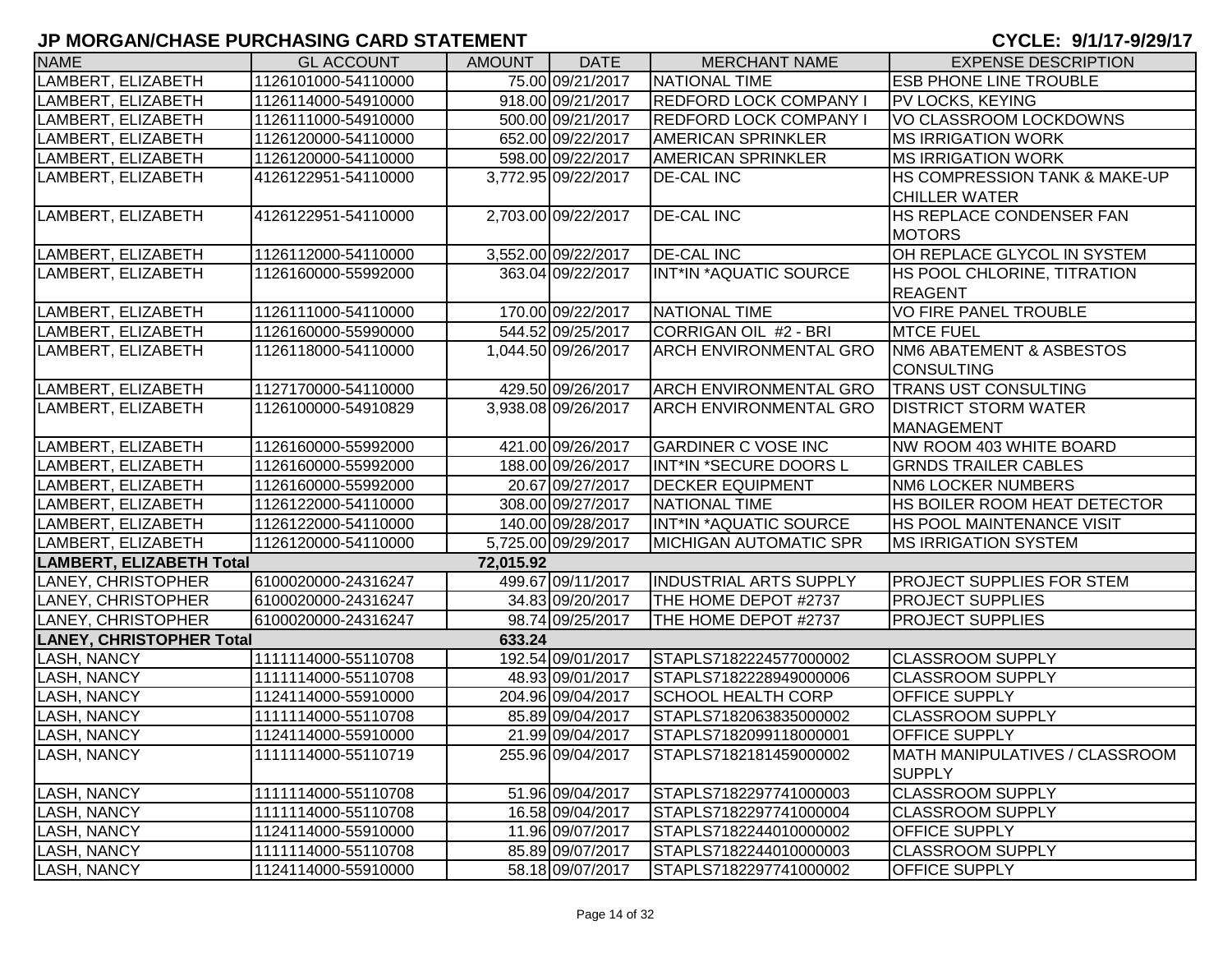| <b>NAME</b>                    | <b>GL ACCOUNT</b>   | AMOUNT   | <b>DATE</b>       | <b>MERCHANT NAME</b>        | <b>EXPENSE DESCRIPTION</b>            |
|--------------------------------|---------------------|----------|-------------------|-----------------------------|---------------------------------------|
| <b>LASH, NANCY</b>             | 1111114000-55110702 |          | 31.64 09/07/2017  | STAPLS7182726660000001      | <b>ART SUPPLY</b>                     |
| <b>LASH, NANCY</b>             | 1124114000-55990000 |          | 94.02 09/11/2017  | AMAZON.COM                  | <b>BOOKS</b>                          |
| <b>LASH, NANCY</b>             | 1111114000-55110708 |          | 65.97 09/11/2017  | CHR*CHRISTIANBOOK.COM       | <b>CLASSROOM SUPPLY</b>               |
| <b>LASH, NANCY</b>             | 1124114000-55910000 |          | 23.08 09/11/2017  | STAPLS7182974281000002      | OFFICE SUPPLY                         |
| <b>LASH, NANCY</b>             | 1111114000-55110708 |          | 204.30 09/13/2017 | STAPLS7183053339000001      | <b>CLASSROOM SUPPLY</b>               |
| <b>LASH, NANCY</b>             | 1111114000-55110708 |          | 3.15 09/13/2017   | STAPLS7183053339000002      | <b>CLASSROOM SUPPLY</b>               |
| <b>LASH, NANCY</b>             | 1111114000-55110708 |          | 3.63 09/13/2017   | STAPLS7183053339000004      | <b>CLASSROOM SUPPLY</b>               |
| <b>LASH, NANCY</b>             | 1111114000-55110708 |          | 6.30 09/13/2017   | STAPLS7183053339000006      | <b>CLASSROOM SUPPLY</b>               |
| <b>LASH, NANCY</b>             | 1111114000-55110708 |          | 4.39 09/14/2017   | STAPLS7183053339000003      | <b>CLASSROOM SUPPLY</b>               |
| <b>LASH, NANCY</b>             | 1124114000-55910000 |          | 20.58 09/15/2017  | STAPLS7182974281000001      | <b>OFFICE SUPPLY</b>                  |
| <b>LASH, NANCY</b>             | 1111114000-55110702 |          | 31.50 09/15/2017  | STAPLS7183216902000001      | <b>ART SUPPLY</b>                     |
| <b>LASH, NANCY</b>             | 1111114000-55110708 |          | 32.95 09/18/2017  | STAPLS7183053339000005      | <b>CLASSROOM SUPPLY</b>               |
| LASH, NANCY                    | 1111114000-55110702 |          | 48.43 09/18/2017  | STAPLS7183301461000001      | <b>ART SUPPLY</b>                     |
| <b>LASH, NANCY</b>             | 1111114000-55110708 |          | 21.00 09/18/2017  | STAPLS7183416983000001      | <b>ESL CLASSROOM SUPPLY</b>           |
| <b>LASH, NANCY</b>             | 1124114000-55910000 |          | 13.95 09/19/2017  | <b>AMAZON MKTPLACE PMTS</b> | OFFICE SUPPLY - STAFF MEETING         |
|                                |                     |          |                   |                             | <b>SUPPLY</b>                         |
| <b>LASH, NANCY</b>             | 1124114000-54910000 |          | 25.00 09/19/2017  | <b>RIZZO SERVICES</b>       | <b>SCHOOL RECYCLING</b>               |
| <b>LASH, NANCY</b>             | 6100014000-24316275 |          | 10.13 09/20/2017  | <b>BUSCH'S #1205</b>        | OFFICE SUPPLY                         |
| <b>LASH, NANCY</b>             | 1124114000-55910000 |          | 22.37 09/21/2017  | <b>AMAZON MKTPLACE PMTS</b> | SURGICAL EXAM GLOVES FOR OFFICE       |
| <b>LASH, NANCY</b>             | 1111114000-55110708 |          | 31.58 09/21/2017  | AMAZON.COM                  | <b>CLASSROOM SUPPLY</b>               |
| <b>LASH, NANCY</b>             | 1111114000-55110708 |          | 153.92 09/21/2017 | CHR*CHRISTIANBOOK.COM       | <b>CLASSROOM SUPPLY</b>               |
| <b>LASH, NANCY</b>             | 1122214000-55990000 |          | 43.68 09/21/2017  | STAPLS7183538293000001      | <b>MEDIA SUPPLY</b>                   |
| LASH, NANCY                    | 1111114000-55110708 |          | 27.85 09/21/2017  | SUPREME SCHOOL SPLY WE      | <b>CLASSROOM SUPPLY</b>               |
| <b>LASH, NANCY</b>             | 1124114000-55990000 |          | 146.64 09/22/2017 | AMAZON.COM                  | <b>PERIODICALS STAFF</b>              |
| <b>LASH, NANCY</b>             | 1124114000-55910000 |          | 21.01 09/22/2017  | AMAZON.COM                  | PRINCIPAL BOOK                        |
| <b>LASH, NANCY</b>             | 1111114000-55110719 |          | 110.10 09/25/2017 | AMAZON.COM                  | <b>MATH SUPPLIES</b>                  |
| <b>LASH, NANCY</b>             | 1111114000-55110708 |          | 26.73 09/25/2017  | STAPLS7183791815000001      | <b>CLASSROOM SUPPLY</b>               |
| <b>LASH, NANCY</b>             | 1111114000-55210708 |          | 267.12 09/26/2017 | <b>CURRICULUM ASSOC</b>     | 2ND GRADE PERIODICALS                 |
| <b>LASH, NANCY</b>             | 6100014000-24316275 |          | 14.95 09/27/2017  | <b>AMAZON MKTPLACE PMTS</b> | <b>CLASSROOM SUPPLY</b>               |
| <b>LASH, NANCY</b>             | 6100014000-24316275 |          | 5.73 09/27/2017   | <b>AMAZON MKTPLACE PMTS</b> | <b>CLASSROOM SUPPLY</b>               |
| LASH, NANCY                    | 6100014000-24316275 |          | 48.56 09/28/2017  | <b>AMAZON MKTPLACE PMTS</b> | <b>CLASSROOM SUPPLY</b>               |
| <b>LASH, NANCY</b>             | 1124114000-55910000 |          | 87.60 09/28/2017  | <b>AMAZON MKTPLACE PMTS</b> | OFFICE SUPPLY                         |
| <b>LASH, NANCY</b>             | 6100014000-24316275 |          | 29.42 09/28/2017  | AMAZON.COM                  | <b>CLASSROOM SUPPLY</b>               |
| <b>LASH, NANCY</b>             | 6100014000-24316275 |          | 46.34 09/28/2017  | OVR*O.CO/OVERSTOCK.CO       | <b>CLASSROOM SUPPLY</b>               |
| <b>LASH, NANCY</b>             | 1124114000-53220000 |          | 30.00 09/28/2017  | PEDIATRIC ENDOCRINOLOG      | <b>DIABETIC TRAINING OFFICE STAFF</b> |
| LASH, NANCY                    | 1124114000-57410000 |          | 289.00 09/29/2017 | PAYPAL *MEMSPA              | <b>PRINCIPAL DUES MEMSPA</b>          |
| LASH, NANCY                    | 1111114000-55110708 |          | 39.59 09/29/2017  | STAPLS7184042510000001      | <b>CLASSROOM SUPPLY</b>               |
| <b>LASH, NANCY Total</b>       |                     | 3,117.05 |                   |                             |                                       |
| LUSSENDEN, ASHLEY              | 1311800000-55110551 |          | 11.99 09/04/2017  | <b>AMAZON MKTPLACE PMTS</b> | <b>CLASSROOM SUPPLIES</b>             |
| LUSSENDEN, ASHLEY              | 1311800000-55110551 |          | 2.00 09/11/2017   | <b>SCHOLASTIC PAYMENT</b>   | <b>CLASSROOM BOOK</b>                 |
| <b>LUSSENDEN, ASHLEY Total</b> |                     | 13.99    |                   |                             |                                       |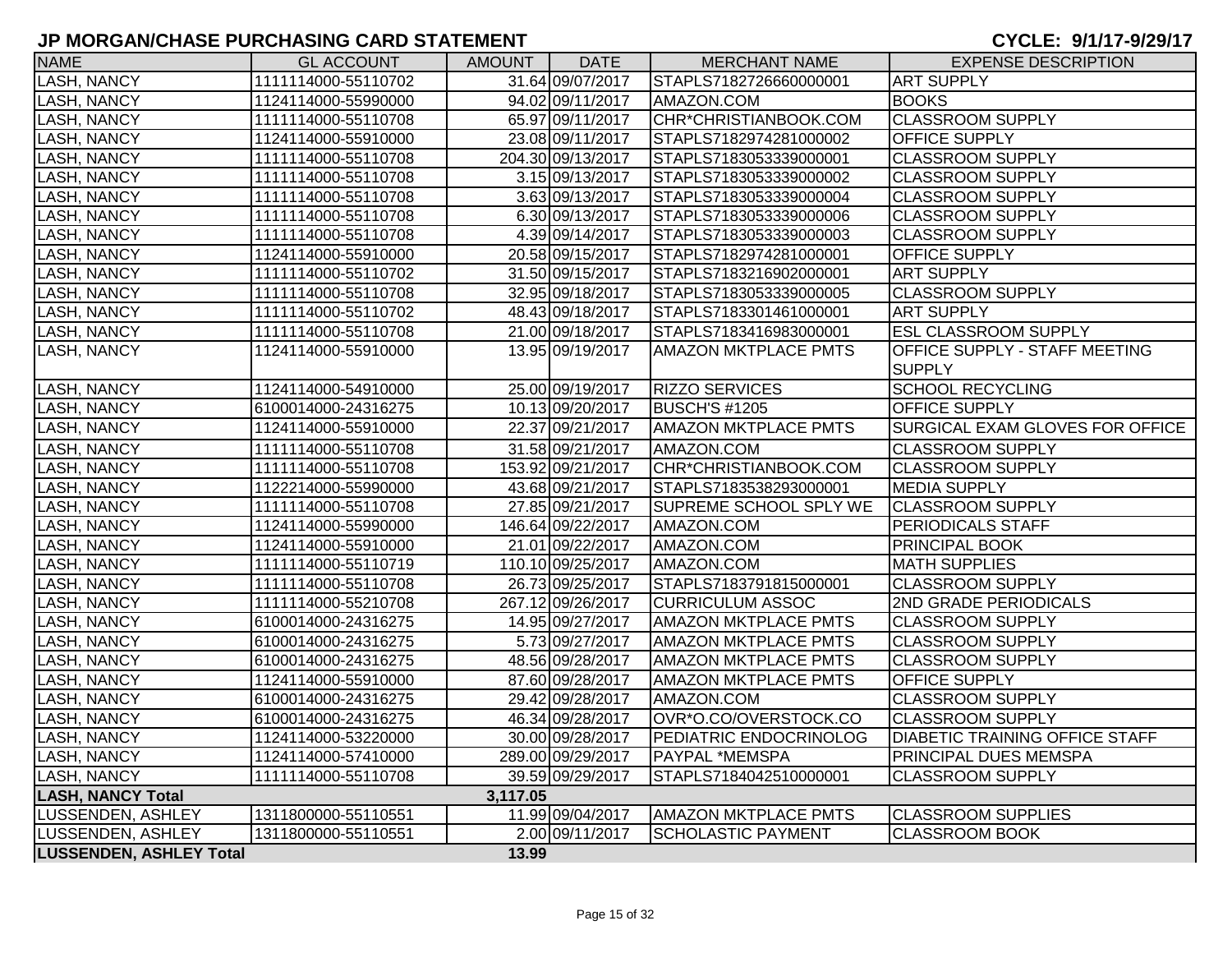| <b>NAME</b>            | <b>GL ACCOUNT</b>   | <b>AMOUNT</b> | <b>DATE</b>       | <b>MERCHANT NAME</b>       | <b>EXPENSE DESCRIPTION</b>                                                                   |
|------------------------|---------------------|---------------|-------------------|----------------------------|----------------------------------------------------------------------------------------------|
| <b>MATSON, MELISSA</b> | 1711322000-53710651 |               | 325.00 09/01/2017 | <b>MICHIGAN VIRTUAL U</b>  | <b>REGISTRATION FOR MICHIGAN</b><br>VIRTUAL HIGH SCHOOL - ONE ONLINE<br><b>COURSE</b>        |
| <b>MATSON, MELISSA</b> | 1711322000-53710651 |               | 325.00 09/01/2017 | <b>IMICHIGAN VIRTUAL U</b> | <b>REGISTRATION FOR MICHIGAN</b><br>VIRTUAL HIGH SCHOOL - ONE ONLINE<br><b>COURSE</b>        |
| <b>MATSON, MELISSA</b> | 1711322000-53710651 |               | 650.00 09/01/2017 | <b>MICHIGAN VIRTUAL U</b>  | <b>REGISTRATION FOR MICHIGAN</b><br>VIRTUAL HIGH SCHOOL - TWO ONLINE<br><b>COURSES</b>       |
| <b>MATSON, MELISSA</b> | 1711322000-53710651 |               | 325.00 09/01/2017 | <b>MICHIGAN VIRTUAL U</b>  | <b>REGISTRATION FOR MICHIGAN</b><br>VIRTUAL HIGH SCHOOL - ONE ONLINE<br><b>COURSE</b>        |
| <b>MATSON, MELISSA</b> | 1711322000-53710651 |               | 325.00 09/01/2017 | <b>MICHIGAN VIRTUAL U</b>  | <b>REGISTRATION FOR MICHIGAN</b><br>VIRTUAL HIGH SCHOOL - ONE ONLINE<br><b>COURSE</b>        |
| <b>MATSON, MELISSA</b> | 1711322000-53710651 |               | 325.00 09/01/2017 | <b>MICHIGAN VIRTUAL U</b>  | <b>REGISTRATION FOR MICHIGAN</b><br>VIRTUAL HIGH SCHOOL - ONE ONLINE<br><b>COURSE</b>        |
| <b>MATSON, MELISSA</b> | 1711322000-53710651 |               | 325.00 09/01/2017 | <b>MICHIGAN VIRTUAL U</b>  | <b>REGISTRATION FOR MICHIGAN</b><br><b>VIRTUAL HIGH SCHOOL - ONE ONLINE</b><br><b>COURSE</b> |
| <b>MATSON, MELISSA</b> | 1711322000-53710651 |               | 650.00 09/01/2017 | <b>MICHIGAN VIRTUAL U</b>  | <b>REGISTRATION FOR MICHIGAN</b><br>VIRTUAL HIGH SCHOOL - TWO ONLINE<br><b>COURSES</b>       |
| <b>MATSON, MELISSA</b> | 1711322000-53710651 |               | 325.00 09/01/2017 | <b>MICHIGAN VIRTUAL U</b>  | <b>REGISTRATION FOR MICHIGAN</b><br>VIRTUAL HIGH SCHOOL - ONE ONLINE<br><b>COURSE</b>        |
| <b>MATSON, MELISSA</b> | 1711322000-53710651 |               | 650.00 09/01/2017 | <b>MICHIGAN VIRTUAL U</b>  | <b>REGISTRATION FOR MICHIGAN</b><br>VIRTUAL HIGH SCHOOL - TWO ONLINE<br><b>COURSES</b>       |
| <b>MATSON, MELISSA</b> | 1711322000-53710651 |               | 325.00 09/01/2017 | <b>MICHIGAN VIRTUAL U</b>  | <b>REGISTRATION FOR MICHIGAN</b><br>VIRTUAL HIGH SCHOOL - ONE ONLINE<br><b>COURSE</b>        |
| <b>MATSON, MELISSA</b> | 1711322000-53710651 |               | 650.00 09/01/2017 | <b>MICHIGAN VIRTUAL U</b>  | <b>REGISTRATION FOR MICHIGAN</b><br>VIRTUAL HIGH SCHOOL - TWO ONLINE<br><b>COURSES</b>       |
| <b>MATSON, MELISSA</b> | 1711322000-53710651 |               | 325.00 09/01/2017 | <b>MICHIGAN VIRTUAL U</b>  | <b>REGISTRATION FOR MICHIGAN</b><br>VIRTUAL HIGH SCHOOL - ONE ONLINE<br><b>COURSE</b>        |
| <b>MATSON, MELISSA</b> | 1711322000-53710651 |               | 325.00 09/01/2017 | <b>MICHIGAN VIRTUAL U</b>  | <b>REGISTRATION FOR MICHIGAN</b><br>VIRTUAL HIGH SCHOOL - ONE ONLINE<br><b>COURSE</b>        |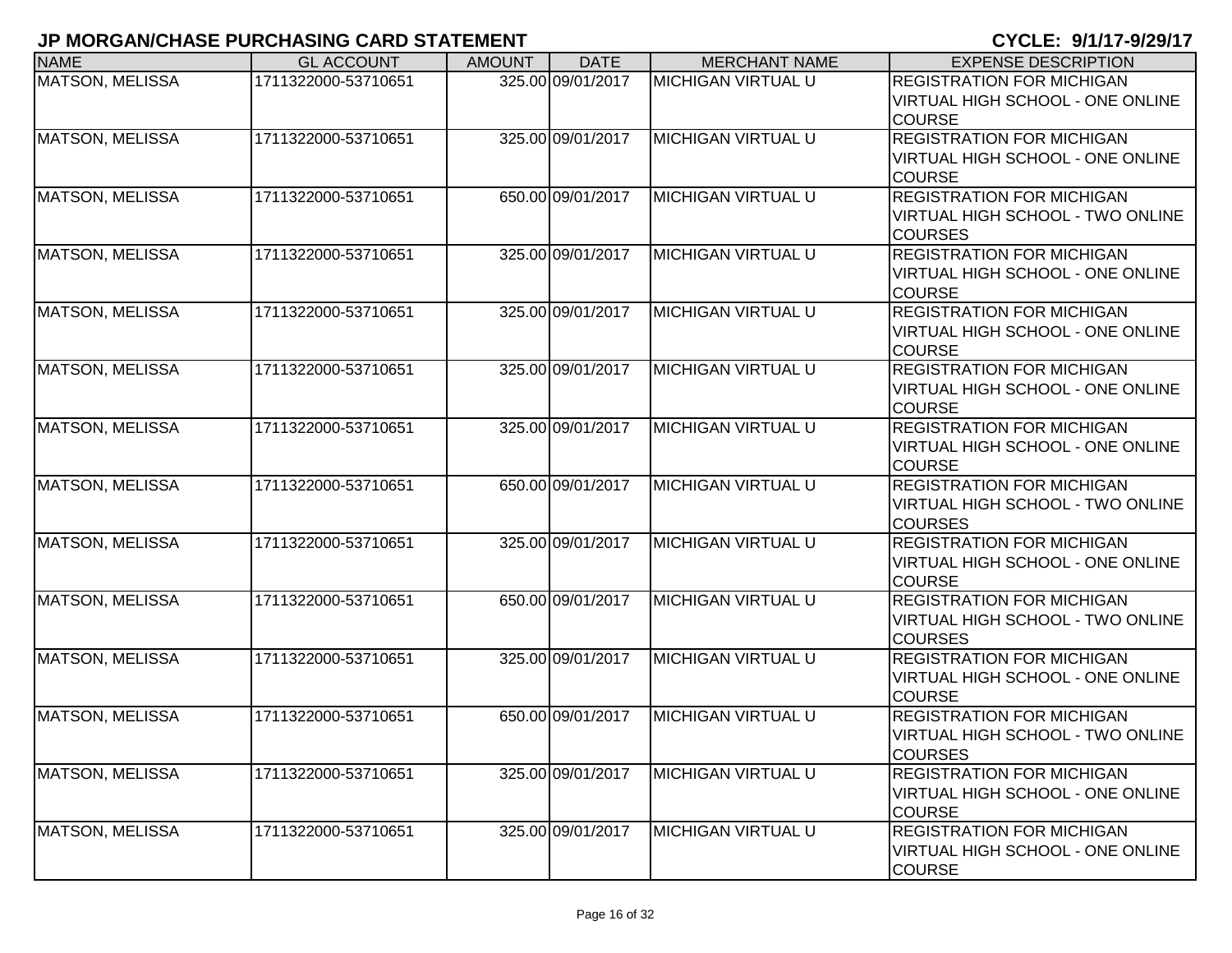| <b>NAME</b>            | <b>GL ACCOUNT</b>   | <b>AMOUNT</b> | <b>DATE</b>         | <b>MERCHANT NAME</b>      | <b>EXPENSE DESCRIPTION</b>                 |
|------------------------|---------------------|---------------|---------------------|---------------------------|--------------------------------------------|
| MATSON, MELISSA        | 1711322000-53710651 |               | 650.00 09/01/2017   | <b>MICHIGAN VIRTUAL U</b> | <b>REGISTRATION FOR MICHIGAN</b>           |
|                        |                     |               |                     |                           | <b>VIRTUAL HIGH SCHOOL - TWO ONLINE</b>    |
|                        |                     |               |                     |                           | <b>COURSES</b>                             |
| <b>MATSON, MELISSA</b> | 1711118000-55110611 |               | 5,596.25 09/04/2017 | SSI*EPSCC                 | PURCHASE OF WORDLY WISE                    |
|                        |                     |               |                     |                           | <b>STUDENT JOURNALS FOR NOVI</b>           |
|                        |                     |               |                     |                           | <b>MEADOWS 6TH GRADE HOUSE</b>             |
| MATSON, MELISSA        | 1711322000-55110611 |               | 96.97 09/06/2017    | KROGER #632               | PURCHASE OF NOVI HIGH SCHOOL               |
|                        |                     |               |                     |                           | <b>SCIENCE TEACHING SUPPLIES</b>           |
| MATSON, MELISSA        | 1622100776-53220000 |               | 460.00 09/06/2017   | <b>MAS FPS</b>            | 2017 MAS/FPS FALL DIRECTORS'               |
|                        |                     |               |                     |                           | <b>INSTITUTE REGISTRATION - A. SMITH</b>   |
| MATSON, MELISSA        | 1711322000-53710651 |               | 325.00 09/06/2017   | <b>MICHIGAN VIRTUAL U</b> | <b>REGISTRATION FOR MICHIGAN</b>           |
|                        |                     |               |                     |                           | <b>VIRTUAL HIGH SCHOOL - ONE ONLINE</b>    |
|                        |                     |               |                     |                           | <b>COURSE</b>                              |
| MATSON, MELISSA        | 1711322000-53710651 |               | 325.00 09/06/2017   | <b>MICHIGAN VIRTUAL U</b> | <b>REGISTRATION FOR MICHIGAN</b>           |
|                        |                     |               |                     |                           | <b>VIRTUAL HIGH SCHOOL - ONE ONLINE</b>    |
|                        |                     |               |                     |                           | <b>COURSE</b>                              |
| <b>MATSON, MELISSA</b> | 1711118000-55210810 |               | 2,787.60 09/07/2017 | HMCO *BOOKS               | <b>REDUNDANT ORDER FOR NOVI</b>            |
|                        |                     |               |                     |                           | <b>MEADOWS 5TH GRADE SOCIAL</b>            |
|                        |                     |               |                     |                           | <b>STUDIES BOOKS - WILL BE CREDITED</b>    |
|                        |                     |               |                     |                           | <b>BACK</b>                                |
| <b>MATSON, MELISSA</b> | 1711322000-53710651 |               | 325.00 09/07/2017   | <b>MICHIGAN VIRTUAL U</b> | <b>REGISTRATION FOR MICHIGAN</b>           |
|                        |                     |               |                     |                           | VIRTUAL HIGH SCHOOL - ONE ONLINE           |
|                        |                     |               |                     |                           | <b>COURSE</b>                              |
| <b>MATSON, MELISSA</b> | 1622100776-53220000 |               | 60.00 09/07/2017    | OAKLAND SCHOOLS-RC INT    | OAKLAND SCHOOLS ENGAGING                   |
|                        |                     |               |                     |                           | <b>FAMILIES IN THEIR CHILD'S EDUCATION</b> |
|                        |                     |               |                     |                           | <b>WORKSHOP FEE - M. PAS, B.</b>           |
|                        |                     |               |                     |                           | MERSHMAN, K. WALKER                        |
| <b>MATSON, MELISSA</b> | 1711322000-53710651 |               | 325.00 09/08/2017   | <b>MICHIGAN VIRTUAL U</b> | <b>REGISTRATION FOR MICHIGAN</b>           |
|                        |                     |               |                     |                           | <b>VIRTUAL HIGH SCHOOL - ONE ONLINE</b>    |
|                        |                     |               |                     |                           | <b>COURSE</b>                              |
| <b>MATSON, MELISSA</b> | 1622100776-53220000 |               | 500.00 09/08/2017   | OAKLAND SCHOOLS-RC INT    | OAKLAND SCHOOLS ADD+VANTAGE                |
|                        |                     |               |                     |                           | <b>MATH RECOVERY COURSE 1</b>              |
|                        |                     |               |                     |                           | <b>REGISTRATION FEE (B. MERSHMAN)</b>      |
| <b>MATSON, MELISSA</b> | 1711111000-53450611 |               | 862.50 09/11/2017   | <b>CURRICULUM ASSOC</b>   | I-READY SOFTWARE - VILLAGE OAKS            |
| MATSON, MELISSA        | 1711112000-53450611 |               | 862.50 09/11/2017   | <b>CURRICULUM ASSOC</b>   | I-READY SOFTWARE - ORCHARD HILLS           |
| <b>MATSON, MELISSA</b> | 1711113000-53450611 |               | 862.50 09/11/2017   | <b>CURRICULUM ASSOC</b>   | I-READY SOFTWARE - NOVI WOODS              |
| <b>MATSON, MELISSA</b> | 1711114000-53450611 |               | 862.50 09/11/2017   | <b>CURRICULUM ASSOC</b>   | <b>I-READY SOFTWARE - PARKVIEW</b>         |
| MATSON, MELISSA        | 1711115000-53450611 |               | 862.50 09/11/2017   | <b>CURRICULUM ASSOC</b>   | I-READY SOFTWARE - DEERFIELD               |
| <b>MATSON, MELISSA</b> | 1711118000-53450611 |               | 862.50 09/11/2017   | <b>CURRICULUM ASSOC</b>   | <b>I-READY SOFTWARE - NOVI MEADOWS</b>     |
|                        |                     |               |                     |                           |                                            |
| <b>MATSON, MELISSA</b> | 1711220000-53450611 |               | 862.50 09/11/2017   | <b>CURRICULUM ASSOC</b>   | <b>I-READY SOFTWARE - NOVI MIDDLE</b>      |
|                        |                     |               |                     |                           | <b>SCHOOL</b>                              |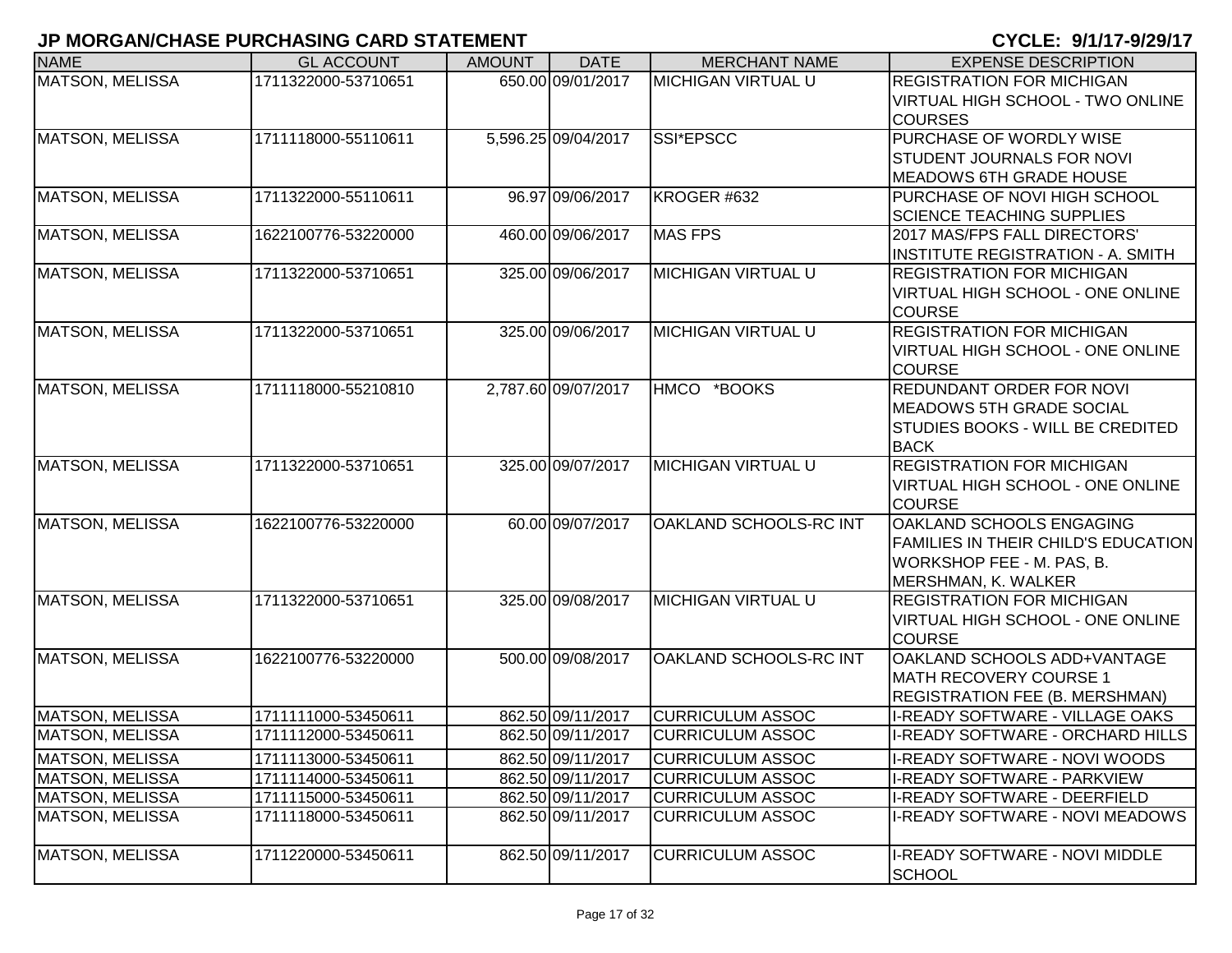| <b>NAME</b>            | <b>GL ACCOUNT</b>   | <b>AMOUNT</b> | <b>DATE</b>          | <b>MERCHANT NAME</b>         | <b>EXPENSE DESCRIPTION</b>                                                                                                            |
|------------------------|---------------------|---------------|----------------------|------------------------------|---------------------------------------------------------------------------------------------------------------------------------------|
| <b>MATSON, MELISSA</b> | 1711322000-53450611 |               | 862.50 09/11/2017    | <b>CURRICULUM ASSOC</b>      | <b>I-READY SOFTWARE - NOVI HIGH</b><br><b>SCHOOL</b>                                                                                  |
| <b>MATSON, MELISSA</b> | 1711322000-53450651 |               | 19,250.00 09/11/2017 | EDGENUITY INC.               | PURCHASE OF EDGENUITY SOFTWARE<br><b>SERVICES</b>                                                                                     |
| <b>MATSON, MELISSA</b> | 1711111000-53450611 |               | 285.71 09/11/2017    | <b>IXL</b>                   | IXL SOFTWARE LICENSE QUANTITY<br><b>UPGRADE - VILLAGE OAKS</b>                                                                        |
| <b>MATSON, MELISSA</b> | 1711112000-53450611 |               | 285.71 09/11/2017    | <b>IXL</b>                   | IXL SOFTWARE LICENSE QUANTITY<br><b>UPGRADE - ORCHARD HILLS</b>                                                                       |
| <b>MATSON, MELISSA</b> | 1711113000-53450611 |               | 285.71 09/11/2017    | <b>IXL</b>                   | IXL SOFTWARE LICENSE QUANTITY<br><b>UPGRADE - NOVI WOODS</b>                                                                          |
| <b>MATSON, MELISSA</b> | 1711114000-53450611 |               | 285.71 09/11/2017    | <b>IXL</b>                   | IXL SOFTWARE LICENSE QUANTITY<br><b>UPGRADE - PARKVIEW</b>                                                                            |
| <b>MATSON, MELISSA</b> | 1711115000-53450611 |               | 285.71 09/11/2017    | IXL                          | IXL SOFTWARE LICENSE QUANTITY<br><b>UPGRADE - DEERFIELD</b>                                                                           |
| <b>MATSON, MELISSA</b> | 1711118000-53450611 |               | 285.71 09/11/2017    | <b>IXL</b>                   | IXL SOFTWARE LICENSE QUANTITY<br><b>UPGRADE - NOVI MEADOWS</b>                                                                        |
| <b>MATSON, MELISSA</b> | 1711220000-53450611 |               | 285.74 09/11/2017    | <b>IXL</b>                   | IXL SOFTWARE LICENSE QUANTITY<br>UPGRADE - NOVI MIDDLE SCHOOL                                                                         |
| <b>MATSON, MELISSA</b> | 1622100686-53220000 |               | 25.00 09/11/2017     | <b>PAYPAL *MICHIGANTEA</b>   | MITESOL MEMBERSHIP FEE - K.<br><b>HUBENSCHMIDT</b>                                                                                    |
| <b>MATSON, MELISSA</b> | 1622100686-53220000 |               | 90.00 09/11/2017     | <b>PAYPAL *MICHIGANTEA</b>   | MITESOL FALL 2017 CONFERENCE<br><b>REGISTRATION FEE - S. HADLEY</b>                                                                   |
| MATSON, MELISSA        | 1622100686-53220000 |               | 25.00 09/11/2017     | PAYPAL *MICHIGANTEA          | MITESOL MEMBERSHIP FEE - S.<br><b>HADLEY</b>                                                                                          |
| <b>MATSON, MELISSA</b> | 1622100686-53220000 |               | 90.00 09/11/2017     | <b>PAYPAL *MICHIGANTEA</b>   | MITESOL 2017 CONFERENCE<br><b>REGISTRATION FEE - K.</b><br><b>HUBENSCHMIDT</b>                                                        |
| <b>MATSON, MELISSA</b> | 1622100686-53220000 |               | 25.00 09/11/2017     | PAYPAL *MICHIGANTEA          | MITESOL MEMBERSHIP FEE                                                                                                                |
| <b>MATSON, MELISSA</b> | 1722100000-53220611 |               | 300.00 09/13/2017    | EB ILLUMINATE EDUCATI        | <b>REGISTRATION FEE FOR ILLUMINATE</b><br><b>EDUCATION WORKSHOP: MICHIGAN</b><br>BEGINNER BI TOOL - 9/26/17 (J.<br><b>DINKELMANN)</b> |
| <b>MATSON, MELISSA</b> | 1722100000-53220611 |               | 150.00 09/13/2017    | <b>EB ILLUMINATE EDUCATI</b> | <b>REGISTRATION FEE FOR ILLUMINATE</b><br><b>EDUCATION WORKSHOP: MICHIGAN</b><br>BEGINNER BI TOOL (9/28/17) (J.<br>DINKELMANN)        |
| <b>MATSON, MELISSA</b> | 1722100000-57910611 |               | 75.58 09/13/2017     | PANERA BREAD #608009         | <b>BREAKFAST PURCHASE FROM PANERA</b><br>FOR 9/12/17 NILT MEETING                                                                     |
| <b>MATSON, MELISSA</b> | 1711322000-53710651 |               | 975.00 09/14/2017    | <b>MICHIGAN VIRTUAL U</b>    | <b>REGISTRATION FOR MICHIGAN</b><br><b>VIRTUAL HIGH SCHOOL - THREE</b><br><b>ONLINE COURSES</b>                                       |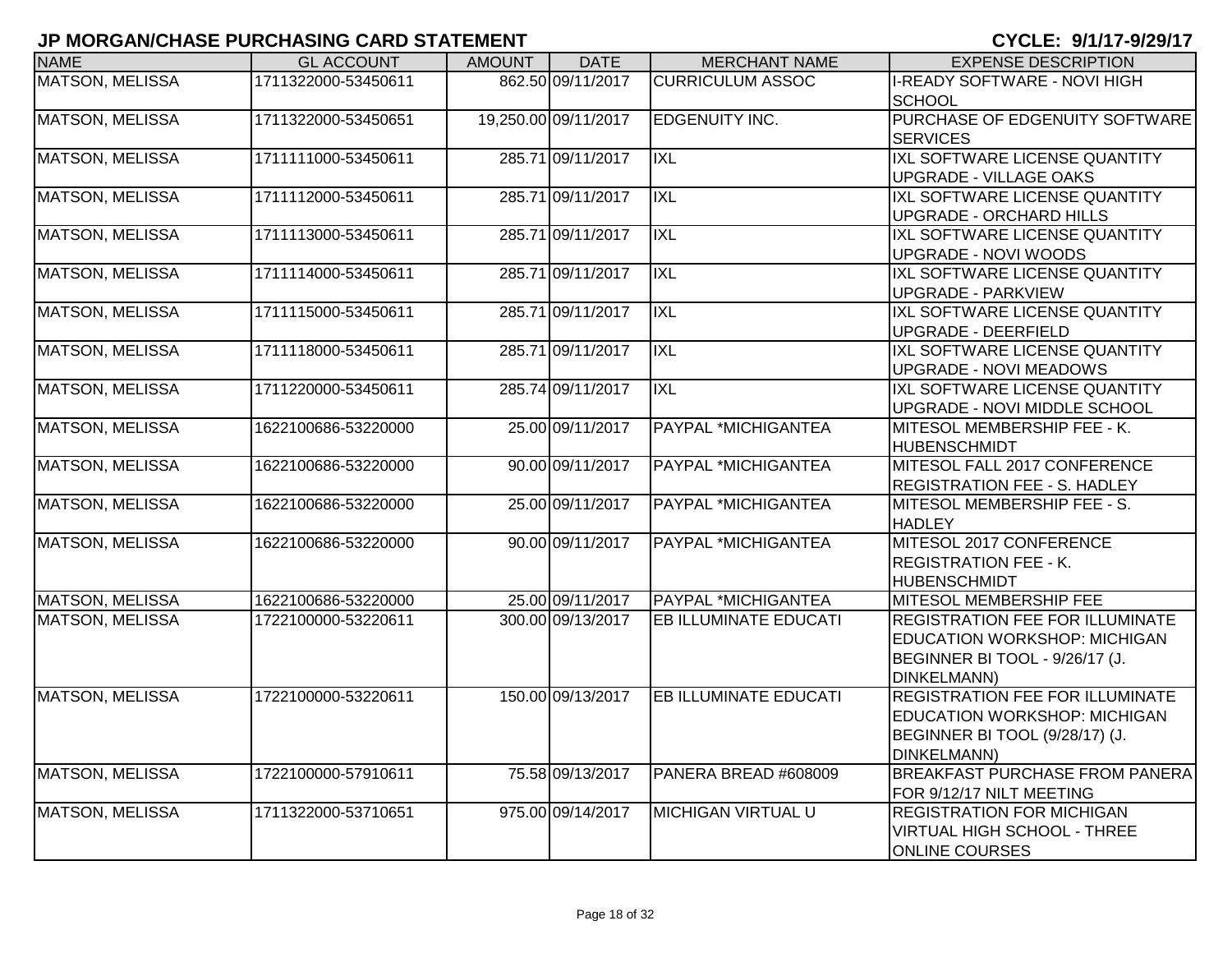| <b>NAME</b>            | <b>GL ACCOUNT</b>   | <b>AMOUNT</b> | <b>DATE</b>          | <b>MERCHANT NAME</b>          | <b>EXPENSE DESCRIPTION</b>                                                                                           |
|------------------------|---------------------|---------------|----------------------|-------------------------------|----------------------------------------------------------------------------------------------------------------------|
| <b>MATSON, MELISSA</b> | 1722100000-53220611 |               | 225.00 09/14/2017    | <b>OAKLAND SCHOOLS-RC INT</b> | OAKLAND SCHOOLS JOB-EMBEDDED<br>PROF. LEARNING NETWORK<br><b>REGISTRATION FEE - M. TURCHI, M.</b><br>LEE, L. LAPORTE |
| <b>MATSON, MELISSA</b> | 1622100686-53220000 |               | 30.00 09/15/2017     | OAKLAND SCHOOLS-RC INT        | OAKLAND SCHOOLS TITLE III<br>ADVISORY COUNCIL REGISTRATION<br>FEE - S. HOBRATH, S. HADLEY                            |
| <b>MATSON, MELISSA</b> | 1622100686-53220000 |               | 15.00 09/15/2017     | OAKLAND SCHOOLS-RC INT        | OAKLAND SCHOOLS TITLE III<br><b>ADVISORY COUNCIL REGISTRATION</b><br>FEE (5/16/18) - A. SMITH                        |
| <b>MATSON, MELISSA</b> | 1622100686-53220000 |               | 15.00 09/15/2017     | <b>OAKLAND SCHOOLS-RC INT</b> | <b>OAKLAND SCHOOLS TITLE III</b><br><b>ADVISORY COUNCIL REGISTRATION</b><br>FEE (1/17/18) - A. SMITH                 |
| <b>MATSON, MELISSA</b> | 1711111000-55110611 |               | 10,141.50 09/18/2017 | MHE*MCGRAW-HILL ECOMM         | EVERYDAY MATH STUDENT JOURNALS<br><b>VILLAGE OAKS</b>                                                                |
| <b>MATSON, MELISSA</b> | 1711322000-53710651 |               | -325.00 09/18/2017   | <b>MICHIGAN VIRTUAL U</b>     | REFUND DUE TO WITHDRAWAL OF<br>ONE MVS ONLINE COURSE                                                                 |
| <b>MATSON, MELISSA</b> | 1711322000-53710651 |               | -325.00 09/18/2017   | <b>MICHIGAN VIRTUAL U</b>     | REFUND DUE TO WITHDRAWAL OF<br>ONE MVS ONLINE COURSE                                                                 |
| <b>MATSON, MELISSA</b> | 1722100000-57410611 |               | 1,085.00 09/19/2017  | <b>ASSOC SUPERV AND CURR</b>  | ASCD INSTITUTIONAL MEMBERSHIP<br><b>PAYMENT</b>                                                                      |
| <b>MATSON, MELISSA</b> | 1722100000-55910611 |               | 50.85 09/19/2017     | SP * MY ORGANIZED LIFE        | PURCHASE OF OFFICE SUPPLIES - D.<br><b>STOTLER</b>                                                                   |
| <b>MATSON, MELISSA</b> | 1722100000-53220611 |               | -150.00 09/20/2017   | <b>EB ILLUMINATE EDUCATI</b>  | <b>REFUND FOR WORKSHOP</b><br>CANCELLATION - ILLUMINATE (J.<br><b>DINKELMANN)</b>                                    |
| <b>MATSON, MELISSA</b> | 1722100000-55410611 |               | 348.50 09/20/2017    | <b>LRP PUBLICATIONS</b>       | PURCHASE OF SUBSCRIPTION FOR<br><b>LRP PUBLICATIONS</b>                                                              |
| <b>MATSON, MELISSA</b> | 1722100000-55410611 |               | 159.00 09/20/2017    | <b>PROGRESSIVE BUSINESS P</b> | PURCHASE OF SUBSCRIPTION FOR<br>LEGAL NOTES FOR EDUCATION                                                            |
| <b>MATSON, MELISSA</b> | 6100000000-24316275 |               | 70.00 09/20/2017     | THE FLOWER ALLEY              | PURCHASE OF FLOWERS FOR OFFICE<br>OF ACADEMICS STAFF MEMBER                                                          |
| <b>MATSON, MELISSA</b> | 1711118000-55210810 |               | 20.70 09/21/2017     | <b>AMAZON MKTPLACE PMTS</b>   | <b>NOVI MEADOWS 5TH GRADE SOCIAL</b><br>STUDIES BOOK (TEACHER EDITION -<br>2ND BOOK) - K. DUTHIE                     |
| MATSON, MELISSA        | 1637100776-53220748 |               | 249.00 09/22/2017    | <b>BUREAU OF EDUCATION AN</b> | <b>REGISTRATION FEE FOR MAXIMIZING</b><br>POWER OF MATH INSTRUCTION<br>(CATHOLIC CENTRAL - R. DUDAS)                 |
| <b>MATSON, MELISSA</b> | 1637100776-53220748 |               | 239.00 09/22/2017    | <b>BUREAU OF EDUCATION AN</b> | <b>REGISTRATION FEE FOR GOOGLE</b><br>CLASSROOM WORKSHOP - (CATHOLIC<br>CENTRAL - G. LEVENS)                         |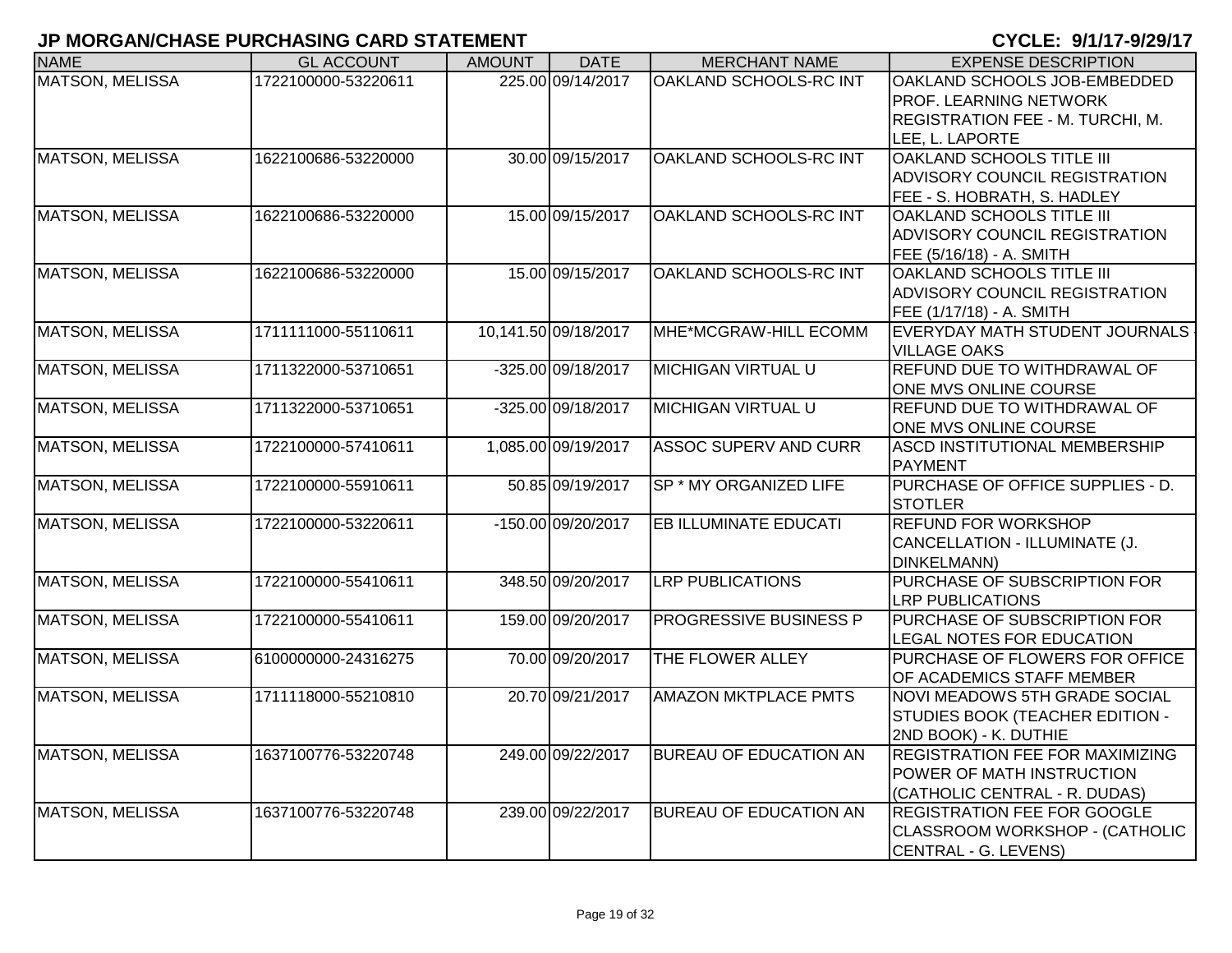| <b>NAME</b>            | <b>GL ACCOUNT</b>   | <b>AMOUNT</b> | <b>DATE</b>         | <b>MERCHANT NAME</b>          | <b>EXPENSE DESCRIPTION</b>                                                                                                   |
|------------------------|---------------------|---------------|---------------------|-------------------------------|------------------------------------------------------------------------------------------------------------------------------|
| <b>MATSON, MELISSA</b> | 1637100776-53220748 |               | 225.00 09/22/2017   | <b>MCTM</b>                   | <b>REGISTRATION FEE FOR 2017</b><br>MCEC/MCTM 3RD ANNUAL JOINT<br>CONFERENCE - K. RASKEY, S. WARDLE                          |
| <b>MATSON, MELISSA</b> | 1722100000-57910611 |               | 75.58 09/22/2017    | PANERA BREAD #608009          | PURCHASE OF FOOD FOR 9/21/17<br>INTERSCHOOL PTO COUNCIL MEETING                                                              |
| <b>MATSON, MELISSA</b> | 1722100000-53220611 |               | 174.93 09/22/2017   | PAYPAL *MICHIGANART           | <b>REGISTRATION FEE FOR MAEA</b><br>ANNUAL CONFERENCE - J. BOEHM                                                             |
| <b>MATSON, MELISSA</b> | 1711322000-53450611 |               | 99.00 09/22/2017    | THE WHYTRY ORGANIZATIO        | PURCHASE OF WHYTRY ONLINE<br><b>CURRICULUM SUBSCRIPTION</b><br><b>RENEWAL</b>                                                |
| <b>MATSON, MELISSA</b> | 1722100000-53220611 |               | 540.00 09/25/2017   | OAKLAND SCHOOLS-RC INT        | OAKLAND SCHOOLS - REGISTRATION<br>FEE FOR CMP 3 IMPLEMENTATION<br>SERIES - GRADE 8 (T. WELLOCK, E.<br>JENKINS, L. ZEBROWSKI) |
| <b>MATSON, MELISSA</b> | 1711111000-55110611 |               | 134.95 09/25/2017   | ROBERT BOSCH TOOL CORP        | <b>VILLAGE OAKS - 3D PRINTER FILAMENT</b>                                                                                    |
| <b>MATSON, MELISSA</b> | 1711112000-55110611 |               | 134.95 09/25/2017   | ROBERT BOSCH TOOL CORP        | <b>ORCHARD HILLS - 3D PRINTER</b><br><b>FILAMENT</b>                                                                         |
| <b>MATSON, MELISSA</b> | 1711113000-55110611 |               | 134.95 09/25/2017   | <b>ROBERT BOSCH TOOL CORP</b> | NOVI WOODS - 3D PRINTER FILAMENT                                                                                             |
| <b>MATSON, MELISSA</b> | 1711114000-55110611 |               | 134.95 09/25/2017   | <b>ROBERT BOSCH TOOL CORP</b> | PARKVIEW - 3D PRINTER FILAMENT                                                                                               |
| MATSON, MELISSA        | 1711115000-55110611 |               | 134.95 09/25/2017   | ROBERT BOSCH TOOL CORP        | DEERFIELD - 3D PRINTER FILAMENT                                                                                              |
| <b>MATSON, MELISSA</b> | 1711118000-55110611 |               | 269.90 09/25/2017   | ROBERT BOSCH TOOL CORP        | NOVI MEADOWS - 3D PRINTER<br><b>FILAMENT</b>                                                                                 |
| <b>MATSON, MELISSA</b> | 1711220000-55110611 |               | 134.95 09/25/2017   | ROBERT BOSCH TOOL CORP        | NOVI MIDDLE SCHOOL - 3D PRINTER<br><b>FILAMENT</b>                                                                           |
| MATSON, MELISSA        | 1711322000-55110611 |               | 1,079.60 09/25/2017 | ROBERT BOSCH TOOL CORP        | NOVI HIGH SCHOOL - 3D PRINTER<br><b>FILAMENT</b>                                                                             |
| MATSON, MELISSA        | 1722100000-53220611 |               | 1,075.00 09/26/2017 | <b>IMSE</b>                   | <b>REGISTRATION FEE FOR IMSE</b><br>COMPREHENSIVE ORTON-GILLINGHAM<br><b>TRAINING (K. BUDLONG)</b>                           |
| <b>MATSON, MELISSA</b> | 1722100000-55990630 |               | 113.78 09/27/2017   | AMAZON.COM                    | PURCHASE OF INTERVENTION<br><b>RESOURCE BOOKS</b>                                                                            |
| <b>MATSON, MELISSA</b> | 1722100000-53220611 |               | 180.00 09/27/2017   | OAKLAND SCHOOLS-RC INT        | OAKLAND SCHOOLS REGISTRATION<br>FEE - CMP3 IMPLEMENTATION SERIES:<br>GRADE 7 (C. KIDON)                                      |
| <b>MATSON, MELISSA</b> | 1722100000-57910611 |               | 40.79 09/28/2017    | PANERA BREAD #600667          | PURCHASE OF LUNCH FOR 9/27/17<br>NCSD/U OF M DEPRESSION CENTER<br><b>MEETING</b>                                             |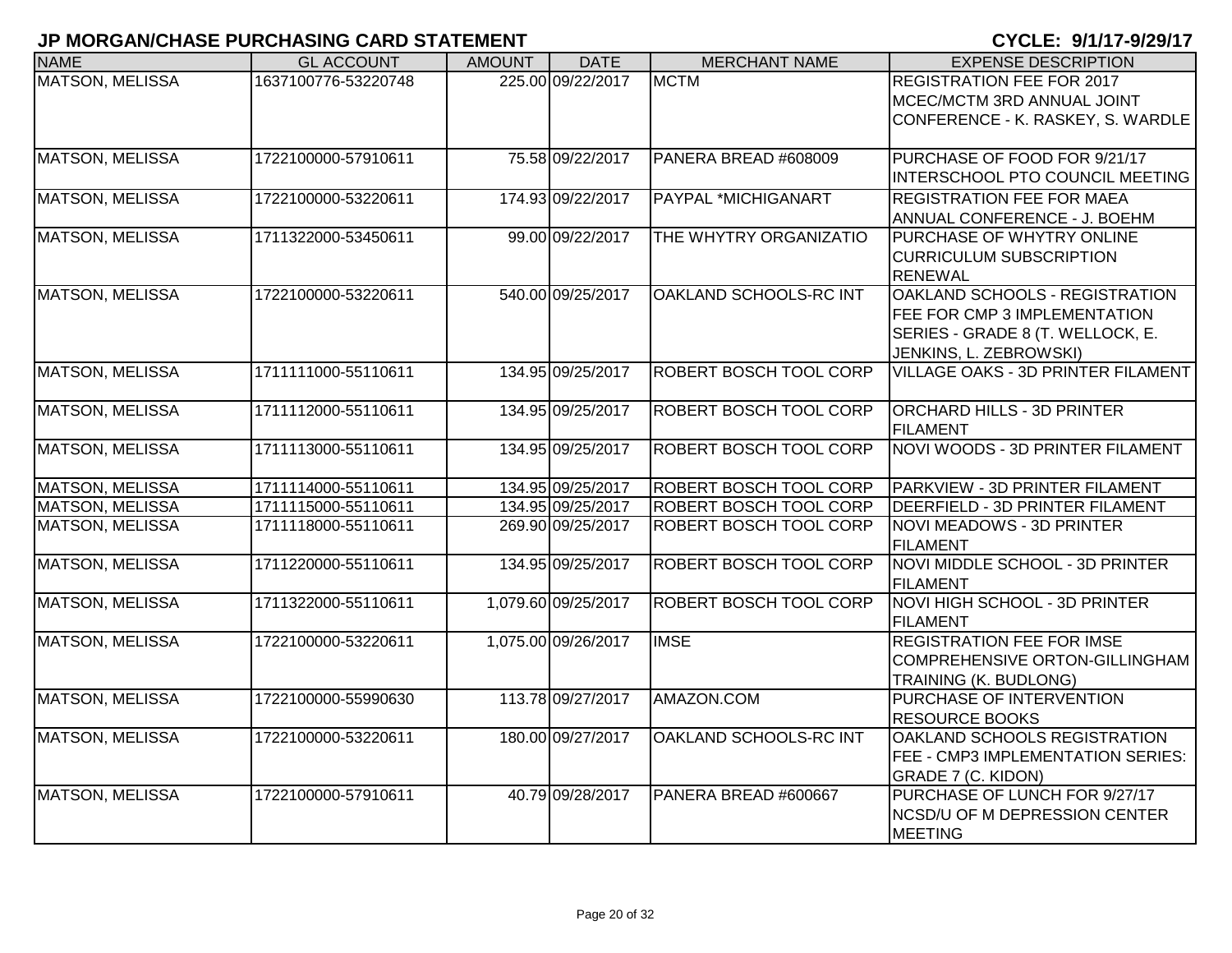| <b>NAME</b>                     | <b>GL ACCOUNT</b>   | <b>AMOUNT</b> | <b>DATE</b>         | <b>MERCHANT NAME</b>          | <b>EXPENSE DESCRIPTION</b>                     |
|---------------------------------|---------------------|---------------|---------------------|-------------------------------|------------------------------------------------|
| <b>MATSON, MELISSA</b>          | 1722100000-57910611 |               | 84.82 09/28/2017    | PANERA BREAD #608009          | PURCHASE OF BREAKFAST FOOD FOR                 |
|                                 |                     |               |                     |                               | 9/27/17 CONTENT AREA LEADER                    |
|                                 |                     |               |                     |                               | <b>MEETING</b>                                 |
| <b>MATSON, MELISSA Total</b>    |                     | 63,823.05     |                     |                               |                                                |
| MATTHEWS, STEVEN                | 1123200000-53220000 |               | 489.60 09/25/2017   | <b>GRAND TRAV RESORT</b>      | MASA 2017 FALL CONFERENCE                      |
| <b>MATTHEWS, STEVEN Total</b>   |                     | 489.60        |                     |                               |                                                |
| MCDOUGALL, BARBARA              | 6100061000-24316104 |               | 31.18 09/01/2017    | SAMSCLUB #6657                | <b>OFFICE</b>                                  |
| MCDOUGALL, BARBARA              | 6100061000-24316104 |               | 65.69 09/07/2017    | <b>LIVONIA LOCK &amp; KEY</b> | <b>KEYS</b>                                    |
| MCDOUGALL, BARBARA              | 6100061000-24316104 |               | 163.24 09/07/2017   | <b>MARIA S ITALIAN BAKERY</b> | FRIDAY NIGHT FOOTBALL DINNER                   |
| MCDOUGALL, BARBARA              | 6100061000-24316126 |               | 247.20 09/15/2017   | PAYPAL *BCAM                  | <b>BCAM CONFERENCE</b>                         |
| MCDOUGALL, BARBARA              | 6100061000-24316104 |               | 12.48 09/18/2017    | WM SUPERCENTER #5893          | OFFICE - WATER                                 |
| MCDOUGALL, BARBARA              | 1429300000-55910000 |               | 117.75 09/21/2017   | <b>STAPLES</b><br>00115659    | <b>OFFICE ITEMS</b>                            |
| MCDOUGALL, BARBARA              | 6100061000-24316104 |               | 48.34 09/22/2017    | <b>BENITOS PIZZA-NOVI</b>     | <b>CAPTAINS MEETING</b>                        |
| MCDOUGALL, BARBARA              | 6100061000-24316104 |               | 60.82 09/22/2017    | <b>BENITOS PIZZA-NOVI</b>     | ADD'L PIZZA FOR CAPTAIN'S MEETING              |
| MCDOUGALL, BARBARA              | 6100061000-24316188 |               | 792.54 09/25/2017   | <b>BEST WESTERN HOTELS</b>    | <b>FIELD HOCKEY LODGING</b>                    |
| MCDOUGALL, BARBARA              | 6100061000-24316104 |               | 224.30 09/25/2017   | <b>GUERNSEY DAIRY</b>         | FRIDAY NIGHT FOOTBALL DINNER                   |
| MCDOUGALL, BARBARA              | 6100061000-24316104 |               | 119.72 09/26/2017   | SAMS CLUB #6657               | <b>OFFICE</b>                                  |
| <b>MCDOUGALL, BARBARA Total</b> |                     | 1,883.26      |                     |                               |                                                |
| MILLER, HELEN                   | 1128300000-55610000 |               | 173.15 09/15/2017   | PANERA BREAD #608009          | LUNCH FOR ASSIST. SUPER HR                     |
|                                 |                     |               |                     |                               | <b>MEETING</b>                                 |
| MILLER, HELEN                   | 6100001000-24316770 |               | 26.94 09/18/2017    | MEIJER INC #122 Q01           | MUMS FOR PLANTERS ON WALKWAY                   |
| <b>MILLER, HELEN</b>            | 6100001000-24316770 |               | 49.50 09/18/2017    | <b>TLF*VANESSAS FLOWERS</b>   | <b>GET WELL FLOWERS/MALBON</b>                 |
| <b>MILLER, HELEN Total</b>      |                     | 249.59        |                     |                               |                                                |
| MINNICK, JILL                   | 1125200000-53220000 |               | 265.00 09/07/2017   | <b>MSBO</b>                   | <b>FACILITIES CONFERENCE</b>                   |
|                                 |                     |               |                     |                               | <b>REGISTRATION</b>                            |
| MINNICK, JILL                   | 1125200000-53220000 |               | 154.44 09/08/2017   | <b>CRYSTAL MTN LODGING</b>    | <b>FACILITIES CONFERENCE LODGING</b>           |
| MINNICK, JILL                   | 1125200000-53229000 |               | 14.66 09/25/2017    | 5280 BURGER BAR               | <b>ASBO CONFERENCE EXPENSE</b>                 |
| MINNICK, JILL                   | 1125200000-53229000 |               | 6.78 09/25/2017     | <b>CORNER BAKERY 1510</b>     | ASBO CONFERENCE EXPENSE                        |
| MINNICK, JILL                   | 1125200000-53229000 |               | 12.18 09/25/2017    | <b>CORNER BAKERY 1510</b>     | ASBO CONFERENCE EXPENSE                        |
| MINNICK, JILL                   | 1125200000-53229000 |               | 8.40 09/25/2017     | JIMMY JOHNS # 673             | ASBO CONFERENCE EXPENSE                        |
| MINNICK, JILL                   | 1125200000-53229000 |               | 13.84 09/25/2017    | LIME AT THE DENVER PAV        | ASBO CONFERENCE EXPENSE                        |
| MINNICK, JILL                   | 1125200000-53229000 |               | 24.74 09/25/2017    |                               | MAGGIANOS DWNTWN DENVE ASBO CONFERENCE EXPENSE |
| MINNICK, JILL                   | 1125200000-53229000 |               | 6.48 09/25/2017     | NOODLES & CO 148              | ASBO CONFERENCE EXPENSE                        |
| MINNICK, JILL                   | 1125200000-53229000 |               | 2.59 09/25/2017     | SHERATON DENVER DINING        | <b>ASBO CONFERENCE EXPENSE</b>                 |
| MINNICK, JILL                   | 1125200000-53229000 |               | 7.91 09/26/2017     | BURGER KING #8321 Q07         | <b>ASBO CONFERENCE EXPENSE</b>                 |
| MINNICK, JILL                   | 1125200000-53229000 |               | 2.24 09/26/2017     | BURGER KING #8321 Q07         | <b>ASBO CONFERENCE EXPENSE</b>                 |
| MINNICK, JILL                   | 1125200000-53229000 |               | 12.18 09/26/2017    | <b>CORNER BAKERY 1510</b>     | ASBO CONFERENCE EXPENSE                        |
| MINNICK, JILL                   | 1125200000-53229000 |               | 1,097.00 09/27/2017 | <b>SHERATON</b>               | ASBO CONFERENCE EXPENSE                        |
| <b>MINNICK, JILL Total</b>      |                     | 1,628.44      |                     |                               |                                                |
| NESMITH, RUSSELL                | 1126160000-55992000 |               | 121.13 09/01/2017   | <b>BEST PLUMBING SPECIALT</b> | OH ART ROOM                                    |
| NESMITH, RUSSELL                | 1126160000-55992000 |               | 79.07 09/04/2017    | THE HOME DEPOT #2737          | MTCE CEILING GRID HANGERS STOCK                |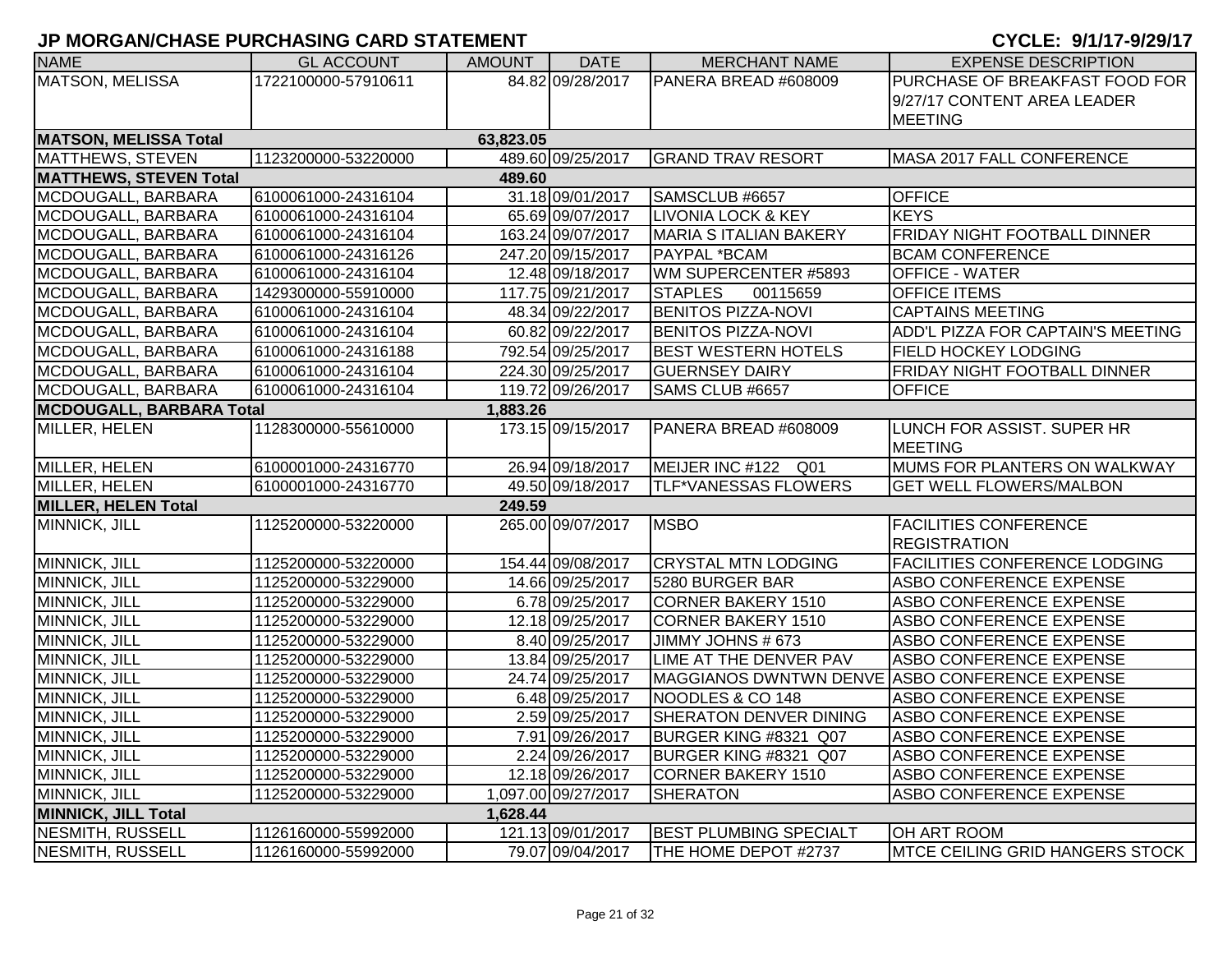| <b>NAME</b>             | <b>GL ACCOUNT</b>   | <b>AMOUNT</b> | <b>DATE</b>         | <b>MERCHANT NAME</b>          | <b>EXPENSE DESCRIPTION</b>                         |
|-------------------------|---------------------|---------------|---------------------|-------------------------------|----------------------------------------------------|
| NESMITH, RUSSELL        | 1126160000-55992000 |               | 267.99 09/06/2017   | <b>BEST PLUMBING SPECIALT</b> | PV FAUCET PARTS, MTCE PLUMBING                     |
|                         |                     |               |                     |                               | <b>STOCK</b>                                       |
| NESMITH, RUSSELL        | 1126160000-55993000 |               | 170.00 09/11/2017   | <b>BEGONIA BROTHERS</b>       | NM5, MS MULCH                                      |
| NESMITH, RUSSELL        | 1126160000-55993000 |               | 170.00 09/11/2017   | <b>BEGONIA BROTHERS</b>       | NM5, MS MULCH                                      |
| NESMITH, RUSSELL        | 1126160000-55992000 |               | 121.97 09/12/2017   | <b>BEST PLUMBING SPECIALT</b> | <b>PV GIRLS BATHROOM FAUCET</b>                    |
| NESMITH, RUSSELL        | 1126160000-55993000 |               | 105.94 09/15/2017   |                               | MARKS OUTDOOR POWER EQ MTCE BLADES FOR MOWERS, NM5 |
|                         |                     |               |                     |                               | DOLLY INNER TUBE                                   |
| NESMITH, RUSSELL        | 1126160000-55990000 |               | 66.66 09/15/2017    | <b>WW GRAINGER</b>            | <b>HS FLAT BED CART</b>                            |
| NESMITH, RUSSELL        | 1126160000-55992000 |               | 162.75 09/18/2017   | PPG PAINTS 9455               | <b>DISTRICT PARKING LOT PAINT</b>                  |
| NESMITH, RUSSELL        | 1126160000-55993000 |               | 135.00 09/18/2017   | SITEONE LANDSCAPE S           | <b>ECEC MULCH</b>                                  |
| <b>NESMITH, RUSSELL</b> | 1126160000-55992000 |               | 45.36 09/18/2017    | THE HOME DEPOT #2737          | <b>MS WASP KILL</b>                                |
| NESMITH, RUSSELL        | 1126160000-55992000 |               | 89.48 09/21/2017    | <b>BEST PLUMBING SPECIALT</b> | <b>NM6 DRINKING FOUNTAIN PARTS</b>                 |
| <b>NESMITH, RUSSELL</b> | 1126160000-55992000 |               | 910.04 09/21/2017   | <b>BEST PLUMBING SPECIALT</b> | <b>NM6 DRINKING FOUNTAIN</b>                       |
|                         |                     |               |                     |                               | <b>REPLACEMENT PARTS</b>                           |
| NESMITH, RUSSELL        | 1126160000-55992000 |               | 100.86 09/25/2017   | <b>BEST PLUMBING SPECIALT</b> | <b>MTCE STOCK FOR KOHLER FAUCETS</b>               |
| <b>NESMITH, RUSSELL</b> | 1126160000-55993000 |               | 193.98 09/25/2017   | <b>WEINGARTZ SUPPLY - FAR</b> | <b>GRNDS BELTS FOR SLIT SEEDER</b>                 |
| <b>NESMITH, RUSSELL</b> | 1126160000-55992000 |               | 97.92 09/26/2017    | <b>WW GRAINGER</b>            | <b>HS HAND PALLET JACK WHEELS</b>                  |
| NESMITH, RUSSELL        | 1126160000-55992000 |               | 38.38 09/28/2017    | THE HOME DEPOT #2737          | <b>PV &amp; MTCE STOCK PARTS</b>                   |
| NESMITH, RUSSELL        | 1126160000-55992000 |               | 167.04 09/29/2017   | <b>BEST PLUMBING SPECIALT</b> | PV RM 104 FAUCET                                   |
| NESMITH, RUSSELL Total  |                     | 3,043.57      |                     |                               |                                                    |
| OCONNOR, GAIL           | 1311800000-55110551 |               | 45.49 09/01/2017    | AMAZON.COM                    | <b>TEACHING SUPPLLIES</b>                          |
| <b>OCONNOR, GAIL</b>    | 6100041000-24316355 |               | 28.97 09/01/2017    | OTC BRANDS, INC.              | <b>TEACHING SUPPLIES</b>                           |
| OCONNOR, GAIL           | 1311800000-55110551 |               | 11.19 09/01/2017    | STAPLS7182272234000004        | <b>TEACHING SUPPLIES</b>                           |
| OCONNOR, GAIL           | 1311800000-55110551 |               | 649.75 09/04/2017   | STAPLS7182616525000001        | <b>TEACHING SUPPLIES</b>                           |
| OCONNOR, GAIL           | 1311800000-55110551 |               | 27.20 09/04/2017    | STAPLS7182616525000003        | <b>TEACHING SUPPLIES</b>                           |
| OCONNOR, GAIL           | 1311800000-55110551 |               | 71.52 09/04/2017    | STAPLS7182616832000001        | <b>TEACHING SUPPLIES</b>                           |
| OCONNOR, GAIL           | 1611851343-55110000 |               | 10.00 09/04/2017    | <b>TARGET</b><br>00014654     | <b>TEACHING SUPPLIES</b>                           |
| OCONNOR, GAIL           | 1311800000-55110551 |               | 576.24 09/07/2017   | AMAZON.COM                    | <b>TEACHING SUPPLIES</b>                           |
| OCONNOR, GAIL           | 1311800000-55110551 |               | 1,581.64 09/07/2017 | SSI*SCHOOL SPECIALTY          | <b>TEACHING SUPPLIES</b>                           |
| OCONNOR, GAIL           | 1311800000-55110551 |               | 24.33 09/08/2017    | MEIJER INC #122 Q01           | <b>TEACHING SUPPLIES</b>                           |
| <b>OCONNOR, GAIL</b>    | 6100041000-24316355 |               | 26.80 09/08/2017    | SSI*SCHOOL SPECIALTY          | <b>TEACHING SUPPLIES</b>                           |
| <b>OCONNOR, GAIL</b>    | 1311800000-55110551 |               | 27.99 09/08/2017    | <b>SSI*SCHOOL SPECIALTY</b>   | <b>TEACHING SUPPLIES</b>                           |
| <b>OCONNOR, GAIL</b>    | 1311800000-55110551 |               | 299.90 09/08/2017   | STAPLS7182267726000001        | <b>TEACHING SUPPLIES</b>                           |
| OCONNOR, GAIL           | 1311800000-55110551 |               | 50.37 09/11/2017    | <b>SSI*SCHOOL SPECIALTY</b>   | <b>TEACHING SUPPLIES</b>                           |
| <b>OCONNOR, GAIL</b>    | 1311800000-55110551 |               | 53.74 09/11/2017    | SSI*SCHOOL SPECIALTY          | <b>TEACHING SUPPLIES</b>                           |
| OCONNOR, GAIL           | 1311800000-55110551 |               | 76.90 09/11/2017    | STAPLS7182616525000002        | <b>TEACHING SUPPLIES</b>                           |
| OCONNOR, GAIL           | 1311800000-55110551 |               | 11.19 09/11/2017    | STAPLS7182616525000004        | <b>TEACHING SUPPLIES</b>                           |
| OCONNOR, GAIL           | 1311800000-55110551 |               | 52.84 09/12/2017    | SSI*SCHOOL SPECIALTY          | <b>TEACHING SUPPLIES</b>                           |
| OCONNOR, GAIL           | 1335100000-55110553 |               | 167.82 09/15/2017   | AMAZON.COM                    | <b>TEACHING SUPPLIES</b>                           |
| OCONNOR, GAIL           | 1311800000-55110551 |               | 230.49 09/15/2017   | STAPLS7183201813000001        | <b>TEACHING SUPPLIES</b>                           |
| OCONNOR, GAIL           | 1311800000-55110551 |               | 3.63 09/15/2017     | STAPLS7183201813000002        | <b>TEACHING SUPPLIES</b>                           |
| OCONNOR, GAIL           | 1311800000-55110551 |               | 89.72 09/15/2017    | STAPLS7183202132000001        | <b>TEACHING SUPPLIES</b>                           |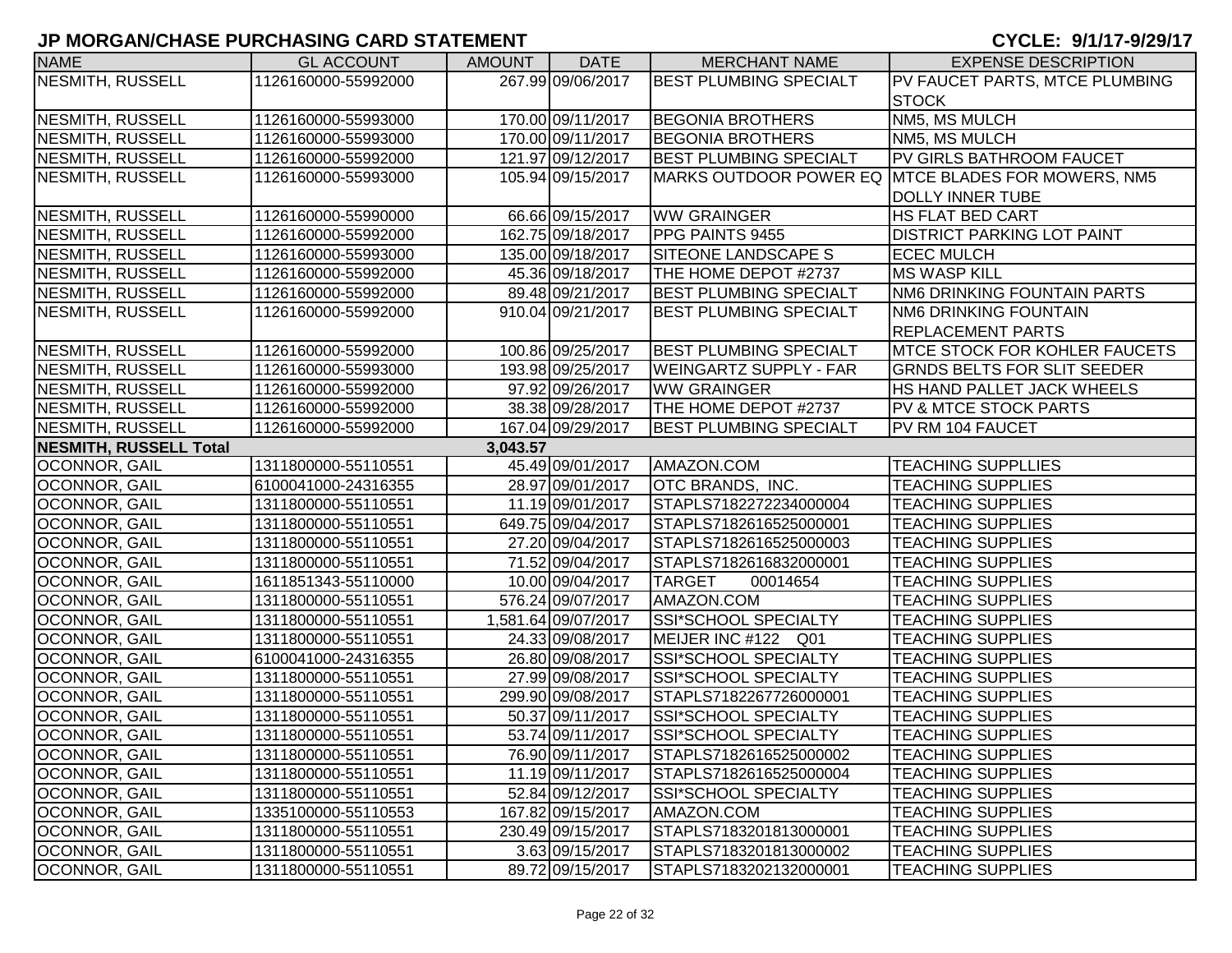| <b>NAME</b>                   | <b>GL ACCOUNT</b>   | AMOUNT   | <b>DATE</b>         | <b>MERCHANT NAME</b>          | <b>EXPENSE DESCRIPTION</b>                          |
|-------------------------------|---------------------|----------|---------------------|-------------------------------|-----------------------------------------------------|
| OCONNOR, GAIL                 | 1311800000-55110551 |          | 216.39 09/15/2017   | STAPLS7183202525000001        | <b>TEACHING SUPPLIES</b>                            |
| <b>OCONNOR, GAIL</b>          | 1311800000-55110551 |          | 13.38 09/15/2017    | STAPLS7183202525000002        | <b>TEACHING SUPPLIES</b>                            |
| OCONNOR, GAIL                 | 1311800000-55110551 |          | 6.30 09/15/2017     | STAPLS7183202525000003        | <b>TEACHING SUPPLIES</b>                            |
| OCONNOR, GAIL                 | 1611851343-55110000 |          | 75.18 09/15/2017    | STAPLS7183203945000001        | <b>TEACHING SUPPLIES</b>                            |
| OCONNOR, GAIL                 | 1311800000-55110551 |          | 1.45 09/18/2017     | STAPLS7183201813000004        | <b>TEACHING SUPPLIES</b>                            |
| OCONNOR, GAIL                 | 1311800000-55110551 |          | 7.69 09/21/2017     | STAPLS7183201813000003        | <b>TEACHING SUPPLIES</b>                            |
| OCONNOR, GAIL                 | 1335100000-55110553 |          | 125.00 09/21/2017   | <b>STATE OF MICHIGAN OCAL</b> | <b>TEACHING SUPPLIES</b>                            |
| OCONNOR, GAIL                 | 1335100000-55110553 |          | 84.96 09/22/2017    | STAPLS7183647671000001        | <b>TEACHING SUPPLIES</b>                            |
| OCONNOR, GAIL                 | 1311800000-55110551 |          | 5.09 09/25/2017     | <b>AMAZON MKTPLACE PMTS</b>   | <b>TEACHING SUPPLIES</b>                            |
| OCONNOR, GAIL                 | 1311800000-55110551 |          | 72.94 09/26/2017    | <b>AMAZON MKTPLACE PMTS</b>   | <b>TEACHING SUPPLIES</b>                            |
| OCONNOR, GAIL                 | 1311800000-55110551 |          | 120.36 09/26/2017   | <b>AMAZON MKTPLACE PMTS</b>   | <b>TEACHING SUPPLIES</b>                            |
| OCONNOR, GAIL                 | 1311800000-55110551 |          | 17.97 09/26/2017    | <b>AMAZON MKTPLACE PMTS</b>   | <b>TEACHING SUPPLIES</b>                            |
| OCONNOR, GAIL                 | 1311800000-55410551 |          | 132.83 09/26/2017   | <b>SCHOLASTIC MAGAZINES</b>   | PERIODICALS                                         |
| OCONNOR, GAIL                 | 1311800000-55410551 |          | 132.83 09/26/2017   | <b>SCHOLASTIC MAGAZINES</b>   | <b>PERIODICALS</b>                                  |
| OCONNOR, GAIL                 | 1311800000-55410551 |          | 132.83 09/26/2017   | <b>SCHOLASTIC MAGAZINES</b>   | <b>PERIODICALS</b>                                  |
| OCONNOR, GAIL                 | 1311800000-55410551 |          | 132.83 09/26/2017   | <b>SCHOLASTIC MAGAZINES</b>   | <b>PERIODICALS</b>                                  |
| OCONNOR, GAIL                 | 1311800000-55410551 |          | 219.45 09/26/2017   | <b>SCHOLASTIC MAGAZINES</b>   | PERIODICALS                                         |
| OCONNOR, GAIL                 | 1611851343-55110000 |          | 109.73 09/26/2017   | <b>SCHOLASTIC MAGAZINES</b>   | <b>TEACHING SUPPLIES</b>                            |
| OCONNOR, GAIL                 | 1311800000-55410551 |          | 132.83 09/26/2017   | <b>SCHOLASTIC MAGAZINES</b>   | PERIODICALS                                         |
| <b>OCONNOR, GAIL</b>          | 1311800000-55410551 |          | 132.83 09/26/2017   | <b>SCHOLASTIC MAGAZINES</b>   | <b>PERIODICALS</b>                                  |
| <b>OCONNOR, GAIL</b>          | 1311800000-55410551 |          | 132.83 09/26/2017   | <b>SCHOLASTIC MAGAZINES</b>   | PERIODICALS                                         |
| OCONNOR, GAIL                 | 1311800000-55410551 |          | 132.83 09/26/2017   | <b>SCHOLASTIC MAGAZINES</b>   | <b>TEACHING SUPPLIES</b>                            |
| <b>OCONNOR, GAIL</b>          | 1311800000-55410551 |          | 127.05 09/26/2017   | <b>SCHOLASTIC MAGAZINES</b>   | <b>PERIODICALS</b>                                  |
| OCONNOR, GAIL                 | 1311800000-55410551 |          | 132.83 09/26/2017   | <b>SCHOLASTIC MAGAZINES</b>   | <b>PERIODICALS</b>                                  |
| OCONNOR, GAIL                 | 1311800000-55410551 |          | 132.83 09/26/2017   | <b>SCHOLASTIC MAGAZINES</b>   | <b>PERIODICALS</b>                                  |
| OCONNOR, GAIL                 | 1311800000-55410551 |          | 132.83 09/26/2017   | <b>SCHOLASTIC MAGAZINES</b>   | PERIODICALS                                         |
| OCONNOR, GAIL                 | 1311800000-55410551 |          | 132.83 09/26/2017   | <b>SCHOLASTIC MAGAZINES</b>   | <b>TEACHING SUPPLIES</b>                            |
| OCONNOR, GAIL                 | 1311800000-55410551 |          | 132.83 09/26/2017   | <b>SCHOLASTIC MAGAZINES</b>   | PERIODICALS                                         |
| OCONNOR, GAIL                 | 1311800000-55410551 |          | 132.83 09/26/2017   | <b>SCHOLASTIC MAGAZINES</b>   | PERIODICALS                                         |
| OCONNOR, GAIL                 | 1311800000-55410551 |          | 132.83 09/26/2017   | <b>SCHOLASTIC MAGAZINES</b>   | <b>PERIODICALS</b>                                  |
| OCONNOR, GAIL                 | 1311800000-55110551 |          | 36.91 09/27/2017    | <b>AMAZON MKTPLACE PMTS</b>   | <b>TEACHING SUPPLIES</b>                            |
| OCONNOR, GAIL                 | 1335100000-55910553 |          | 508.80 09/29/2017   | <b>PRINTNOLOGY INC</b>        | CARE                                                |
| <b>OCONNOR, GAIL Total</b>    |                     | 7,858.82 |                     |                               |                                                     |
| <b>OFILI, ALEXANDER</b>       | 6100011000-24316275 |          | 31.50 09/11/2017    | GFS STORE #1985               | <b>POPSICLES</b>                                    |
| <b>OFILI, ALEXANDER</b>       | 1124111000-57410000 |          | 555.00 09/11/2017   | MI ELEMENTARY & MIDDLE        | <b>MEMSPA MEMBERSHIP</b>                            |
| <b>OFILI, ALEXANDER</b>       | 6100011000-24316275 |          | 29.83 09/21/2017    | DD/BR #304009                 | <b>STAFF TREATS/MEETING</b>                         |
| <b>OFILI, ALEXANDER</b>       | 6100011000-24316275 |          | 24.88 09/25/2017    | DD/BR #304009                 | <b>STAFF THANK YOU</b>                              |
| <b>OFILI, ALEXANDER Total</b> |                     | 641.21   |                     |                               |                                                     |
| PINGEL, CYNTHIA               | 1222600000-55990000 |          | 83.43 09/12/2017    | PANERA BREAD #600667          | LUNCH FOR NEW STAFF ORIENTATION                     |
| PINGEL, CYNTHIA               | 1221600000-55110021 |          | 1.196.82 09/25/2017 | MULTI-HEALTH SYSTEMS          | <b>TESTS/PROTOCOLS FOR SOCIAL</b><br><b>WORKERS</b> |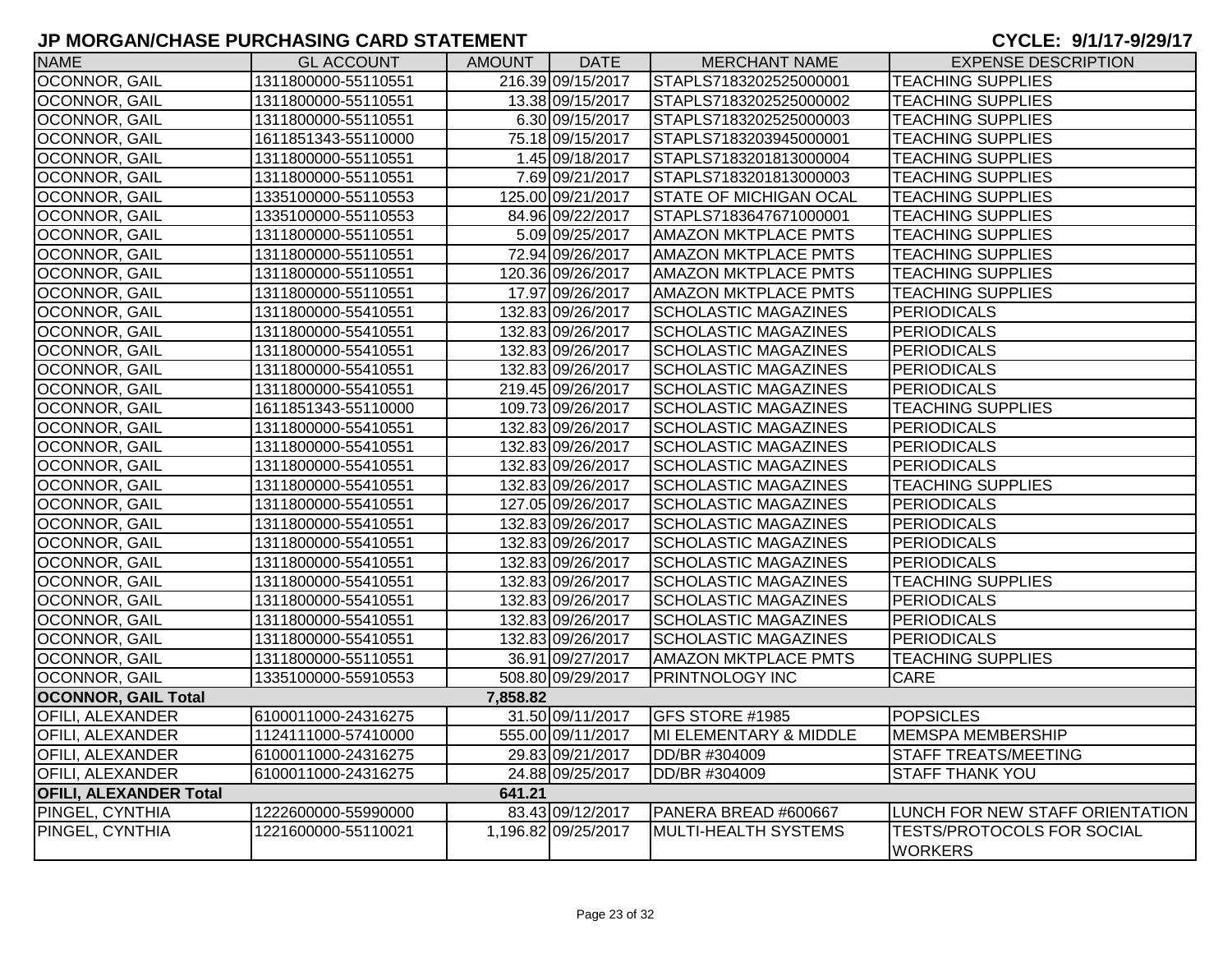| <b>NAME</b>                    | <b>GL ACCOUNT</b>   | <b>AMOUNT</b> | <b>DATE</b>         | <b>MERCHANT NAME</b>          | <b>EXPENSE DESCRIPTION</b>                           |
|--------------------------------|---------------------|---------------|---------------------|-------------------------------|------------------------------------------------------|
| PINGEL, CYNTHIA                | 1221500031-55110000 |               | 1,214.33 09/25/2017 | <b>NCS PEARSON</b>            | TESTS/PROTOCOLS FOR SPEECH                           |
|                                |                     |               |                     |                               | <b>TEACHERS</b>                                      |
| PINGEL, CYNTHIA                | 1221600000-55110021 |               | 203.26 09/25/2017   | <b>NCS PEARSON</b>            | PROTOCOLS FOR SOCIAL WORKERS                         |
| PINGEL, CYNTHIA                | 1221500031-55110000 |               | 599.88 09/25/2017   | <b>SUPER DUPER PUBLICATIO</b> | <b>TESTS/PROTOCOLS FOR SPEECH</b><br><b>TEACHERS</b> |
| PINGEL, CYNTHIA                | 1221600000-55110021 |               | 400.00 09/29/2017   | MULTI-HEALTH SYSTEMS          | CONNER'S ONLINE PROTOCOLS FOR                        |
|                                |                     |               |                     |                               | <b>SOCIAL WORKERS</b>                                |
| PINGEL, CYNTHIA Total          |                     | 3,697.72      |                     |                               |                                                      |
| QUITIQUIT, PAMELA              | 6100012000-24316289 |               | 30.58 09/06/2017    | <b>GREAT LAKES ACE HDWE</b>   | YARD STICKS FOR BUS SIGNS                            |
| QUITIQUIT, PAMELA              | 6100012000-24316289 |               | 3,000.00 09/27/2017 | OAKLAND SCHOOLS-RC INT        | FOR P. QUITIQUIT. CULTURES OF                        |
|                                |                     |               |                     |                               | THINKING LEADERSHIP FOUNDATIONS                      |
|                                |                     |               |                     |                               | 10/09/2017                                           |
| <b>QUITIQUIT, PAMELA Total</b> |                     | 3,030.58      |                     |                               |                                                      |
| REEVES, LISA                   | 1111220730-55110000 |               | 11.97 09/27/2017    | <b>TARGET</b><br>00014654     | ALCOHOL PADS FOR SANITIZING                          |
|                                |                     |               |                     |                               | STUDENT LABORATORY GOGGLES                           |
| <b>REEVES, LISA Total</b>      |                     | 11.97         |                     |                               |                                                      |
| <b>REICHLEY, CARRIE</b>        | 1111118000-55110708 |               | 189.20 09/01/2017   | SSI*SCHOOL SPECIALTY          | CLASSROOM SUPPLIES-K. RODRIGUEZ                      |
|                                |                     |               |                     |                               |                                                      |
| <b>REICHLEY, CARRIE</b>        | 1111118000-55110708 |               | 112.36 09/04/2017   | SSI*SCHOOL SPECIALTY          | CLASSROOM SUPPLIES-A. DEHNE                          |
| REICHLEY, CARRIE               | 1111118000-55110708 |               | 132.76 09/06/2017   | <b>SSI*SCHOOL SPECIALTY</b>   | CLASSROOM SUPPLIES-A. AKCASU                         |
| REICHLEY, CARRIE               | 1111118000-55110708 |               | 55.71 09/06/2017    | SSI*SCHOOL SPECIALTY          | CLASSROOM SUPPLIES-L. ERICKSON                       |
| <b>REICHLEY, CARRIE</b>        | 1111118000-55110719 |               | 1,121.34 09/06/2017 | <b>SSI*SCHOOL SPECIALTY</b>   | <b>CALCULATORS FOR MATH</b>                          |
| <b>REICHLEY, CARRIE</b>        | 1111118000-55110708 |               | 157.51 09/08/2017   | STAPLS7182827248000001        | CLASSROOM SUPPLIES-R. LEVIN                          |
| <b>REICHLEY, CARRIE</b>        | 1111118000-53220000 |               | 80.00 09/11/2017    | OAKLAND SCHOOLS-RC INT        | JENNA GRUNDSTROM-OS CLASS-                           |
|                                |                     |               |                     |                               | EFFECTIVE STRATEGIES FOR                             |
|                                |                     |               |                     |                               | EDUCATING AFRICAN AMERICAN MALE                      |
|                                |                     |               |                     |                               | <b>STUDENTS</b>                                      |
| REICHLEY, CARRIE               | 1111118000-55110727 |               | 1,217.44 09/11/2017 | <b>PHYSICAL EDUCATION EQU</b> | PHYSICAL EDUCATION EQUIPMENT                         |
| REICHLEY, CARRIE               | 1111118000-55110727 |               | 13.96 09/13/2017    | <b>BSN*SPORT SUPPLY GROUP</b> | PHYSICAL EDUCATION EQUIPMENT                         |
| <b>REICHLEY, CARRIE</b>        | 1111118724-55110000 |               | 29.14 09/15/2017    | J W PEPPER AND SON INC        | <b>VOCAL MUSIC SUPPLIES</b>                          |
| REICHLEY, CARRIE               | 1111118000-55110708 |               | 22.82 09/15/2017    | SSI*SCHOOL SPECIALTY          | <b>CLASSROOM SUPPLIES-</b>                           |
|                                |                     |               |                     |                               | <b>GRIMM/MICHALSKI</b>                               |
| <b>REICHLEY, CARRIE</b>        | 1111118000-55110708 |               | 181.16 09/15/2017   | SSI*SCHOOL SPECIALTY          | <b>CLASSROOM SUPPLIES-</b>                           |
|                                |                     |               |                     |                               | <b>GRIMM/MICHALSKI</b>                               |
| <b>REICHLEY, CARRIE</b>        | 1111118000-55110799 |               | 28.90 09/18/2017    | SSI*SCHOOL SPECIALTY          | VINYL GLOVES-MEGHAN HODGE                            |
| <b>REICHLEY, CARRIE</b>        | 1111118724-55110000 |               | 709.91 09/19/2017   | J W PEPPER AND SON INC        | <b>VOCAL MUSIC SUPPLIES</b>                          |
| <b>REICHLEY, CARRIE</b>        | 1111118000-55110708 |               | 108.26 09/19/2017   | <b>SSI*SCHOOL SPECIALTY</b>   | <b>CLASSROOM SUPPLIES-PLANT</b>                      |
| <b>REICHLEY, CARRIE</b>        | 1111118000-55110708 |               | 5.66 09/19/2017     | SSI*SCHOOL SPECIALTY          | CLASSROOM SUPPLIES-C. KIDON                          |
| <b>REICHLEY, CARRIE</b>        | 1111118000-55110727 |               | 64.94 09/20/2017    | <b>BSN*SPORT SUPPLY GROUP</b> | PHYSICAL EDUCATION SUPPLIES                          |
| <b>REICHLEY, CARRIE</b>        | 1124118000-54910000 |               | 15.00 09/20/2017    | <b>RIZZO SERVICES</b>         | RECYCLING (9/1/17-11/30/17)                          |
| <b>REICHLEY, CARRIE</b>        | 1124118000-53430000 |               | 11.83 09/20/2017    | <b>STAPLES</b><br>00115659    | POSTAGE FOR WALKIE TALKIE-SENT IN                    |
|                                |                     |               |                     |                               | FOR FREQUENCY MATCH UP                               |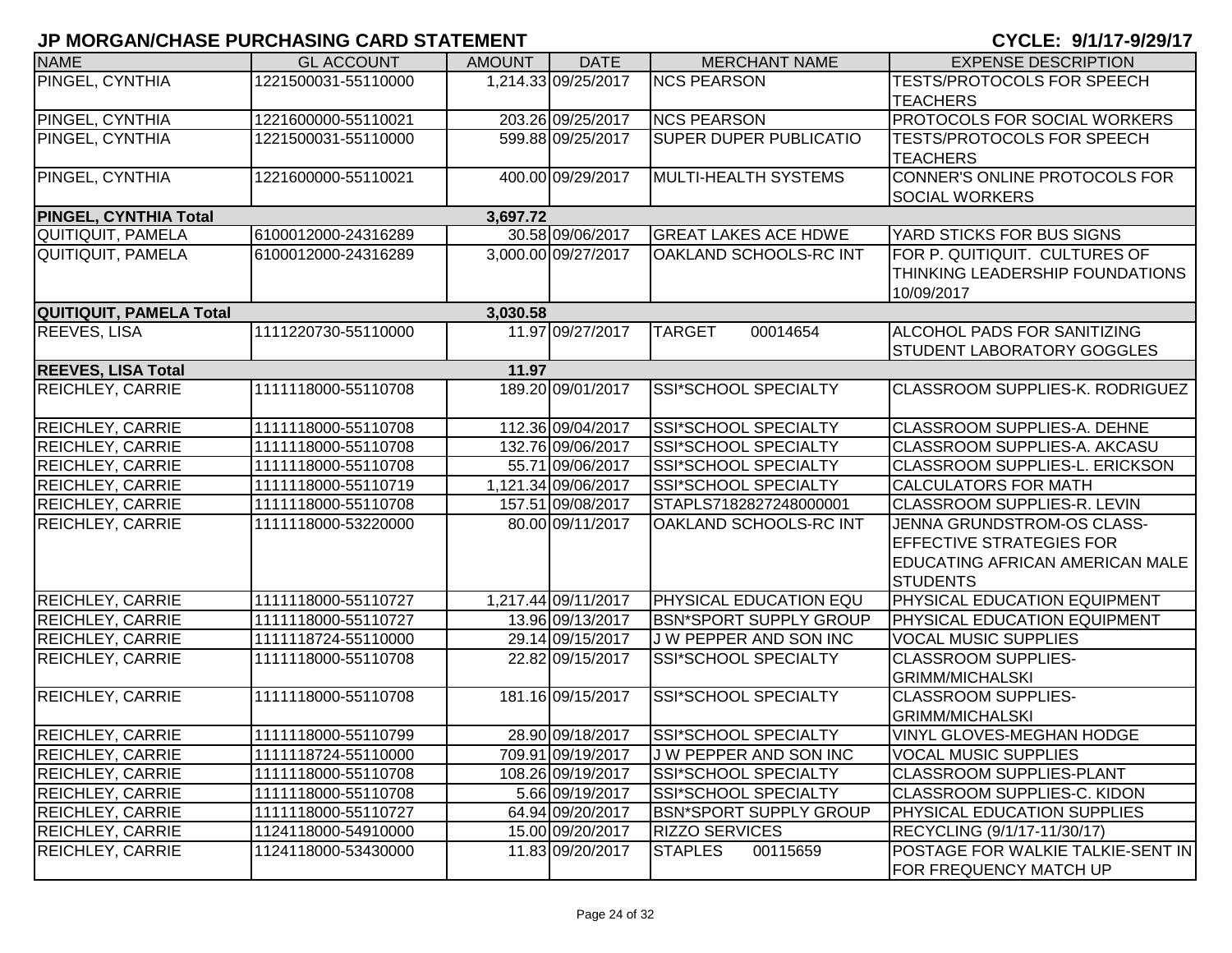| <b>NAME</b>                    | <b>GL ACCOUNT</b>   | <b>AMOUNT</b> | <b>DATE</b>         | <b>MERCHANT NAME</b>          | <b>EXPENSE DESCRIPTION</b>                              |
|--------------------------------|---------------------|---------------|---------------------|-------------------------------|---------------------------------------------------------|
| <b>REICHLEY, CARRIE</b>        | 1111118000-53220000 |               | 1,500.00 09/22/2017 | OAKLAND SCHOOLS-RC INT        | OS-CULTURES OF THINKING-                                |
|                                |                     |               |                     |                               | FENCHEL/BRICKEY/BISHOP/KOZLOWSK                         |
|                                |                     |               |                     |                               | I/VOLLMER/JENKINS                                       |
| <b>REICHLEY, CARRIE</b>        | 1111118000-55110708 |               | 21.96 09/22/2017    | <b>SSI*SCHOOL SPECIALTY</b>   | CLASSROOM SUPPLIES-C. KIDON                             |
| <b>REICHLEY, CARRIE</b>        | 1111118000-53220000 |               | -80.00 09/25/2017   | OAKLAND SCHOOLS-RC INT        | <b>REFUND FOR J. GRUNDSTROM-OS</b>                      |
|                                |                     |               |                     |                               | <b>CLASS CANCELLED</b>                                  |
| <b>REICHLEY, CARRIE</b>        | 1111118000-55110708 |               | 37.04 09/28/2017    | SSI*SCHOOL SPECIALTY          | RENEE PLANT-CLASSROOM SUPPLIES                          |
| <b>REICHLEY, CARRIE</b>        | 1111118000-55110702 |               | 638.22 09/29/2017   | <b>DBC*BLICK ART MATERIAL</b> | <b>ART SUPPLIES-L. JONES</b>                            |
| <b>REICHLEY, CARRIE</b>        | 1111118724-55110000 |               | 7.89 09/29/2017     | J W PEPPER AND SON INC        | CHOIR SUPPLIES-A. LENGERICH                             |
| <b>REICHLEY, CARRIE</b>        | 1124118000-55910000 |               | 226.73 09/29/2017   | STAPLS7183884004000001        | <b>OFFICE SUPPLIES</b>                                  |
| <b>REICHLEY, CARRIE Total</b>  |                     | 6,609.74      |                     |                               |                                                         |
| RODRIGUEZ, SANDRA              | 1111113000-55110708 |               | 199.15 09/01/2017   | <b>VERITIV</b>                | COPY PAPER ORDER COLOR AND<br><b>INDEX PAPER FOR NW</b> |
| RODRIGUEZ, SANDRA              | 1111113000-55110708 |               | 2,620.95 09/01/2017 | <b>VERITIV</b>                | WHITE COPY PAPER FOR NW (SPLIT                          |
|                                |                     |               |                     |                               | ORDER) SENT IN 2 INVOICES                               |
| RODRIGUEZ, SANDRA              | 1111113000-55110708 |               | -900.00 09/07/2017  | OAKLAND SCHOOLS-RC INT        | <b>OVER PAYMENT OF LEADERSHIP</b>                       |
|                                |                     |               |                     |                               | CONFERENCE - FROM AUGUST                                |
|                                |                     |               |                     |                               | CHARGE OF \$1,200 WAS TO BE 300.00.                     |
| RODRIGUEZ, SANDRA              | 6100013000-24316731 |               | 96.00 09/08/2017    |                               | TEACHERSPAYTEACHERS.CO NEF GRANT FOR STORY S T E M      |
| RODRIGUEZ, SANDRA              | 1124113000-53220000 |               | 250.00 09/13/2017   | <b>ADVANCED ORG</b>           | 10/19/2017 ADVANCED MICHIGAN FALL                       |
|                                |                     |               |                     |                               | CONFERENCE - DAVID ASCHER                               |
| RODRIGUEZ, SANDRA              | 1111113000-53220000 |               | 250.00 09/13/2017   | <b>ADVANCED ORG</b>           | 10/19/2017 ADVANCED MICHIGAN FALL                       |
|                                |                     |               |                     |                               | CONFERENCE - ALLISON BRADLEY                            |
| RODRIGUEZ, SANDRA              | 1111113000-55110708 |               | 40.92 09/13/2017    | REALLY GOOD *                 | 3RD GRADE CLASSROOM SUPPLIES                            |
| RODRIGUEZ, SANDRA              | 6100013000-24316275 |               | 525.97 09/15/2017   | <b>SP * ROVIN CERAMICS</b>    | ART CLASSROOM SUPPLIES - TO BE                          |
|                                |                     |               |                     |                               | PAID BACK BY OUR PTO                                    |
| RODRIGUEZ, SANDRA              | 1111113000-53220000 |               | 450.00 09/18/2017   | OAKLAND SCHOOLS-RC INT        | <b>MTSS LEADERSHIP NETWORK</b>                          |
|                                |                     |               |                     |                               | <b>CONFERENCE</b>                                       |
| RODRIGUEZ, SANDRA              | 1111113000-55110708 |               | 993.86 09/28/2017   | SSI*SCHOOL SPECIALTY          | <b>ART - CLASSROOM SUPPLIES</b>                         |
| RODRIGUEZ, SANDRA              | 1111113000-53220000 |               | 25.00 09/28/2017    | <b>WAYNE RESA</b>             | <b>CONFERENCE FOR KELSEY HERMAN</b>                     |
|                                |                     |               |                     |                               | ASD BEHAVIORAL TOOLKIT -                                |
|                                |                     |               |                     |                               | 10/26/2017                                              |
| RODRIGUEZ, SANDRA              | 6100013000-24316731 |               | 11.95 09/29/2017    | <b>AMAZON MKTPLACE PMTS</b>   | <b>NEF GRANT - ERIN LATHAM</b>                          |
|                                |                     |               |                     |                               | <b>STORYBOOK STEM</b>                                   |
| RODRIGUEZ, SANDRA              | 1111113000-53220000 |               | 15.00 09/29/2017    | <b>OAKLAND SCHOOLS-RC INT</b> | CONFERENCE 11/1/2017 MICHIGAN                           |
|                                |                     |               |                     |                               | <b>MODEL FOR HEALTH</b>                                 |
| <b>RODRIGUEZ, SANDRA Total</b> |                     | 4,578.80      |                     |                               |                                                         |
| <b>ROOSE, WILLIAM</b>          | 1128200000-55990000 |               | 116.30 09/06/2017   | B&H PHOTO 800-606-696         | MEMORY CARD AND CARD READER;                            |
|                                |                     |               |                     |                               | <b>XLR AUDIO CABLE</b>                                  |
| <b>ROOSE, WILLIAM</b>          | 1128200000-55990000 |               | 529.99 09/21/2017   | B&H PHOTO 800-606-696         | <b>WIRELESS MICROPHONE</b>                              |
| <b>ROOSE, WILLIAM Total</b>    |                     | 646.29        |                     |                               |                                                         |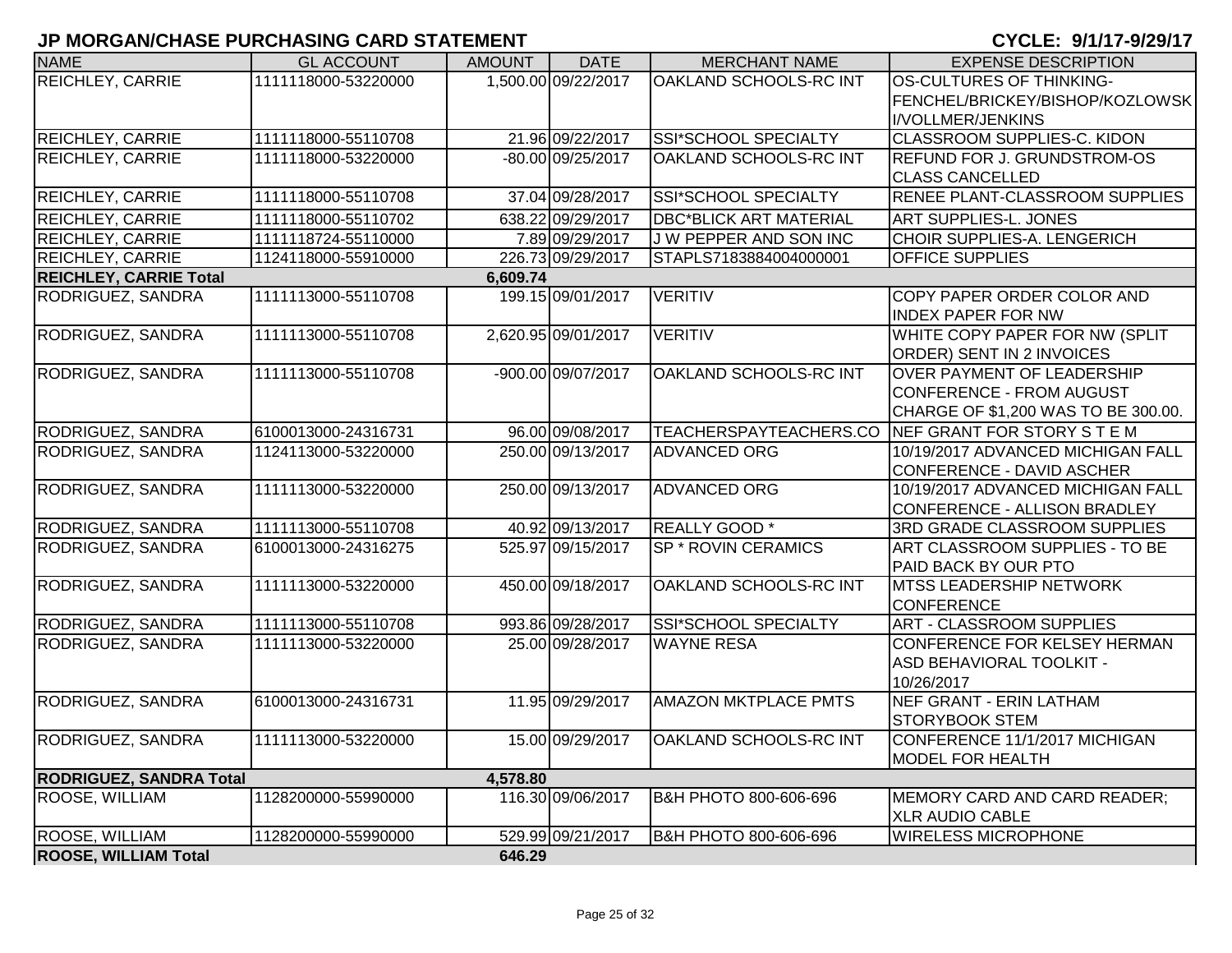| <b>NAME</b>                      | <b>GL ACCOUNT</b>   | <b>AMOUNT</b> | <b>DATE</b>         | <b>MERCHANT NAME</b>          | <b>EXPENSE DESCRIPTION</b>                          |
|----------------------------------|---------------------|---------------|---------------------|-------------------------------|-----------------------------------------------------|
| <b>ROSS, NICOLE</b>              | 6100022000-24316129 |               | 150.00 09/11/2017   | <b>GREAT HARVEST BREAD CO</b> | LUNCH FOR DANCE COMPANY.                            |
|                                  |                     |               |                     |                               | <b>STUDENTS PAID</b>                                |
| <b>ROSS, NICOLE</b>              | 6100022000-24316129 |               | 337.50 09/12/2017   | HUBBARD STREET DANCE C        | CONCERT TICKETS IN CHICAGO.                         |
|                                  |                     |               |                     |                               | <b>STUDENTS PAID</b>                                |
| <b>ROSS, NICOLE</b>              | 6100022000-24316129 |               | 23.89 09/13/2017    | <b>CUSTOMINK GROUPS</b>       | SHIRT FOR DANCE COMPANY MEMBER.                     |
|                                  |                     |               |                     |                               | <b>STUDENT PAID</b>                                 |
| <b>ROSS, NICOLE</b>              | 6100022000-24316129 |               | 455.00 09/13/2017   | SQU*SQ *GIORDANO DANCE        | <b>PRIVATE MASTER CLASS IN CHICAGO.</b>             |
|                                  |                     |               |                     |                               | <b>STUDENTS PAID</b>                                |
| ROSS, NICOLE                     | 6100022000-24316129 |               | 2,225.00 09/14/2017 | <b>BLUE LAKES CHARTERS</b>    | CHARTER BUS FOR CHICAGO.                            |
|                                  |                     |               |                     |                               | <b>STUDENTS PAID</b>                                |
| ROSS, NICOLE                     | 6100022000-24316131 |               | 39.78 09/14/2017    | <b>CUSTOMINK GROUPS</b>       | <b>EXTRA STUDENT/STAFF HIP HOP</b>                  |
|                                  |                     |               |                     |                               | SHIRT TO MEET QUANTITY MINIMUM                      |
| ROSS, NICOLE                     | 6100022000-24316131 |               | 54.36 09/14/2017    | <b>CUSTOMINK LLC</b>          | STUDENT/STAFF SHIRT ORDER                           |
|                                  |                     |               |                     |                               | REMAINING AMOUNT (NOT AS MANY                       |
|                                  |                     |               |                     |                               | <b>STAFF ORDERED SHIRTS AS</b>                      |
| <b>ROSS, NICOLE</b>              | 6100022000-24316129 |               | 351.00 09/14/2017   | <b>VISCERAL DANCE CENTER</b>  | <b>ANTICIPATED)</b><br>MASTER CLASSES IN CHICAGO.   |
|                                  |                     |               |                     |                               | <b>STUDENTS PAID</b>                                |
| <b>ROSS, NICOLE</b>              | 6100022000-24316129 |               | 100.00 09/21/2017   | CHEESECAKE CHICAGO            | <b>PRIVATE ROOM DEPOSIT FOR DINNER</b>              |
|                                  |                     |               |                     |                               | AT CHEESCAKE FACTORY. STUDENTS                      |
|                                  |                     |               |                     |                               | PAID                                                |
| <b>ROSS, NICOLE</b>              | 6100022000-24316129 |               | 390.00 09/22/2017   | <b>HUBBARD STREET DANCE T</b> | MASTER CLASSES AT LOU CONTE IN                      |
|                                  |                     |               |                     |                               | CHICAGO. STUDENTS PAID                              |
| <b>ROSS, NICOLE</b>              | 6100022000-24316129 |               | 389.81 09/25/2017   | <b>PIZANOS PIZZA</b>          | THURSDAY NIGHT DINNER IN                            |
|                                  |                     |               |                     |                               | CHICAGO. STUDENTS PAID                              |
| <b>ROSS, NICOLE</b>              | 6100022000-24316129 |               | 222.25 09/25/2017   | <b>WILDBERRY CAFE III</b>     | <b>BREAKFAST IN CHICAGO. STUDENTS</b>               |
|                                  |                     |               |                     |                               | PAID                                                |
| <b>ROSS, NICOLE Total</b>        |                     | 4,738.59      |                     |                               |                                                     |
| SAMMUT, CHRISTINA                | 1311800000-55110551 |               | 18.88 09/07/2017    | WM SUPERCENTER #5048          | <b>TEACHING SUPPLIES</b>                            |
| SAMMUT, CHRISTINA                | 1311800000-55110551 |               | 25.46 09/11/2017    | <b>TARGET</b><br>00014654     | <b>CLASSROOM SUPPLIES</b>                           |
| SAMMUT, CHRISTINA                | 1311800000-55110551 |               | 29.13 09/18/2017    | WM SUPERCENTER #5048          | <b>TEACHING SUPPLIES</b>                            |
| SAMMUT, CHRISTINA                | 1311800000-55110551 |               | 8.86 09/25/2017     | WAL-MART #5048                | <b>TEACHING SUPPLIES</b>                            |
| <b>SAMMUT, CHRISTINA Total</b>   |                     | 82.33         |                     |                               |                                                     |
| <b>SCHRINER, STEPHANIE</b>       | 6100020000-24316275 |               | 38.02 09/01/2017    | SHELL OIL 10009426007         | PERSONAL ERROR - STEPHANIE                          |
|                                  |                     |               |                     |                               | <b>SCHRINER CHECK ATTACHED</b>                      |
| <b>SCHRINER, STEPHANIE Total</b> |                     | 38.02         |                     |                               |                                                     |
| <b>SHAFER, RACHELLE</b>          | 6100012000-24316275 |               | 32.70 09/01/2017    | MEIJER INC #054<br>Q01        | <b>WATER FOR EMERGENCY CLASSROOM</b>                |
|                                  |                     |               |                     |                               | <b>BOXES. MUMS FOR PLANTERS</b>                     |
|                                  |                     |               |                     |                               | <b>OUTSIDE</b>                                      |
| <b>SHAFER, RACHELLE</b>          | 6100012000-24316275 |               | 315.00 09/04/2017   | HONEYBAKED HAM #4127 P        | LUNCH FOR STAFF MEETING 8/30/2017                   |
| <b>SHAFER, RACHELLE</b>          | 6100012000-24316289 |               | 34.70 09/06/2017    | SSI*SCHOOL SPECIALTY          | WHITEBOARDS FOR M. WUNDERLICH'S<br><b>CLASSROOM</b> |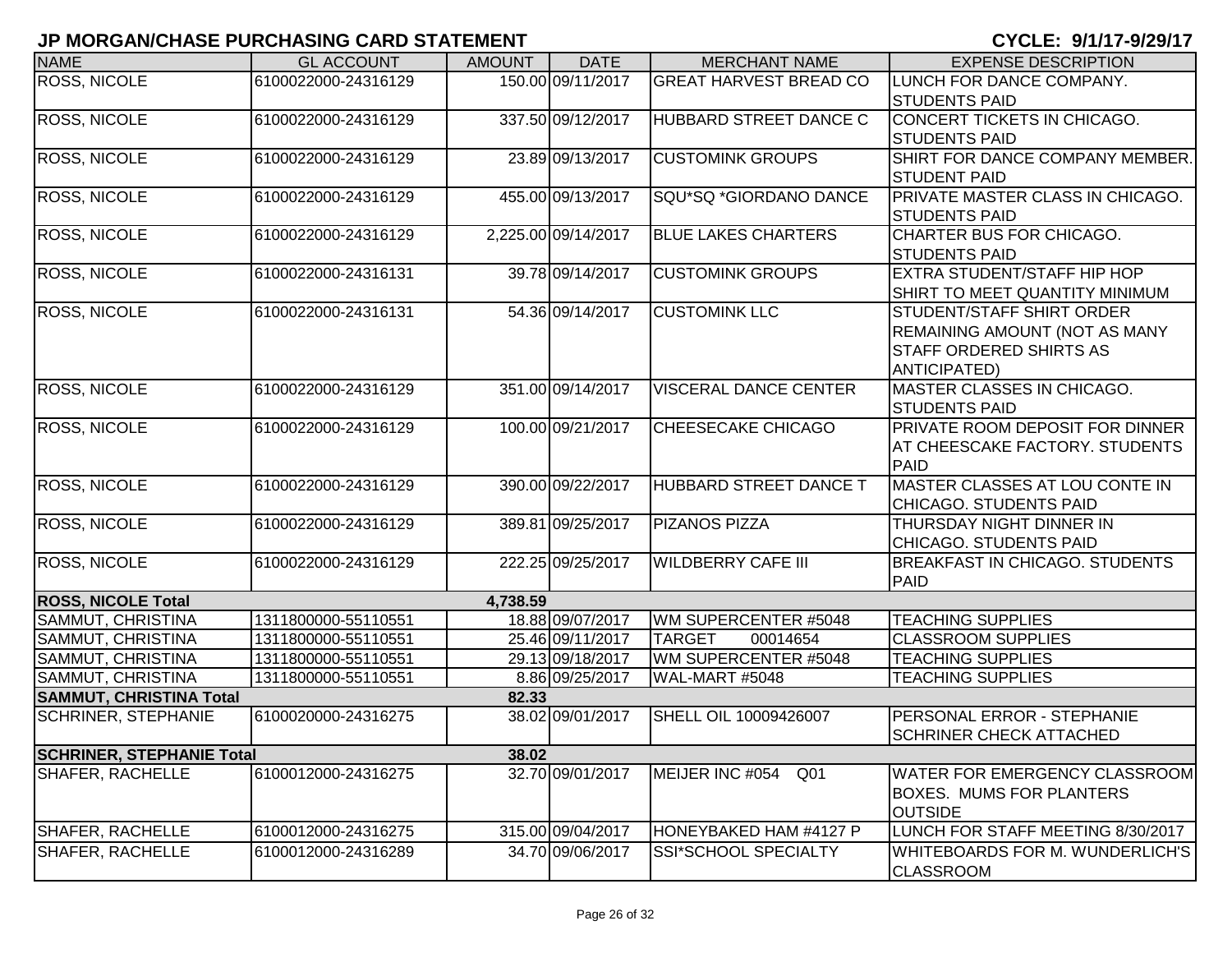| <b>NAME</b>                      | <b>GL ACCOUNT</b>   | <b>AMOUNT</b> | <b>DATE</b>       | <b>MERCHANT NAME</b>               | <b>EXPENSE DESCRIPTION</b>                          |
|----------------------------------|---------------------|---------------|-------------------|------------------------------------|-----------------------------------------------------|
| SHAFER, RACHELLE                 | 6100012000-24316289 |               | 552.30 09/11/2017 | AMAZON.COM                         | <b>STAFF BOOK STUDY</b>                             |
| SHAFER, RACHELLE                 | 6100012000-24316289 |               | 300.00 09/11/2017 |                                    | MEADOWBROOK ART CENTER STUDENTS' ARTWORK FRAMED FOR |
|                                  |                     |               |                   |                                    | THE P. QUITIQUIT'S OFFICE                           |
| SHAFER, RACHELLE                 | 6100012000-24316501 |               | 699.00 09/11/2017 | <b>PTO TODAY</b>                   | INSURANCE RENEWAL FOR THE PTO                       |
| SHAFER, RACHELLE                 | 1124112000-55910000 |               | 65.94 09/11/2017  | STAPLS7183004614000001             | <b>BATTERIES FOR THE OFFICE</b>                     |
| SHAFER, RACHELLE                 | 6100012000-24316289 |               | 423.74 09/12/2017 | REALLY GOOD *                      | <b>BOOK BINS FOR READING LIBRARY</b>                |
| SHAFER, RACHELLE                 | 6100012000-24316271 |               | 29.66 09/14/2017  | Q <sub>01</sub><br>MEIJER INC #054 | FLOWERS FOR J. STEINHEBEL                           |
| SHAFER, RACHELLE                 | 6100012000-24316289 |               | 199.42 09/18/2017 | SSI*SCHOOL SPECIALTY               | <b>RUG FOR THE MAIN OFFICE</b>                      |
| SHAFER, RACHELLE                 | 6100012000-24316289 |               | 598.50 09/18/2017 | <b>SSI*SCHOOL SPECIALTY</b>        | FIRST GRADE WORDLY WISE BOOKS                       |
| <b>SHAFER, RACHELLE Total</b>    |                     | 3,250.96      |                   |                                    |                                                     |
| SHPAKOFF, KATHLEEN               | 1335100000-55110553 |               | 72.91 09/01/2017  | <b>TARGET</b><br>00014654          | <b>TEACHING MATERIALS</b>                           |
| <b>SHPAKOFF, KATHLEEN Total</b>  |                     | 72.91         |                   |                                    |                                                     |
| SOUTHWORTH, ANGELA               | 6100020000-24316770 |               | 158.08 09/18/2017 | <b>AMAZON MKTPLACE PMTS</b>        | <b>NOVI POWER TEAM BUILDING</b>                     |
|                                  |                     |               |                   |                                    | <b>SUPPLIES - AMAZON</b>                            |
| SOUTHWORTH, ANGELA               | 1111220000-55110701 |               | 49.35 09/26/2017  | AMAZON.COM                         | <b>CLASSROOM SUPPLIES</b>                           |
| <b>SOUTHWORTH, ANGELA Total</b>  |                     | 207.43        |                   |                                    |                                                     |
| SOVEL, SHEILA                    | 6100041000-24316355 |               | -8.99 09/01/2017  | <b>ZULILY</b>                      | <b>REFUND</b>                                       |
| SOVEL, SHEILA                    | 6100041000-24316355 |               | 99.40 09/04/2017  | <b>MICHAELS STORES 2071</b>        | <b>CLASSROOM SUPPLIES</b>                           |
| SOVEL, SHEILA                    | 6100041000-24316355 |               | 39.97 09/22/2017  | MICHAELS STORES 3744               | <b>CLASSROOM EXPENSES</b>                           |
| SOVEL, SHEILA                    | 6100041000-24316355 |               | 42.45 09/25/2017  | MICHAELS STORES 2071               | <b>CLASSROOM EXPENSES</b>                           |
| SOVEL, SHEILA                    | 6100041000-24316355 |               | 32.89 09/25/2017  | <b>TARGET</b><br>00008961          | <b>CLASSROOM EXPENSES</b>                           |
| <b>SOVEL, SHEILA Total</b>       |                     | 205.72        |                   |                                    |                                                     |
| STEEH, ROBERT                    | 6100000000-24316770 |               | 29.46 09/07/2017  | <b>NOVI COFFEE &amp; TEA</b>       | COFFEE FOR SCHOOL/BUSINESS<br><b>MEETING</b>        |
| STEEH, ROBERT                    | 6100025000-24316300 |               | 52.88 09/11/2017  | SAMS CLUB #6657                    | <b>VENDING SUPPLIES FOR CAREER</b>                  |
|                                  |                     |               |                   |                                    | <b>PREP</b>                                         |
| <b>STEEH, ROBERT Total</b>       |                     | 82.34         |                   |                                    |                                                     |
| <b>STRICKER, CHRISTINE</b>       | 1335100000-55110553 |               | 81.49 09/06/2017  | <b>TARGET</b><br>00014654          | SUPPLIES FOR PRESCHOOL CARE                         |
| STRICKER, CHRISTINE              | 1335100000-55110553 |               | 225.65 09/11/2017 | <b>TARGET</b><br>00014654          | SUPPLIES FOR PRESCHOOL CARE                         |
| <b>STRICKER, CHRISTINE Total</b> |                     | 307.14        |                   |                                    |                                                     |
| TURNER, NANCY                    | 1221922205-53220000 |               | 120.00 09/11/2017 | <b>OAKLAND SCHOOLS-RC INT</b>      | <b>ADULT TRANSITION PROGRAM</b>                     |
| TURNER, NANCY                    | 1221922205-53220000 |               | 30.00 09/11/2017  | <b>OAKLAND SCHOOLS-RC INT</b>      | <b>TRANSITION COORD</b>                             |
| TURNER, NANCY                    | 1212226194-53220000 |               | 90.00 09/11/2017  | OAKLAND SCHOOLS-RC INT             | <b>PARA</b>                                         |
| TURNER, NANCY                    | 1222600000-55990000 |               | 15.88 09/13/2017  | PIZZA HUT 032963                   | <b>LUNCH MEETING</b>                                |
| <b>TURNER, NANCY</b>             | 1221552191-53220000 |               | 60.00 09/14/2017  | <b>OAKLAND SCHOOLS-RC INT</b>      | <b>ECH BARANIK</b>                                  |
| <b>TURNER, NANCY</b>             | 1221822063-53220000 |               | 60.00 09/14/2017  | OAKLAND SCHOOLS-RC INT             | <b>CATHY DAVENPORT</b>                              |
| <b>TURNER, NANCY</b>             | 1221420000-53220000 |               | 60.00 09/14/2017  | OAKLAND SCHOOLS-RC INT             | <b>KATIE ELLIOTT</b>                                |
| <b>TURNER, NANCY</b>             | 1221818063-53220000 |               | 60.00 09/14/2017  | OAKLAND SCHOOLS-RC INT             | <b>JODIE MIENTKIEWICZ</b>                           |
| <b>TURNER, NANCY</b>             | 1221800063-53220000 |               | 60.00 09/14/2017  | OAKLAND SCHOOLS-RC INT             | <b>CINDY PINGEL</b>                                 |
| TURNER, NANCY                    | 1221618000-53220000 |               | 60.00 09/14/2017  | OAKLAND SCHOOLS-RC INT             | <b>TONI SCHERER</b>                                 |
| <b>TURNER, NANCY</b>             | 1212218194-53220000 |               | 60.00 09/14/2017  | <b>OAKLAND SCHOOLS-RC INT</b>      | <b>KATIE WHITTY</b>                                 |
| <b>TURNER, NANCY</b>             | 1221926000-55990000 |               | 204.85 09/18/2017 | STAPLS7183349893000001             | <b>SUPPLIES FOR NATC</b>                            |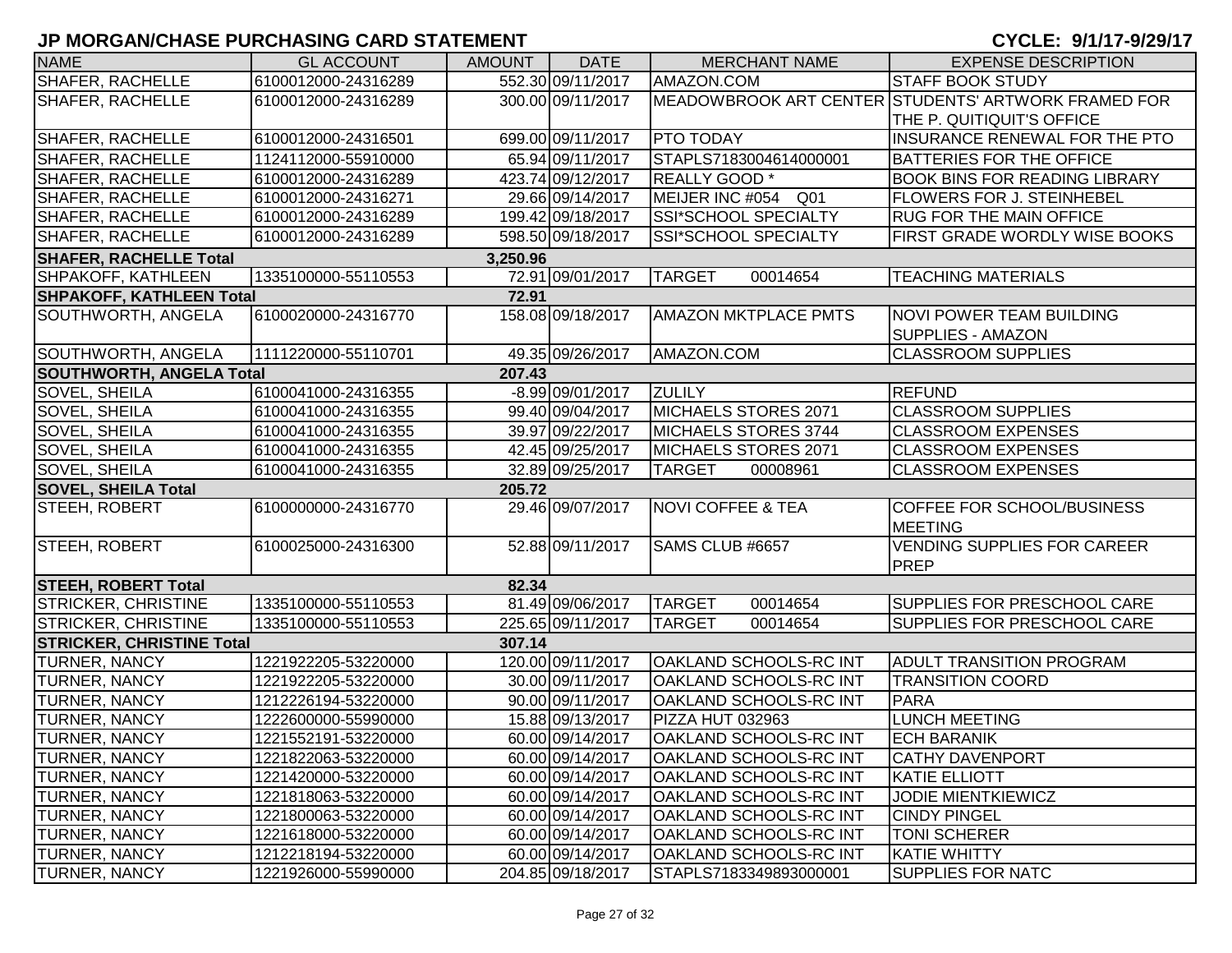| <b>NAME</b>                     | <b>GL ACCOUNT</b>   | AMOUNT   | <b>DATE</b>        | <b>MERCHANT NAME</b>                         | <b>EXPENSE DESCRIPTION</b>            |
|---------------------------------|---------------------|----------|--------------------|----------------------------------------------|---------------------------------------|
| <b>TURNER, NANCY</b>            | 1221926000-55990000 |          | 50.39 09/20/2017   | STAPLS7183349893000002                       | <b>SUPPLIES NATC</b>                  |
| <b>TURNER, NANCY</b>            | 1221300000-55990749 |          | 31.20 09/22/2017   | STAPLS7183678816000001                       | <b>LATEX GLOVES</b>                   |
| <b>TURNER, NANCY</b>            | 1221300000-55990749 |          | 278.10 09/25/2017  | SOUTHPAW ENTERPRISES I                       | <b>ITEMS TO REPAIR SWING</b>          |
| <b>TURNER, NANCY</b>            | 1221922205-53220000 |          | -120.00 09/28/2017 | <b>OAKLAND SCHOOLS-RC INT</b>                | <b>REFUND OF ADULT TRANSITION</b>     |
|                                 |                     |          |                    |                                              | <b>WORKSHOP</b>                       |
| <b>TURNER, NANCY Total</b>      |                     | 1,120.42 |                    |                                              |                                       |
| <b>VALENTINE, CYNTHIA</b>       | 1127170000-57910000 |          | 24.44 09/04/2017   | PANERA BREAD #667                            | <b>LUNCH</b>                          |
| <b>VALENTINE, CYNTHIA</b>       | 1127170000-57910000 |          | 80.69 09/13/2017   | <b>AHMO'S NOVI</b>                           | LUNCH FOR INSPECTIONS                 |
| <b>VALENTINE, CYNTHIA</b>       | 1127100000-53310000 |          | 350.00 09/13/2017  | METRO MOTOR COACH TRAN XCC TO HARTLAND       |                                       |
| <b>VALENTINE, CYNTHIA</b>       | 1127100000-53310000 |          | 350.00 09/13/2017  | METRO MOTOR COACH TRAN TENNIS TO GRAND BLANC |                                       |
| <b>VALENTINE, CYNTHIA</b>       | 1127100000-53310000 |          | 350.00 09/14/2017  | METRO MOTOR COACH TRAN FBALL TO BRIGHTON     |                                       |
| <b>VALENTINE, CYNTHIA</b>       | 1127100000-53310000 |          | 350.00 09/15/2017  | METRO MOTOR COACH TRAN SOCCER TO CRANBROOKE  |                                       |
| <b>VALENTINE, CYNTHIA</b>       | 1127100000-53310000 |          | 498.75 09/18/2017  | METRO MOTOR COACH TRAN                       | <b>TENNIS TO OKEMOS</b>               |
| <b>VALENTINE, CYNTHIA</b>       | 1127170000-57910000 |          | 50.30 09/20/2017   | <b>GRAND TAVERN</b>                          | LUNCH FOR INSPECTIONS                 |
| <b>VALENTINE, CYNTHIA</b>       | 1127170000-57910000 |          | 51.33 09/20/2017   | LEOS CONEY ISLAND 11                         | LUNCH FOR INSPECTIONS                 |
| <b>VALENTINE, CYNTHIA</b>       | 1127100000-53310000 |          | 350.00 09/20/2017  | METRO MOTOR COACH TRAN PARKER MS             |                                       |
| <b>VALENTINE, CYNTHIA</b>       | 1127100000-53310000 |          | 350.00 09/20/2017  | METRO MOTOR COACH TRAN XCC                   |                                       |
| <b>VALENTINE, CYNTHIA</b>       | 1127100000-53310000 |          | 350.00 09/20/2017  | METRO MOTOR COACH TRAN SCRANTON              |                                       |
| <b>VALENTINE, CYNTHIA</b>       | 1127100000-53310000 |          | 350.00 09/20/2017  | METRO MOTOR COACH TRAN XCC                   |                                       |
| <b>VALENTINE, CYNTHIA</b>       | 1127100000-53310000 |          | 350.00 09/20/2017  | METRO MOTOR COACH TRAN FRANLIN MS            |                                       |
| <b>VALENTINE, CYNTHIA</b>       | 1127100000-53310000 |          | 350.00 09/21/2017  | METRO MOTOR COACH TRAN                       | <b>PARKER MS</b>                      |
| <b>VALENTINE, CYNTHIA</b>       | 1127100000-53310000 |          | 350.00 09/21/2017  | METRO MOTOR COACH TRAN                       | <b>SCRANTON</b>                       |
| <b>VALENTINE, CYNTHIA</b>       | 1127170000-57910000 |          | 69.86 09/21/2017   | <b>PRIMANTI BROS NOVI OLO</b>                | <b>LUNCH FOR INSPECTIONS</b>          |
| <b>VALENTINE, CYNTHIA</b>       | 1127170000-53220000 |          | 75.00 09/25/2017   | <b>OTHER: SAGE PAYMENT SOL</b>               | <b>LEGISLATIVE DAY LANSING</b>        |
| <b>VALENTINE, CYNTHIA</b>       | 1127100000-53310000 |          | 350.00 09/26/2017  | METRO MOTOR COACH TRAN JJOHN GLENN HS        |                                       |
| <b>VALENTINE, CYNTHIA</b>       | 1127170000-55910000 |          | 89.84 09/27/2017   | <b>AMAZON MKTPLACE PMTS</b>                  | <b>KEYBOARD</b>                       |
| <b>VALENTINE, CYNTHIA</b>       | 1127100000-53310000 |          | 350.00 09/27/2017  | METRO MOTOR COACH TRAN AVONDALE              |                                       |
| <b>VALENTINE, CYNTHIA</b>       | 1127170000-55910000 |          | 20.14 09/28/2017   | <b>DOLLAR TREE</b>                           | SUPPLIES FOR AUTISTIC STUDENT         |
| <b>VALENTINE, CYNTHIA</b>       | 1127100000-53310000 |          | 350.00 09/28/2017  | METRO MOTOR COACH TRAN AVONDALE              |                                       |
| <b>VALENTINE, CYNTHIA</b>       | 1127100000-53310000 |          | 350.00 09/28/2017  | METRO MOTOR COACH TRAN CANTON/HIGHLANDER WAY |                                       |
| <b>VALENTINE, CYNTHIA</b>       | 1127100000-53310000 |          | 350.00 09/28/2017  | METRO MOTOR COACH TRAN KENSINGTON            |                                       |
| <b>VALENTINE, CYNTHIA</b>       | 1127100000-53310000 |          | 350.00 09/29/2017  | METRO MOTOR COACH TRAN HARTLAND              |                                       |
| <b>VALENTINE, CYNTHIA</b>       | 1127100000-53310000 |          | 451.25 09/29/2017  | METRO MOTOR COACH TRAN ROCHESTER             |                                       |
| <b>VALENTINE, CYNTHIA Total</b> |                     | 7,361.60 |                    |                                              |                                       |
| <b>VUICHARD, TATIANA</b>        | 1331100000-55990000 |          | 33.24 09/04/2017   | <b>STAPLES</b><br>00109520                   | <b>COMMUNITY ED SUMMER SCHOOL</b>     |
|                                 |                     |          |                    |                                              | SUPPLIES FOR 2018                     |
| <b>VUICHARD, TATIANA</b>        | 1331100000-53220000 |          | 329.00 09/14/2017  | <b>MACAE</b>                                 | 2017 MACAE FALL CONFERENCE            |
|                                 |                     |          |                    |                                              | <b>REGISTRATION FEE</b>               |
| <b>VUICHARD, TATIANA</b>        | 1331100000-55910000 |          | 70.25 09/22/2017   | GFS STORE #1985                              | COMMUNITY ED OFFICE SUPPLIES          |
| <b>VUICHARD, TATIANA</b>        | 1331100000-53220000 |          | 658.00 09/22/2017  | <b>MACAE</b>                                 | 2017 MACAE CONFERENCE                 |
|                                 |                     |          |                    |                                              | <b>REGISTRATION FEE FOR BOB STEEH</b> |
|                                 |                     |          |                    |                                              | AND LINDA CIANFERRA                   |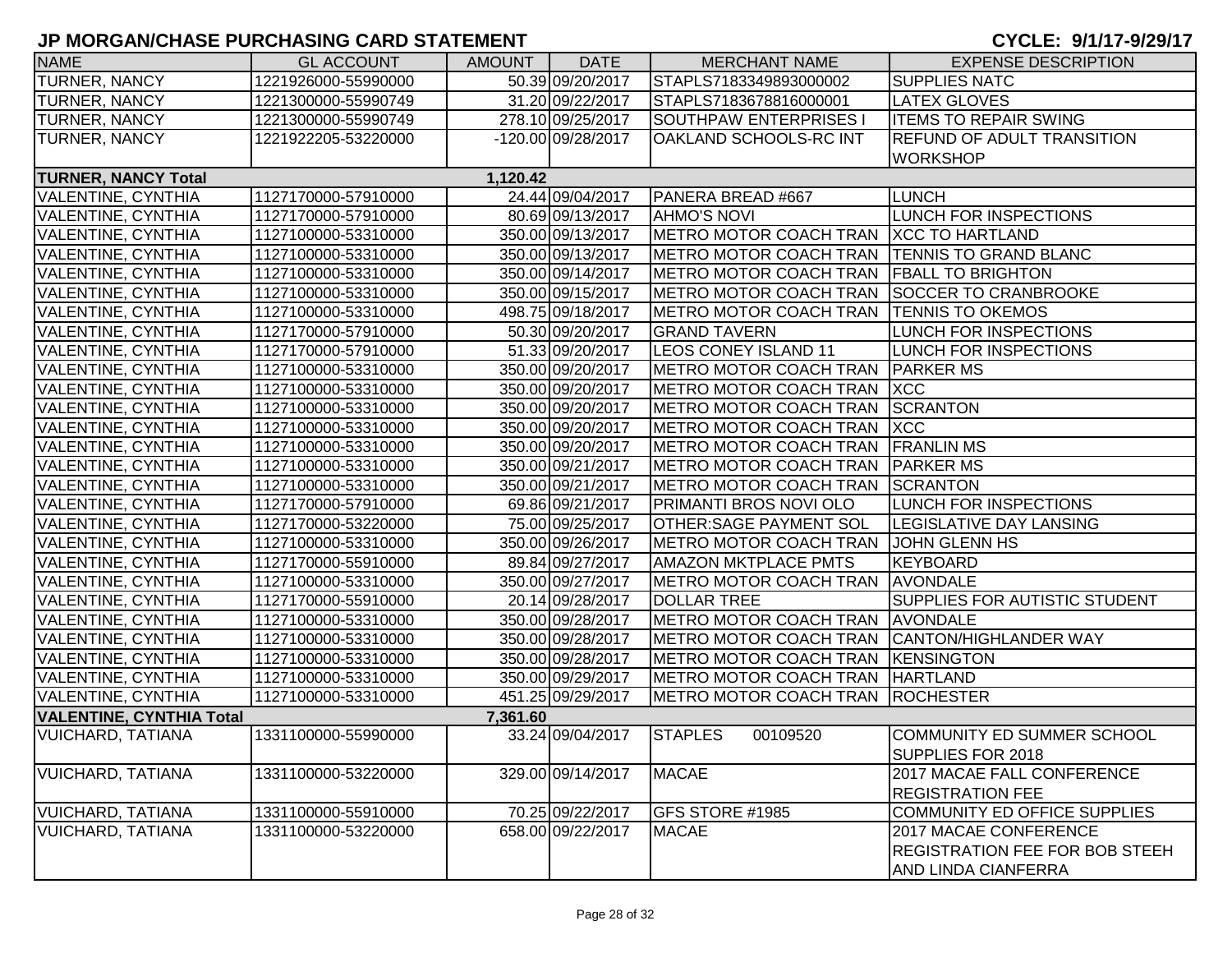| <b>NAME</b>                    | <b>GL ACCOUNT</b>   | <b>AMOUNT</b> | <b>DATE</b>         | <b>MERCHANT NAME</b>              | <b>EXPENSE DESCRIPTION</b>                |
|--------------------------------|---------------------|---------------|---------------------|-----------------------------------|-------------------------------------------|
| <b>VUICHARD, TATIANA</b>       | 1331100000-53610000 |               | 527.45 09/25/2017   | <b>PRINTNOLOGY INC</b>            | <b>STUDENT ENROLLMENT FEATHER</b>         |
|                                |                     |               |                     |                                   | <b>FLAG AND WINDOW VINYL SIGN FOR</b>     |
|                                |                     |               |                     |                                   | <b>FRONT DOOR OF ECEC BUILDING</b>        |
| <b>VUICHARD, TATIANA</b>       | 1331100000-55990000 |               | 353.84 09/25/2017   | STAPLS7183755745000001            | SHARED TIME AND COMMUNITY ED              |
|                                |                     |               |                     |                                   | <b>TEACHING MATERIALS</b>                 |
| <b>VUICHARD, TATIANA</b>       | 1331100000-57410000 |               | 60.00 09/26/2017    | WWW COSTCO COM                    | <b>BUSINESS MEMBERSHIP FEE</b>            |
| <b>VUICHARD, TATIANA</b>       | 1331100000-57910000 |               | 40.00 09/27/2017    | <b>SAFEWAY SHREDDING</b>          | SHREDDING SERVICE FOR                     |
|                                |                     |               |                     |                                   | <b>PRESCHOOL AND COMMUNITY ED</b>         |
|                                |                     |               |                     |                                   | <b>OFFICES</b>                            |
| <b>VUICHARD, TATIANA</b>       | 1331100000-55990000 |               | 75.48 09/27/2017    | SAMSCLUB #6657                    | FALL MUMS FOR FRONT OF ECEC               |
|                                |                     |               |                     |                                   | <b>BUILDING</b>                           |
| <b>VUICHARD, TATIANA</b>       | 1513200331-55990000 |               | 1,748.99 09/28/2017 | WWW COSTCO COM                    | <b>TABLES PURCHASED FOR ADULT</b>         |
|                                |                     |               |                     |                                   | <b>EDUCATION</b>                          |
| <b>VUICHARD, TATIANA</b>       | 1331100000-57410000 |               | 67.40 09/29/2017    | <b>MICHIGAN NOTARY SERVIC</b>     | <b>MICHIGAN NOTARY REGISTRATION</b>       |
|                                |                     |               |                     |                                   | <b>FEE FOR TERRIE MCCARTY</b>             |
| <b>VUICHARD, TATIANA Total</b> |                     | 3,963.65      |                     |                                   |                                           |
| <b>WARECK, MICHELE</b>         | 6100022000-24316105 |               | 1,161.00 09/01/2017 | <b>CHICAGO BOOKS &amp; JOU</b>    | <b>CLASSROOM SET OF RESEARCH</b>          |
|                                |                     |               |                     |                                   | <b>BOOKS FOR AP</b>                       |
| <b>WARECK, MICHELE</b>         | 6100022000-24316175 |               | 83.58 09/01/2017    | STAPLS7181932998000002            | <b>BOOK DEPOSITORY SHELF</b>              |
|                                |                     |               |                     |                                   | <b>INDICATORS</b>                         |
| <b>WARECK, MICHELE</b>         | 1111322000-55110799 |               | 597.60 09/01/2017   | THE HOME DEPOT #2737              | <b>LIFE SKILLS MANAGEMENT</b>             |
|                                |                     |               |                     |                                   | <b>CLASSROOM REFRIGERATOR</b>             |
| <b>WARECK, MICHELE</b>         | 1711322000-55210614 |               | 984.05 09/06/2017   | INT*IN *SUPERIOR TEXT,            | <b>CLASSROOM TEXTBOOKS FOR IB</b>         |
|                                |                     |               |                     |                                   | PHYSICS                                   |
| <b>WARECK, MICHELE</b>         | 6100022000-24316275 |               | 632.14 09/07/2017   | 4IMPRINT                          | <b>STAFF INSPIRATION BRACELETS</b>        |
| <b>WARECK, MICHELE</b>         | 1111322704-55110000 |               | 351.20 09/08/2017   | <b>EMC/PARADIGM PUBLISHIN</b>     | <b>DIGITAL GUIDELINES FOR OFFICE 2016</b> |
|                                |                     |               |                     |                                   | <b>EBOOK</b>                              |
| <b>WARECK, MICHELE</b>         | 1711322000-55210614 |               | 2,320.30 09/08/2017 | INT*IN *SUPERIOR TEXT,            | <b>IB PRE-CALCULUS TEXTBOOKS</b>          |
| <b>WARECK, MICHELE</b>         | 1711322000-55210614 |               | 2,833.97 09/08/2017 | INT*IN *SUPERIOR TEXT,            | <b>IB TEXTBOOKS</b>                       |
| <b>WARECK, MICHELE</b>         | 1711322000-55210614 |               | 144.95 09/08/2017   | INT*IN *SUPERIOR TEXT,            | ADDITIONAL IB TEXTBOOKS                   |
| <b>WARECK, MICHELE</b>         | 1111322000-55210799 |               | 786.70 09/12/2017   | INT*IN *SUPERIOR TEXT,            | AP WESTERN HERITAGE TEXTBOOKS             |
| <b>WARECK, MICHELE</b>         | 1124122000-55910000 |               | 56.51 09/12/2017    | OFFICEMAX/OFFICEDEPOT6            | <b>CLASSROOM TEACHING SUPPLIES</b>        |
| <b>WARECK, MICHELE</b>         | 6100022000-24316186 |               | 214.59 09/13/2017   | <b>BEAR PACKAGING &amp; SUPPL</b> | <b>HOMECOMING PLASTIC FOR</b>             |
|                                |                     |               |                     |                                   | <b>SOPHOMORE CLASS</b>                    |
| <b>WARECK, MICHELE</b>         | 1111322730-55110000 |               | 195.27 09/13/2017   | <b>CAROLINA BIOLOGIC SUPP</b>     | <b>SCIENCE CLASSROOM SUPPLIES</b>         |
| <b>WARECK, MICHELE</b>         | 6100022000-24316175 |               | 30.61 09/13/2017    | <b>GOKEYLESS</b>                  | <b>DIGILOCK POWER JUMPER FOR HIGH</b>     |
|                                |                     |               |                     |                                   | <b>SCHOOL LOCKERS</b>                     |
| <b>WARECK, MICHELE</b>         | 1111322000-55210799 |               | 629.79 09/13/2017   | INT*IN *SUPERIOR TEXT,            | <b>SCIENCE CLASSROOM TEXTBOOKS</b>        |
| <b>WARECK, MICHELE</b>         | 1711322000-55210614 |               | 527.34 09/13/2017   | INT*IN *SUPERIOR TEXT,            | AP LANGUAGE OF COMPOSITION                |
|                                |                     |               |                     |                                   | <b>TEXTBOOKS</b>                          |
| <b>WARECK, MICHELE</b>         | 1124922000-55999000 |               | 40.80 09/13/2017    | JOSTENS INC.                      | ALUMNI DIPLOMA ORDERS                     |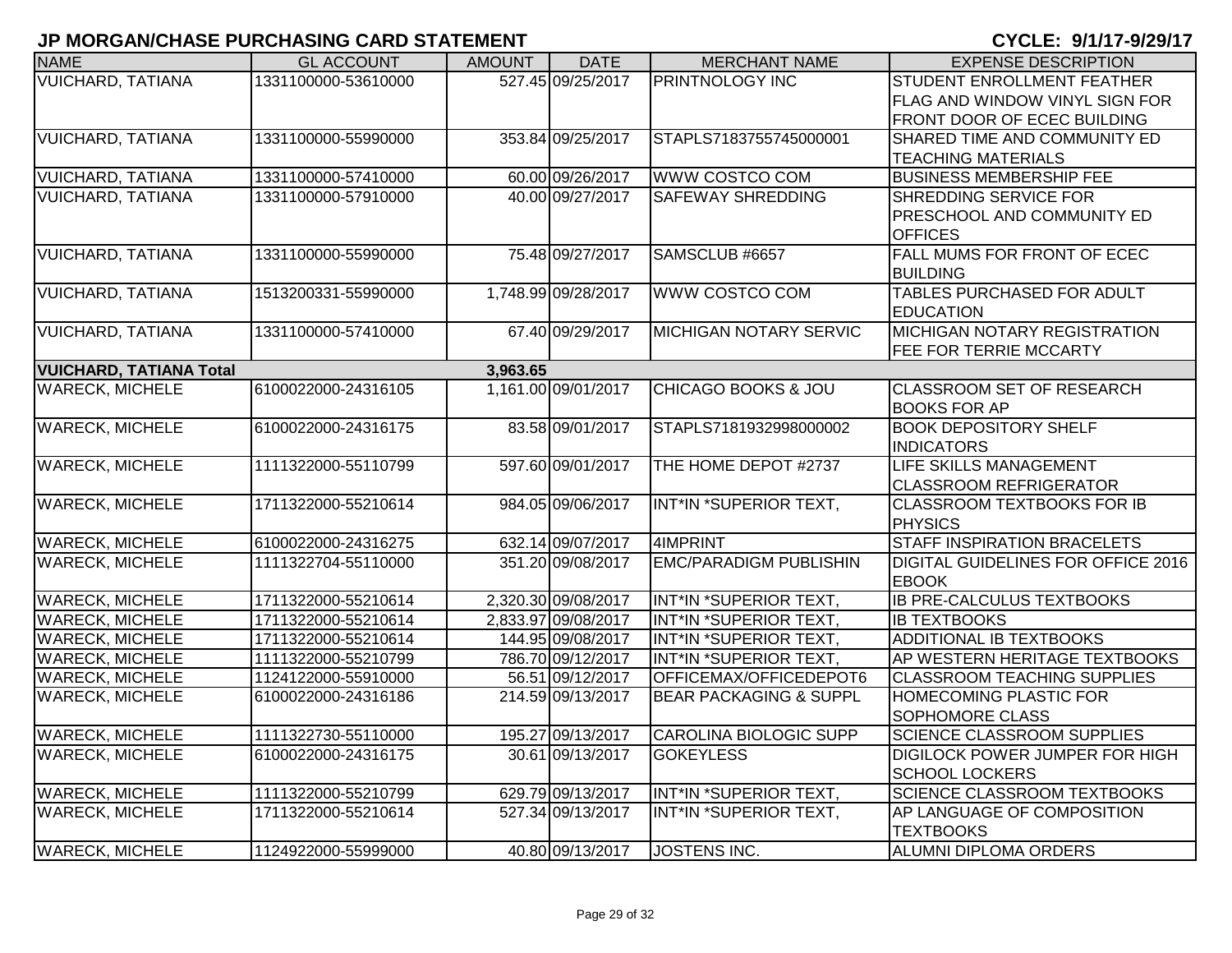| <b>WARECK, MICHELE</b><br>125.00 09/13/2017<br>SQ *MASSP<br>6100022000-24316186<br><b>STUDENT COUNCIL MEMBERSHIP</b><br>PAYMENT FOR RACHEL SCHYPINSKI<br><b>WARECK, MICHELE</b><br>154.26 09/13/2017<br><b>WASTE MGMT WM EZPAY</b><br>6100022000-24316175<br><b>RECYCLING FEES FOR HIGH SCHOOL</b><br>1,130.00 09/14/2017<br>1111322730-55110000<br><b>CAROLINA BIOLOGIC SUPP</b><br><b>SCIENCE CLASSROOM SUPPLIES</b><br><b>SPORTS EQUIPMENT FOR NEW</b><br><b>WARECK, MICHELE</b><br>2,319.70 09/14/2017<br>PICKLEBALLCENTRAL<br>6100022000-24316731<br>SECTION OF PHYSICAL EDUCATION<br>113.78 09/14/2017<br>1111322000-55110708<br><b>STAPLES</b><br>00109520<br><b>INDEX CARDS FOR FLASHCARDS</b><br><b>VINTAGE BOOK COMPANY</b><br><b>WARECK, MICHELE</b><br>2,529.19 09/14/2017<br>1711322000-55210614<br>CALCULUS WITH ANALYTIC GEOMETRY<br><b>TEXTBOOKS - IB</b><br><b>WARECK, MICHELE</b><br>128.87 09/15/2017<br>OTC BRANDS, INC.<br><b>HOMECOMING DANCE SUPPLIES</b><br>6100022000-24316186<br><b>WARECK, MICHELE</b><br>370.00 09/15/2017<br><b>PARTY PARADISE</b><br>6100022000-24316186<br>HOMECOMING DANCE SUPPLIES<br><b>WARECK, MICHELE</b><br>157.29 09/18/2017<br>CHEGG, INC.<br>1111322000-55210799<br><b>CLASSROOM TEXTBOOKS</b><br><b>WARECK, MICHELE</b><br>-28.60 09/18/2017<br>CHEGG, INC.<br><b>CREDIT FOR PURCHASED TEXTBOOK-</b><br>1111322000-55210799<br><b>BOOK WAS UNAVAILABLE</b><br><b>WARECK, MICHELE</b><br>1111322000-55210799<br>-14.30 09/18/2017<br>CHEGG, INC.<br><b>CREDIT FOR PURCHASED TEXTBOOK-</b><br><b>BOOK WAS UNAVAILABLE</b><br><b>WARECK, MICHELE</b><br>-14.30 09/18/2017<br>CHEGG, INC.<br><b>CREDIT FOR PURCHASED TEXTBOOK-</b><br>1111322000-55210799<br><b>BOOK WAS UNAVAILABLE</b><br><b>WARECK, MICHELE</b><br>CHEGG, INC.<br>1111322000-55210799<br>-28.60 09/18/2017<br><b>CREDIT FOR PURCHASED TEXTBOOK-</b><br><b>BOOK WAS UNAVAILABLE</b><br>78.72 09/18/2017<br><b>WARECK, MICHELE</b><br>1111322000-55110708<br><b>WAL-MART #2700</b><br><b>ADDITIONAL TEACHING SUPPLIES</b><br><b>BEAR PACKAGING &amp; SUPPL</b><br><b>WARECK, MICHELE</b><br>32.04 09/19/2017<br>HOMECOMING PLASTIC FOR CLASS OF<br>6100022000-24316222<br>2018 FLOAT<br><b>CLASS OF 2019 PLASTIC FOR</b><br>223.35 09/19/2017<br><b>BEAR PACKAGING &amp; SUPPL</b><br>6100022000-24316186<br><b>HOMECOMING FLOAT</b><br><b>WARECK, MICHELE</b><br>144.14 09/19/2017<br><b>BEAR PACKAGING &amp; SUPPL</b><br>6100022000-24316186<br><b>CLASS OF 2021 PLASTIC FOR</b><br><b>HOMECOMING FLOAT</b><br><b>WARECK, MICHELE</b><br>179.99 09/19/2017<br><b>BEST BUY MHT 00004176</b><br>1111322730-55110000<br><b>IMICROWAVE OVEN FOR SCIENCE</b><br><b>CLASSROOM FOR STUDENT</b><br><b>ACTIVITIES</b><br><b>WARECK, MICHELE</b><br>211.99 09/19/2017<br><b>INSPIREYOURPEOPLE COM</b><br><b>THANK YOU CARDS</b><br>1124122000-55910000<br>5.00 09/19/2017<br><b>WARECK, MICHELE</b><br>TIM HORTON'S #915143<br>THANK YOU GIFT CARDS FOR<br>6100022000-24316175<br><b>STUDENT VOLUNTEERS AT</b><br><b>REGISTRATION</b><br><b>WARECK, MICHELE</b><br>5.00 09/19/2017<br>TIM HORTON'S #915143<br>THANK YOU GIFT CARDS FOR<br>6100022000-24316175<br><b>STUDENT VOLUNTEERS THAT HELPED</b><br><b>WITH REGISTRATION</b><br><b>WARECK, MICHELE</b><br>5.00 09/19/2017<br>TIM HORTON'S #915143<br>THANK YOU GIFT CARDS FOR<br>6100022000-24316175<br><b>STUDENT VOLUNTEERS THAT HELPED</b> | <b>NAME</b>            | <b>GL ACCOUNT</b> | <b>AMOUNT</b> | <b>DATE</b> | <b>MERCHANT NAME</b> | <b>EXPENSE DESCRIPTION</b> |
|--------------------------------------------------------------------------------------------------------------------------------------------------------------------------------------------------------------------------------------------------------------------------------------------------------------------------------------------------------------------------------------------------------------------------------------------------------------------------------------------------------------------------------------------------------------------------------------------------------------------------------------------------------------------------------------------------------------------------------------------------------------------------------------------------------------------------------------------------------------------------------------------------------------------------------------------------------------------------------------------------------------------------------------------------------------------------------------------------------------------------------------------------------------------------------------------------------------------------------------------------------------------------------------------------------------------------------------------------------------------------------------------------------------------------------------------------------------------------------------------------------------------------------------------------------------------------------------------------------------------------------------------------------------------------------------------------------------------------------------------------------------------------------------------------------------------------------------------------------------------------------------------------------------------------------------------------------------------------------------------------------------------------------------------------------------------------------------------------------------------------------------------------------------------------------------------------------------------------------------------------------------------------------------------------------------------------------------------------------------------------------------------------------------------------------------------------------------------------------------------------------------------------------------------------------------------------------------------------------------------------------------------------------------------------------------------------------------------------------------------------------------------------------------------------------------------------------------------------------------------------------------------------------------------------------------------------------------------------------------------------------------------------------------------------------------------------------------------------------------------------------------------------------------------------------------------------------------------------------------------------------------------------------------------------------------------------------------------------------------------------------------------------------------------|------------------------|-------------------|---------------|-------------|----------------------|----------------------------|
|                                                                                                                                                                                                                                                                                                                                                                                                                                                                                                                                                                                                                                                                                                                                                                                                                                                                                                                                                                                                                                                                                                                                                                                                                                                                                                                                                                                                                                                                                                                                                                                                                                                                                                                                                                                                                                                                                                                                                                                                                                                                                                                                                                                                                                                                                                                                                                                                                                                                                                                                                                                                                                                                                                                                                                                                                                                                                                                                                                                                                                                                                                                                                                                                                                                                                                                                                                                                                    |                        |                   |               |             |                      |                            |
|                                                                                                                                                                                                                                                                                                                                                                                                                                                                                                                                                                                                                                                                                                                                                                                                                                                                                                                                                                                                                                                                                                                                                                                                                                                                                                                                                                                                                                                                                                                                                                                                                                                                                                                                                                                                                                                                                                                                                                                                                                                                                                                                                                                                                                                                                                                                                                                                                                                                                                                                                                                                                                                                                                                                                                                                                                                                                                                                                                                                                                                                                                                                                                                                                                                                                                                                                                                                                    |                        |                   |               |             |                      |                            |
|                                                                                                                                                                                                                                                                                                                                                                                                                                                                                                                                                                                                                                                                                                                                                                                                                                                                                                                                                                                                                                                                                                                                                                                                                                                                                                                                                                                                                                                                                                                                                                                                                                                                                                                                                                                                                                                                                                                                                                                                                                                                                                                                                                                                                                                                                                                                                                                                                                                                                                                                                                                                                                                                                                                                                                                                                                                                                                                                                                                                                                                                                                                                                                                                                                                                                                                                                                                                                    |                        |                   |               |             |                      |                            |
|                                                                                                                                                                                                                                                                                                                                                                                                                                                                                                                                                                                                                                                                                                                                                                                                                                                                                                                                                                                                                                                                                                                                                                                                                                                                                                                                                                                                                                                                                                                                                                                                                                                                                                                                                                                                                                                                                                                                                                                                                                                                                                                                                                                                                                                                                                                                                                                                                                                                                                                                                                                                                                                                                                                                                                                                                                                                                                                                                                                                                                                                                                                                                                                                                                                                                                                                                                                                                    | <b>WARECK, MICHELE</b> |                   |               |             |                      |                            |
|                                                                                                                                                                                                                                                                                                                                                                                                                                                                                                                                                                                                                                                                                                                                                                                                                                                                                                                                                                                                                                                                                                                                                                                                                                                                                                                                                                                                                                                                                                                                                                                                                                                                                                                                                                                                                                                                                                                                                                                                                                                                                                                                                                                                                                                                                                                                                                                                                                                                                                                                                                                                                                                                                                                                                                                                                                                                                                                                                                                                                                                                                                                                                                                                                                                                                                                                                                                                                    |                        |                   |               |             |                      |                            |
|                                                                                                                                                                                                                                                                                                                                                                                                                                                                                                                                                                                                                                                                                                                                                                                                                                                                                                                                                                                                                                                                                                                                                                                                                                                                                                                                                                                                                                                                                                                                                                                                                                                                                                                                                                                                                                                                                                                                                                                                                                                                                                                                                                                                                                                                                                                                                                                                                                                                                                                                                                                                                                                                                                                                                                                                                                                                                                                                                                                                                                                                                                                                                                                                                                                                                                                                                                                                                    |                        |                   |               |             |                      |                            |
|                                                                                                                                                                                                                                                                                                                                                                                                                                                                                                                                                                                                                                                                                                                                                                                                                                                                                                                                                                                                                                                                                                                                                                                                                                                                                                                                                                                                                                                                                                                                                                                                                                                                                                                                                                                                                                                                                                                                                                                                                                                                                                                                                                                                                                                                                                                                                                                                                                                                                                                                                                                                                                                                                                                                                                                                                                                                                                                                                                                                                                                                                                                                                                                                                                                                                                                                                                                                                    | <b>WARECK, MICHELE</b> |                   |               |             |                      |                            |
|                                                                                                                                                                                                                                                                                                                                                                                                                                                                                                                                                                                                                                                                                                                                                                                                                                                                                                                                                                                                                                                                                                                                                                                                                                                                                                                                                                                                                                                                                                                                                                                                                                                                                                                                                                                                                                                                                                                                                                                                                                                                                                                                                                                                                                                                                                                                                                                                                                                                                                                                                                                                                                                                                                                                                                                                                                                                                                                                                                                                                                                                                                                                                                                                                                                                                                                                                                                                                    |                        |                   |               |             |                      |                            |
|                                                                                                                                                                                                                                                                                                                                                                                                                                                                                                                                                                                                                                                                                                                                                                                                                                                                                                                                                                                                                                                                                                                                                                                                                                                                                                                                                                                                                                                                                                                                                                                                                                                                                                                                                                                                                                                                                                                                                                                                                                                                                                                                                                                                                                                                                                                                                                                                                                                                                                                                                                                                                                                                                                                                                                                                                                                                                                                                                                                                                                                                                                                                                                                                                                                                                                                                                                                                                    |                        |                   |               |             |                      |                            |
|                                                                                                                                                                                                                                                                                                                                                                                                                                                                                                                                                                                                                                                                                                                                                                                                                                                                                                                                                                                                                                                                                                                                                                                                                                                                                                                                                                                                                                                                                                                                                                                                                                                                                                                                                                                                                                                                                                                                                                                                                                                                                                                                                                                                                                                                                                                                                                                                                                                                                                                                                                                                                                                                                                                                                                                                                                                                                                                                                                                                                                                                                                                                                                                                                                                                                                                                                                                                                    |                        |                   |               |             |                      |                            |
|                                                                                                                                                                                                                                                                                                                                                                                                                                                                                                                                                                                                                                                                                                                                                                                                                                                                                                                                                                                                                                                                                                                                                                                                                                                                                                                                                                                                                                                                                                                                                                                                                                                                                                                                                                                                                                                                                                                                                                                                                                                                                                                                                                                                                                                                                                                                                                                                                                                                                                                                                                                                                                                                                                                                                                                                                                                                                                                                                                                                                                                                                                                                                                                                                                                                                                                                                                                                                    |                        |                   |               |             |                      |                            |
|                                                                                                                                                                                                                                                                                                                                                                                                                                                                                                                                                                                                                                                                                                                                                                                                                                                                                                                                                                                                                                                                                                                                                                                                                                                                                                                                                                                                                                                                                                                                                                                                                                                                                                                                                                                                                                                                                                                                                                                                                                                                                                                                                                                                                                                                                                                                                                                                                                                                                                                                                                                                                                                                                                                                                                                                                                                                                                                                                                                                                                                                                                                                                                                                                                                                                                                                                                                                                    |                        |                   |               |             |                      |                            |
|                                                                                                                                                                                                                                                                                                                                                                                                                                                                                                                                                                                                                                                                                                                                                                                                                                                                                                                                                                                                                                                                                                                                                                                                                                                                                                                                                                                                                                                                                                                                                                                                                                                                                                                                                                                                                                                                                                                                                                                                                                                                                                                                                                                                                                                                                                                                                                                                                                                                                                                                                                                                                                                                                                                                                                                                                                                                                                                                                                                                                                                                                                                                                                                                                                                                                                                                                                                                                    |                        |                   |               |             |                      |                            |
|                                                                                                                                                                                                                                                                                                                                                                                                                                                                                                                                                                                                                                                                                                                                                                                                                                                                                                                                                                                                                                                                                                                                                                                                                                                                                                                                                                                                                                                                                                                                                                                                                                                                                                                                                                                                                                                                                                                                                                                                                                                                                                                                                                                                                                                                                                                                                                                                                                                                                                                                                                                                                                                                                                                                                                                                                                                                                                                                                                                                                                                                                                                                                                                                                                                                                                                                                                                                                    |                        |                   |               |             |                      |                            |
|                                                                                                                                                                                                                                                                                                                                                                                                                                                                                                                                                                                                                                                                                                                                                                                                                                                                                                                                                                                                                                                                                                                                                                                                                                                                                                                                                                                                                                                                                                                                                                                                                                                                                                                                                                                                                                                                                                                                                                                                                                                                                                                                                                                                                                                                                                                                                                                                                                                                                                                                                                                                                                                                                                                                                                                                                                                                                                                                                                                                                                                                                                                                                                                                                                                                                                                                                                                                                    |                        |                   |               |             |                      |                            |
|                                                                                                                                                                                                                                                                                                                                                                                                                                                                                                                                                                                                                                                                                                                                                                                                                                                                                                                                                                                                                                                                                                                                                                                                                                                                                                                                                                                                                                                                                                                                                                                                                                                                                                                                                                                                                                                                                                                                                                                                                                                                                                                                                                                                                                                                                                                                                                                                                                                                                                                                                                                                                                                                                                                                                                                                                                                                                                                                                                                                                                                                                                                                                                                                                                                                                                                                                                                                                    |                        |                   |               |             |                      |                            |
|                                                                                                                                                                                                                                                                                                                                                                                                                                                                                                                                                                                                                                                                                                                                                                                                                                                                                                                                                                                                                                                                                                                                                                                                                                                                                                                                                                                                                                                                                                                                                                                                                                                                                                                                                                                                                                                                                                                                                                                                                                                                                                                                                                                                                                                                                                                                                                                                                                                                                                                                                                                                                                                                                                                                                                                                                                                                                                                                                                                                                                                                                                                                                                                                                                                                                                                                                                                                                    |                        |                   |               |             |                      |                            |
|                                                                                                                                                                                                                                                                                                                                                                                                                                                                                                                                                                                                                                                                                                                                                                                                                                                                                                                                                                                                                                                                                                                                                                                                                                                                                                                                                                                                                                                                                                                                                                                                                                                                                                                                                                                                                                                                                                                                                                                                                                                                                                                                                                                                                                                                                                                                                                                                                                                                                                                                                                                                                                                                                                                                                                                                                                                                                                                                                                                                                                                                                                                                                                                                                                                                                                                                                                                                                    |                        |                   |               |             |                      |                            |
|                                                                                                                                                                                                                                                                                                                                                                                                                                                                                                                                                                                                                                                                                                                                                                                                                                                                                                                                                                                                                                                                                                                                                                                                                                                                                                                                                                                                                                                                                                                                                                                                                                                                                                                                                                                                                                                                                                                                                                                                                                                                                                                                                                                                                                                                                                                                                                                                                                                                                                                                                                                                                                                                                                                                                                                                                                                                                                                                                                                                                                                                                                                                                                                                                                                                                                                                                                                                                    |                        |                   |               |             |                      |                            |
|                                                                                                                                                                                                                                                                                                                                                                                                                                                                                                                                                                                                                                                                                                                                                                                                                                                                                                                                                                                                                                                                                                                                                                                                                                                                                                                                                                                                                                                                                                                                                                                                                                                                                                                                                                                                                                                                                                                                                                                                                                                                                                                                                                                                                                                                                                                                                                                                                                                                                                                                                                                                                                                                                                                                                                                                                                                                                                                                                                                                                                                                                                                                                                                                                                                                                                                                                                                                                    |                        |                   |               |             |                      |                            |
|                                                                                                                                                                                                                                                                                                                                                                                                                                                                                                                                                                                                                                                                                                                                                                                                                                                                                                                                                                                                                                                                                                                                                                                                                                                                                                                                                                                                                                                                                                                                                                                                                                                                                                                                                                                                                                                                                                                                                                                                                                                                                                                                                                                                                                                                                                                                                                                                                                                                                                                                                                                                                                                                                                                                                                                                                                                                                                                                                                                                                                                                                                                                                                                                                                                                                                                                                                                                                    |                        |                   |               |             |                      |                            |
|                                                                                                                                                                                                                                                                                                                                                                                                                                                                                                                                                                                                                                                                                                                                                                                                                                                                                                                                                                                                                                                                                                                                                                                                                                                                                                                                                                                                                                                                                                                                                                                                                                                                                                                                                                                                                                                                                                                                                                                                                                                                                                                                                                                                                                                                                                                                                                                                                                                                                                                                                                                                                                                                                                                                                                                                                                                                                                                                                                                                                                                                                                                                                                                                                                                                                                                                                                                                                    | <b>WARECK, MICHELE</b> |                   |               |             |                      |                            |
|                                                                                                                                                                                                                                                                                                                                                                                                                                                                                                                                                                                                                                                                                                                                                                                                                                                                                                                                                                                                                                                                                                                                                                                                                                                                                                                                                                                                                                                                                                                                                                                                                                                                                                                                                                                                                                                                                                                                                                                                                                                                                                                                                                                                                                                                                                                                                                                                                                                                                                                                                                                                                                                                                                                                                                                                                                                                                                                                                                                                                                                                                                                                                                                                                                                                                                                                                                                                                    |                        |                   |               |             |                      |                            |
|                                                                                                                                                                                                                                                                                                                                                                                                                                                                                                                                                                                                                                                                                                                                                                                                                                                                                                                                                                                                                                                                                                                                                                                                                                                                                                                                                                                                                                                                                                                                                                                                                                                                                                                                                                                                                                                                                                                                                                                                                                                                                                                                                                                                                                                                                                                                                                                                                                                                                                                                                                                                                                                                                                                                                                                                                                                                                                                                                                                                                                                                                                                                                                                                                                                                                                                                                                                                                    |                        |                   |               |             |                      |                            |
|                                                                                                                                                                                                                                                                                                                                                                                                                                                                                                                                                                                                                                                                                                                                                                                                                                                                                                                                                                                                                                                                                                                                                                                                                                                                                                                                                                                                                                                                                                                                                                                                                                                                                                                                                                                                                                                                                                                                                                                                                                                                                                                                                                                                                                                                                                                                                                                                                                                                                                                                                                                                                                                                                                                                                                                                                                                                                                                                                                                                                                                                                                                                                                                                                                                                                                                                                                                                                    |                        |                   |               |             |                      |                            |
|                                                                                                                                                                                                                                                                                                                                                                                                                                                                                                                                                                                                                                                                                                                                                                                                                                                                                                                                                                                                                                                                                                                                                                                                                                                                                                                                                                                                                                                                                                                                                                                                                                                                                                                                                                                                                                                                                                                                                                                                                                                                                                                                                                                                                                                                                                                                                                                                                                                                                                                                                                                                                                                                                                                                                                                                                                                                                                                                                                                                                                                                                                                                                                                                                                                                                                                                                                                                                    |                        |                   |               |             |                      |                            |
|                                                                                                                                                                                                                                                                                                                                                                                                                                                                                                                                                                                                                                                                                                                                                                                                                                                                                                                                                                                                                                                                                                                                                                                                                                                                                                                                                                                                                                                                                                                                                                                                                                                                                                                                                                                                                                                                                                                                                                                                                                                                                                                                                                                                                                                                                                                                                                                                                                                                                                                                                                                                                                                                                                                                                                                                                                                                                                                                                                                                                                                                                                                                                                                                                                                                                                                                                                                                                    |                        |                   |               |             |                      |                            |
|                                                                                                                                                                                                                                                                                                                                                                                                                                                                                                                                                                                                                                                                                                                                                                                                                                                                                                                                                                                                                                                                                                                                                                                                                                                                                                                                                                                                                                                                                                                                                                                                                                                                                                                                                                                                                                                                                                                                                                                                                                                                                                                                                                                                                                                                                                                                                                                                                                                                                                                                                                                                                                                                                                                                                                                                                                                                                                                                                                                                                                                                                                                                                                                                                                                                                                                                                                                                                    |                        |                   |               |             |                      |                            |
|                                                                                                                                                                                                                                                                                                                                                                                                                                                                                                                                                                                                                                                                                                                                                                                                                                                                                                                                                                                                                                                                                                                                                                                                                                                                                                                                                                                                                                                                                                                                                                                                                                                                                                                                                                                                                                                                                                                                                                                                                                                                                                                                                                                                                                                                                                                                                                                                                                                                                                                                                                                                                                                                                                                                                                                                                                                                                                                                                                                                                                                                                                                                                                                                                                                                                                                                                                                                                    |                        |                   |               |             |                      |                            |
|                                                                                                                                                                                                                                                                                                                                                                                                                                                                                                                                                                                                                                                                                                                                                                                                                                                                                                                                                                                                                                                                                                                                                                                                                                                                                                                                                                                                                                                                                                                                                                                                                                                                                                                                                                                                                                                                                                                                                                                                                                                                                                                                                                                                                                                                                                                                                                                                                                                                                                                                                                                                                                                                                                                                                                                                                                                                                                                                                                                                                                                                                                                                                                                                                                                                                                                                                                                                                    |                        |                   |               |             |                      |                            |
|                                                                                                                                                                                                                                                                                                                                                                                                                                                                                                                                                                                                                                                                                                                                                                                                                                                                                                                                                                                                                                                                                                                                                                                                                                                                                                                                                                                                                                                                                                                                                                                                                                                                                                                                                                                                                                                                                                                                                                                                                                                                                                                                                                                                                                                                                                                                                                                                                                                                                                                                                                                                                                                                                                                                                                                                                                                                                                                                                                                                                                                                                                                                                                                                                                                                                                                                                                                                                    |                        |                   |               |             |                      |                            |
|                                                                                                                                                                                                                                                                                                                                                                                                                                                                                                                                                                                                                                                                                                                                                                                                                                                                                                                                                                                                                                                                                                                                                                                                                                                                                                                                                                                                                                                                                                                                                                                                                                                                                                                                                                                                                                                                                                                                                                                                                                                                                                                                                                                                                                                                                                                                                                                                                                                                                                                                                                                                                                                                                                                                                                                                                                                                                                                                                                                                                                                                                                                                                                                                                                                                                                                                                                                                                    |                        |                   |               |             |                      |                            |
|                                                                                                                                                                                                                                                                                                                                                                                                                                                                                                                                                                                                                                                                                                                                                                                                                                                                                                                                                                                                                                                                                                                                                                                                                                                                                                                                                                                                                                                                                                                                                                                                                                                                                                                                                                                                                                                                                                                                                                                                                                                                                                                                                                                                                                                                                                                                                                                                                                                                                                                                                                                                                                                                                                                                                                                                                                                                                                                                                                                                                                                                                                                                                                                                                                                                                                                                                                                                                    |                        |                   |               |             |                      |                            |
|                                                                                                                                                                                                                                                                                                                                                                                                                                                                                                                                                                                                                                                                                                                                                                                                                                                                                                                                                                                                                                                                                                                                                                                                                                                                                                                                                                                                                                                                                                                                                                                                                                                                                                                                                                                                                                                                                                                                                                                                                                                                                                                                                                                                                                                                                                                                                                                                                                                                                                                                                                                                                                                                                                                                                                                                                                                                                                                                                                                                                                                                                                                                                                                                                                                                                                                                                                                                                    |                        |                   |               |             |                      |                            |
|                                                                                                                                                                                                                                                                                                                                                                                                                                                                                                                                                                                                                                                                                                                                                                                                                                                                                                                                                                                                                                                                                                                                                                                                                                                                                                                                                                                                                                                                                                                                                                                                                                                                                                                                                                                                                                                                                                                                                                                                                                                                                                                                                                                                                                                                                                                                                                                                                                                                                                                                                                                                                                                                                                                                                                                                                                                                                                                                                                                                                                                                                                                                                                                                                                                                                                                                                                                                                    |                        |                   |               |             |                      |                            |
|                                                                                                                                                                                                                                                                                                                                                                                                                                                                                                                                                                                                                                                                                                                                                                                                                                                                                                                                                                                                                                                                                                                                                                                                                                                                                                                                                                                                                                                                                                                                                                                                                                                                                                                                                                                                                                                                                                                                                                                                                                                                                                                                                                                                                                                                                                                                                                                                                                                                                                                                                                                                                                                                                                                                                                                                                                                                                                                                                                                                                                                                                                                                                                                                                                                                                                                                                                                                                    |                        |                   |               |             |                      |                            |
| <b>AT REGISTRATION</b>                                                                                                                                                                                                                                                                                                                                                                                                                                                                                                                                                                                                                                                                                                                                                                                                                                                                                                                                                                                                                                                                                                                                                                                                                                                                                                                                                                                                                                                                                                                                                                                                                                                                                                                                                                                                                                                                                                                                                                                                                                                                                                                                                                                                                                                                                                                                                                                                                                                                                                                                                                                                                                                                                                                                                                                                                                                                                                                                                                                                                                                                                                                                                                                                                                                                                                                                                                                             |                        |                   |               |             |                      |                            |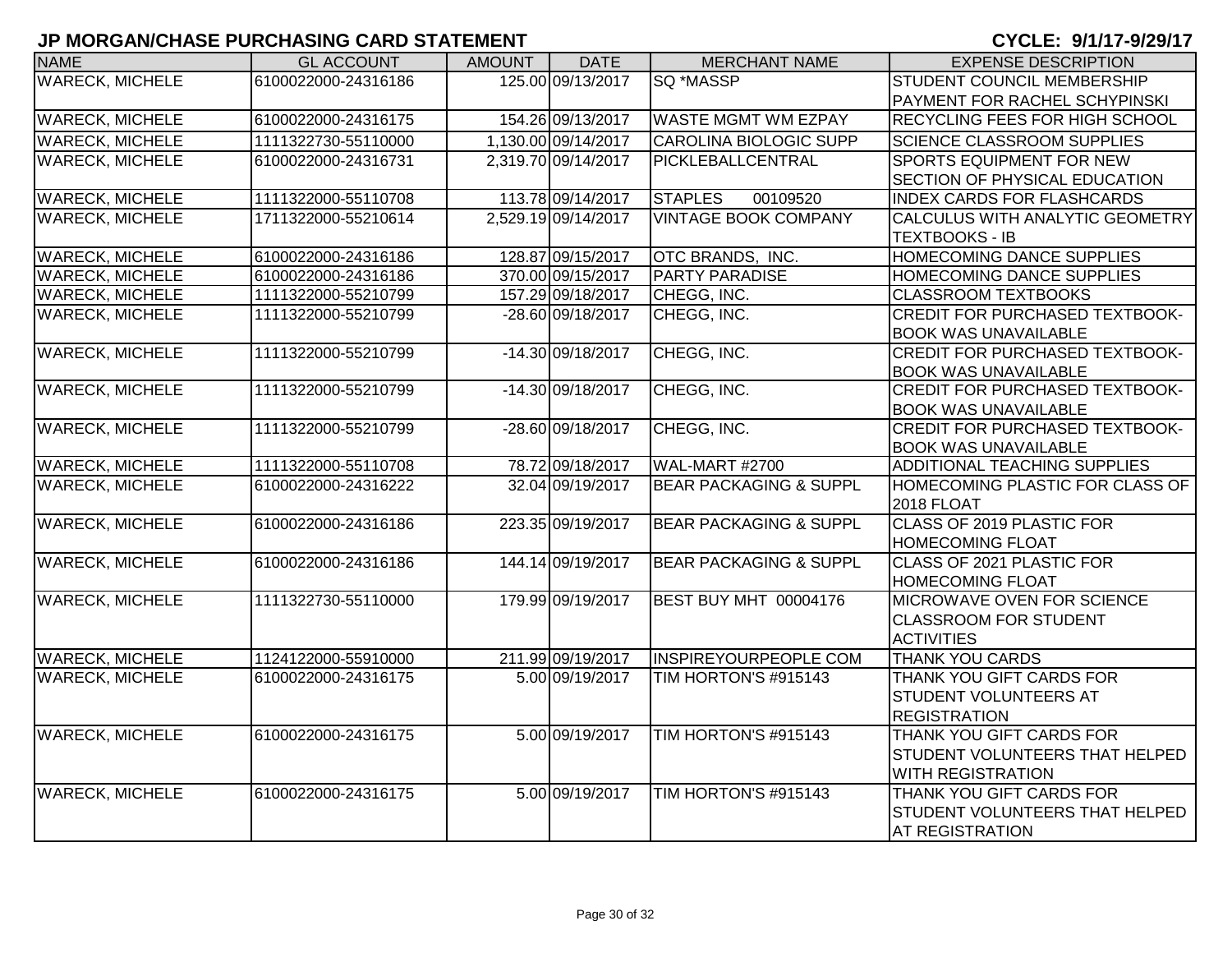| <b>NAME</b>                  | <b>GL ACCOUNT</b>   | <b>AMOUNT</b> | <b>DATE</b>         | <b>MERCHANT NAME</b>          | <b>EXPENSE DESCRIPTION</b>             |
|------------------------------|---------------------|---------------|---------------------|-------------------------------|----------------------------------------|
| <b>WARECK, MICHELE</b>       | 6100022000-24316175 |               | 5.00 09/19/2017     | TIM HORTON'S #915143          | THANK YOU GIFT CARDS FOR               |
|                              |                     |               |                     |                               | <b>STUDENT VOLUNTEERS AT</b>           |
|                              |                     |               |                     |                               | <b>REGISTRATION</b>                    |
| <b>WARECK, MICHELE</b>       | 6100022000-24316175 |               | 5.00 09/19/2017     | TIM HORTON'S #915143          | THANK YOU GIFT CARDS FOR               |
|                              |                     |               |                     |                               | <b>STUDENT VOLUNTEERS THAT HELPED</b>  |
|                              |                     |               |                     |                               | <b>WITH REGISTRATION</b>               |
| <b>WARECK, MICHELE</b>       | 6100022000-24316175 |               | 5.00 09/19/2017     | TIM HORTON'S #915143          | THANK YOU GIFT CARDS FOR               |
|                              |                     |               |                     |                               | STUDENT VOLUNTEERS THAT HELPED         |
|                              |                     |               |                     |                               | AT REGISTRATION                        |
| <b>WARECK, MICHELE</b>       | 6100022000-24316174 |               | 19.04 09/21/2017    | WAL-MART #5893                | SUPPLIES FOR PSAT/PLAN TESTING         |
| <b>WARECK, MICHELE</b>       | 6100022000-24316186 |               | 193.85 09/22/2017   | <b>AMAZON MKTPLACE PMTS</b>   | <b>HOMECOMING DECORATIONS</b>          |
| <b>WARECK, MICHELE</b>       | 6100022000-24316724 |               | 92.67 09/22/2017    | AMAZON.COM                    | <b>STORAGE CART FOR OFFICE</b>         |
| <b>WARECK, MICHELE</b>       | 1124122000-55910000 |               | 64.57 09/22/2017    | OFFICEMAX/OFFICEDEPOT6        | <b>MAIN OFFICE SUPPLIES</b>            |
| <b>WARECK, MICHELE</b>       | 1111322000-55110726 |               | 1,926.40 09/22/2017 | <b>VERITIV</b>                | <b>COPY MACHINE PAPER FOR HIGH</b>     |
|                              |                     |               |                     |                               | <b>SCHOOL</b>                          |
| <b>WARECK, MICHELE</b>       | 1711322000-53450000 |               | 3,000.00 09/22/2017 | <b>VISTA HIGHER LEARNING</b>  | <b>DIGITAL LICENSE FOR IB SPANISH</b>  |
|                              |                     |               |                     |                               | <b>CLASSES</b>                         |
| <b>WARECK, MICHELE</b>       | 6100022000-24316166 |               | 241.19 09/27/2017   | AMAZON.COM                    | <b>BOOK STUDY GROUP BOOKS</b>          |
| <b>WARECK, MICHELE</b>       | 6100022000-24316186 |               | 164.79 09/27/2017   | SAMSCLUB #6657                | <b>SUPPLIES FOR SENIOR TAILGATE</b>    |
|                              |                     |               |                     |                               | <b>LUNCH</b>                           |
| <b>WARECK, MICHELE</b>       | 6100022000-24316169 |               | 2,345.00 09/28/2017 | <b>MERCURY SOUND AND LIGH</b> | <b>SUPPLIES FOR SPRING MUSICAL</b>     |
| <b>WARECK, MICHELE</b>       | 6100022000-24316186 |               | 176.00 09/28/2017   | THE FLOWER ALLEY              | <b>HOMECOMING COURT FLOWERS</b>        |
| <b>WARECK, MICHELE</b>       | 6100022000-24316186 |               | 450.96 09/29/2017   | COTTAGE INN PIZZA - NO        | <b>SENIOR TAILGATE LUNCH</b>           |
| <b>WARECK, MICHELE</b>       | 6100022000-24316186 |               | 445.96 09/29/2017   | COTTAGE INN PIZZA - NO        | <b>SENIOR TAILGATE LUNCH</b>           |
| <b>WARECK, MICHELE</b>       | 6100022000-24316186 |               | 448.94 09/29/2017   | COTTAGE INN PIZZA - NO        | <b>SENIOR TAILGATE LUNCH</b>           |
| <b>WARECK, MICHELE</b>       | 6100022000-24316186 |               | 123.83 09/29/2017   | <b>FLASHINGBLINKYLIGHTS.C</b> | <b>HOMECOMING DECORATIONS</b>          |
| <b>WARECK, MICHELE</b>       | 6100022000-24316186 |               | 281.80 09/29/2017   | SAMS CLUB #6657               | <b>HOMECOMING SUPPLIES</b>             |
| <b>WARECK, MICHELE Total</b> |                     | 29,407.92     |                     |                               |                                        |
| <b>WEBBER, RONALD</b>        | 1722100000-57910611 |               | 7.75 09/13/2017     | <b>WAYNE STATE UNIV PARK</b>  | <b>PARKING FEE - WAYNE STATE</b>       |
|                              |                     |               |                     |                               | UNIVERSITY - RJ WEBBER                 |
| <b>WEBBER, RONALD</b>        | 1722100000-53450000 |               | 4.99 09/20/2017     | <b>GOPRO PLUS</b>             | <b>GO PRO PLUS MONTHLY PAYMENT</b>     |
| <b>WEBBER, RONALD Total</b>  |                     | 12.74         |                     |                               |                                        |
| <b>WESNER, KIMBERLY</b>      | 1122220000-55310000 |               | 174.93 09/06/2017   | AMAZON.COM                    | BOOKS FOR 8TH GRADE INTEGRATED         |
|                              |                     |               |                     |                               | <b>STUDIES</b>                         |
| <b>WESNER, KIMBERLY</b>      | 1122220000-55310000 |               | 224.73 09/15/2017   | AMAZON.COM                    | THE 174.93 WAS FOR PUNCH BUTTON        |
|                              |                     |               |                     |                               | LOCK BOXES FOR CHROME CARTS.           |
|                              |                     |               |                     |                               | THIS 224.73 IS FOR 8TH GRADE           |
|                              |                     |               |                     |                               | <b>INTEGRATED STUDIES BOOKS</b>        |
| <b>WESNER, KIMBERLY</b>      | 1122220000-55310000 |               | 89.00 09/19/2017    | <b>ABCCLIO LLC</b>            | <b>SCHOOL LIBRARY JOURNAL MAGAZINE</b> |
|                              |                     |               |                     |                               |                                        |
| <b>WESNER, KIMBERLY</b>      | 1122220000-55310000 |               | 11.29 09/19/2017    | AMAZON.COM                    | <b>BOOKS FOR THE MEDIA CENTER</b>      |
| <b>WESNER, KIMBERLY</b>      | 1122220000-55310000 |               | 176.50 09/20/2017   | AMAZON.COM                    | <b>BOOKS FOR THE MEDIA CENTER</b>      |